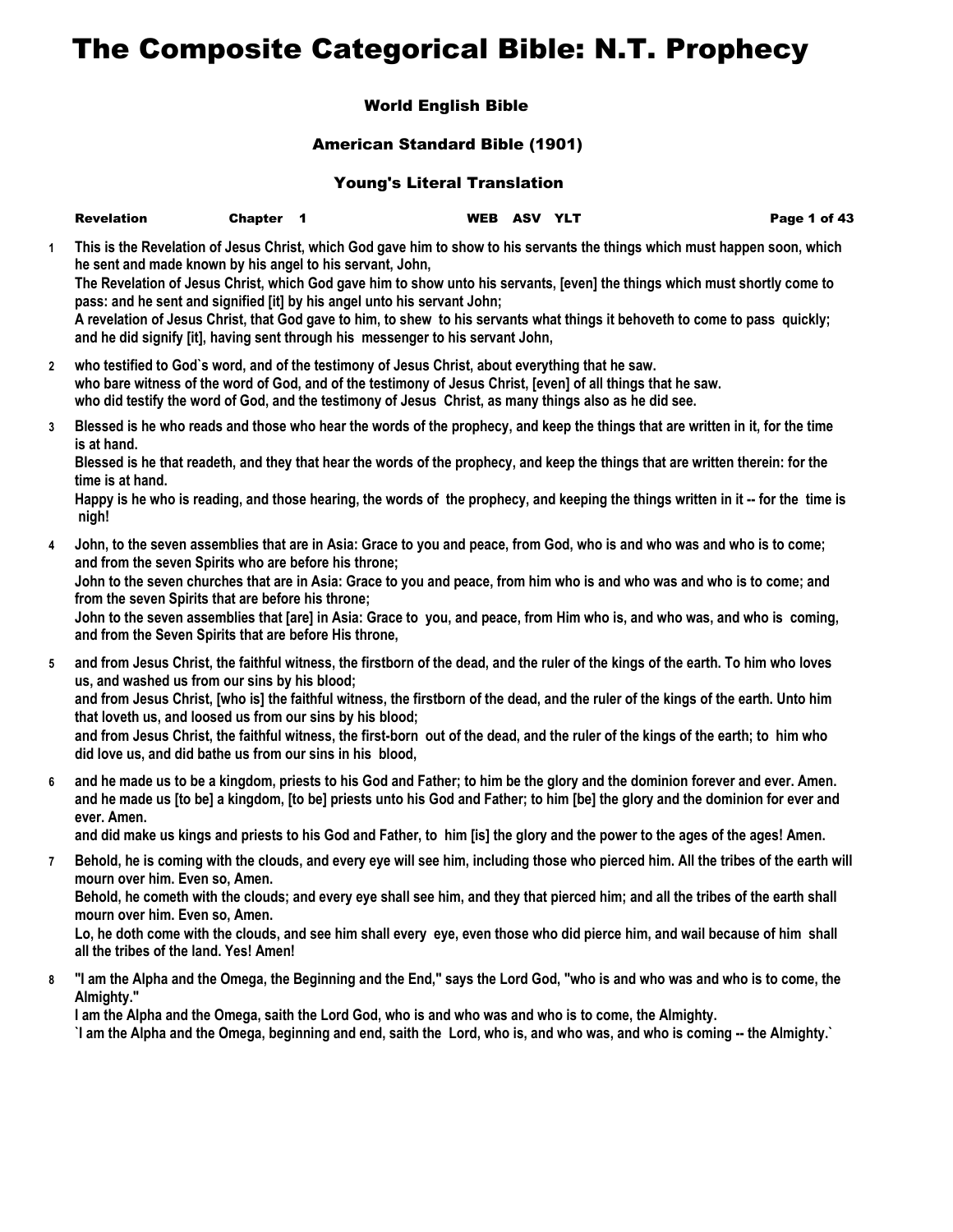- **9 I John, your brother and partaker with you in oppression and kingdom and perseverance which are in Jesus, was on the isle that is called Patmos because of God`s Word and the testimony of Jesus Christ. I John, your brother and partaker with you in tribulation and kingdom and patience [which are] in Jesus, was in the isle that is called Patmos, for the word of God and the testimony of Jesus. I, John, who also [am] your brother, and fellow-partner in the tribulation, and in the reign and endurance, of Jesus Christ, was in the isle that is called Patmos, because of the word of God, and because of the testimony of Jesus Christ;**
- **10 I was in the Spirit on the Lord`s day, and I heard behind me a loud voice, as of a trumpet I was in the Spirit on the Lord`s day, and I heard behind me a great voice, as of a trumpet I was in the Spirit on the Lord`s-day, and I heard behind me a great voice, as of a trumpet, saying,**
- **11 saying, "What you see, write in a book and send to the seven assemblies: to Ephesus, Smyrna, Pergamum, Thyatira, Sardis, Philadelphia, and to Laodicea."**

**saying, What thou seest, write in a book and send [it] to the seven churches: unto Ephesus, and unto Smyrna, and unto Pergamum, and unto Thyatira, and unto Sardis, and unto Philadelphia, and unto Laodicea.**

**`I am the Alpha and the Omega, the First and the Last;` and, `What thou dost see, write in a scroll, and send to the seven assemblies that [are] in Asia; to Ephesus, and to Smyrna, and to Pergamos, and to Thyatira, and to Sardis, and to Philadelphia, and to Laodicea.`**

- **12 I turned to see the voice that spoke with me. Having turned, I saw seven golden lampstands. And I turned to see the voice that spake with me. And having turned I saw seven golden candlesticks; And I did turn to see the voice that did speak with me, and having turned, I saw seven golden lamp-stands,**
- **13 And in the midst of the lampstands was one like a son of man, clothed with a robe reaching down to his feet, and with a golden sash around his chest.**

**and in the midst of the candlesticks one like unto a son of man, clothed with a garment down to the foot, and girt about at the breasts with a golden girdle.**

**and in the midst of the seven lamp-stands, [one] like to a son of man, clothed to the foot, and girt round at the breast with a golden girdle,**

- **14 His head and his hair were white as white wool, like snow. His eyes were like a flame of fire. And his head and his hair were white as white wool, [white] as snow; and his eyes were as a flame of fire; and his head and hairs white, as if white wool -- as snow, and his eyes as a flame of fire;**
- **15 His feet were like burnished brass, as if it had been refined in a furnace. His voice was like the voice of many waters. and his feet like unto burnished brass, as if it had been refined in a furnace; and his voice as the voice of many waters. and his feet like to fine brass, as in a furnace having been fired, and his voice as a sound of many waters,**
- **16 He had seven stars in his right hand. Out of his mouth proceeded a sharp two-edged sword. His face was like the sun shining at its brightest.**

**And he had in his right hand seven stars: and out of his mouth proceeded a sharp two-edged sword: and his countenance was as the sun shineth in his strength.**

**and having in his right hand seven stars, and out of his mouth a sharp two-edged sword is proceeding, and his countenance [is] as the sun shining in its might.**

**17 When I saw him, I fell at his feet like a dead man. He laid his right hand on me, saying, "Don`t be afraid. I am the first and the last,**

**And when I saw him, I fell at his feet as one dead. And he laid his right hand upon me, saying, Fear not; I am the first and the last,**

**And when I saw him, I did fall at his feet as dead, and he placed his right hand upon me, saying to me, `Be not afraid; I am the First and the Last,**

- **18 and the Living one. I was dead, and behold, I am alive forevermore. I have the keys of Death and of Hades. and the Living one; and I was dead, and behold, I am alive for evermore, and I have the keys of death and of Hades. and he who is living, and I did become dead, and, lo, I am living to the ages of the ages. Amen! and I have the keys of the hades and of the death.**
- **19 Write therefore the things which you have seen, and the things which are, and the things which will happen hereafter; Write therefore the things which thou sawest, and the things which are, and the things which shall come to pass hereafter; `Write the things that thou hast seen, and the things that are, and the things that are about to come after these things;**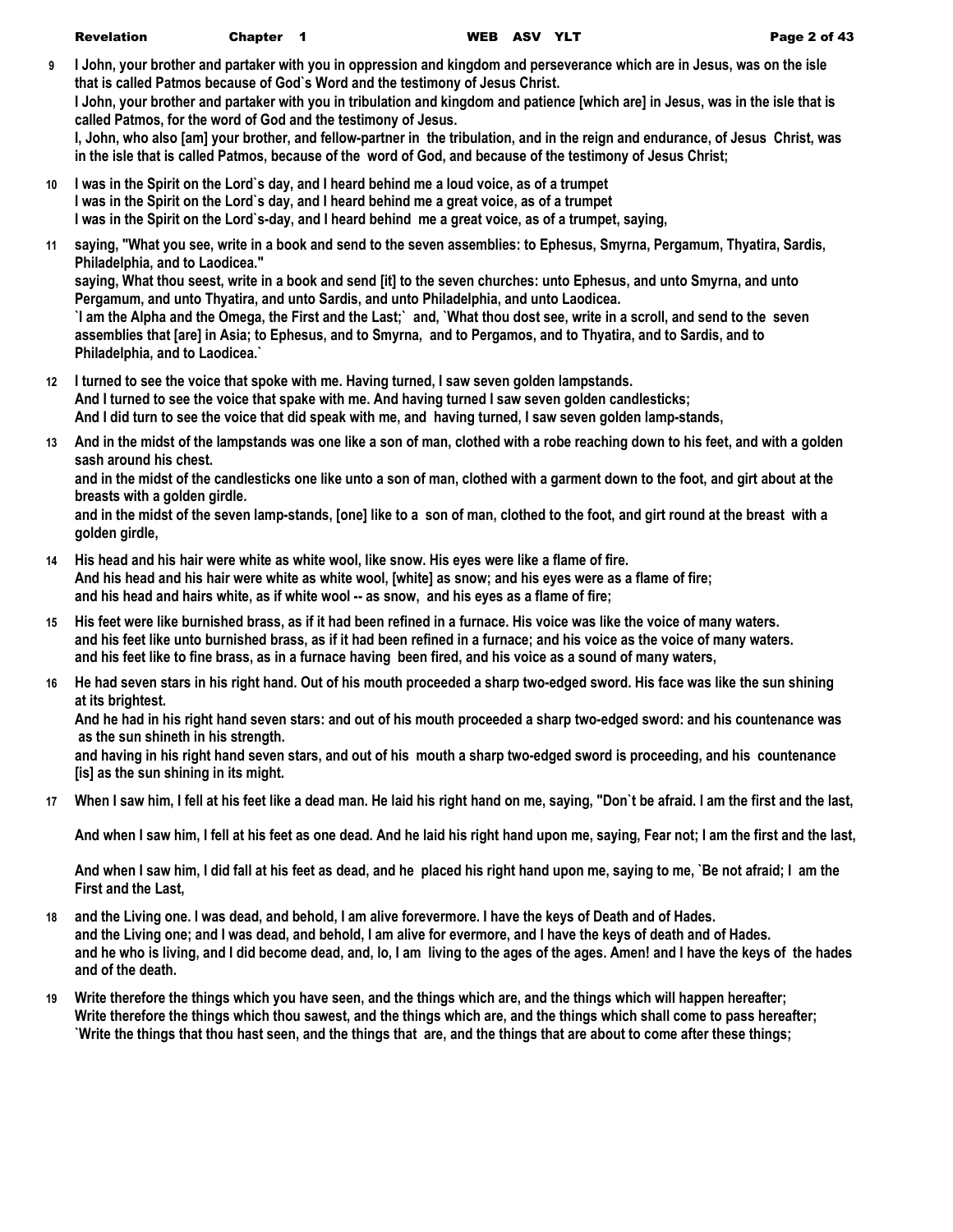**20 the mystery of the seven stars which you saw in my right hand, and the seven golden lampstands. The seven stars are the angels of the seven assemblies. The seven lampstands are seven assemblies.**

**the mystery of the seven stars which thou sawest in my right hand, and the seven golden candlesticks. The seven stars are the angels of the seven churches: and the seven candlesticks are seven churches.**

**the secret of the seven stars that thou hast seen upon my right hand, and the seven golden lamp-stands: the seven stars are messengers of the seven assemblies, and the seven lamp-stands that thou hast seen are seven assemblies.**

- **1 To the angel of the assembly in Ephesus write: "He who holds the seven stars in his right hand, he who walks in the midst of the seven golden lampstands says these things: To the angel of the church in Ephesus write: These things saith he that holdeth the seven stars in his right hand, he that walketh in the midst of the seven golden candlesticks: `To the messenger of the Ephesian assembly write: These things saith he who is holding the seven stars in his right hand, who is walking in the midst of the seven lamp-stands -- the golden:**
- **2 "I know your works, and your toil and perseverance, and that you can`t tolerate evil men, and have tested those who call themselves apostles, and they are not, and found them false. I know thy works, and thy toil and patience, and that thou canst not bear evil men, and didst try them that call themselves apostles, and they are not, and didst find them false; I have known thy works, and thy labour, and thy endurance, and that thou art not able to bear evil ones, and that thou hast tried those saying themselves to be apostles and are not, and hast found them liars,**
- **3 You have perseverance and have endured for my name`s sake, and have not grown weary. and thou hast patience and didst bear for my name`s sake, and hast not grown weary. and thou didst bear, and hast endurance, and because of my name hast toiled, and hast not been weary.**
- **4 But I have this against you, that you left your first love. But I have [this] against thee, that thou didst leave thy first love. `But I have against thee: That thy first love thou didst leave!**
- **5 Remember therefore from where you have fallen, and repent and do the first works; or else I am coming to you, and will move your lampstand out of its place, unless you repent. Remember therefore whence thou art fallen, and repent and do the first works; or else I come to thee, and will move thy candlestick out of its place, except thou repent. remember, then, whence thou hast fallen, and reform, and the first works do; and if not, I come to thee quickly, and will remove thy lamp-stand from its place -- if thou mayest not reform;**
- **6 But this you have, that you hate the works of the Nicolaitans, which I also hate. But this thou hast, that thou hatest the works of the Nicolaitans, which I also hate. but this thou hast, that thou dost hate the works of the Nicolaitans, that I also hate.**
- **7 He who has an ear, let him hear what the Spirit says to the assemblies. To him who overcomes I will give to eat of the tree of life, which is in the Paradise of my God. He that hath an ear, let him hear what the Spirit saith to the churches. To him that overcometh, to him will I give to eat of the tree of life, which is in the Paradise of God. He who is having an ear -- let him hear what the Spirit saith to the assemblies: To him who is overcoming -- I will give to him to eat of the tree of life that is in the midst of the paradise of God.**
- **8 "To the angel of the assembly in Smyrna write: "The first and the last, who was dead, and has come to life says these things: And to the angel of the church in Smyrna write: These things saith the first and the last, who was dead, and lived [again]: `And to the messenger of the assembly of the Smyrneans write: These things saith the First and the Last, who did become dead and did live;**
- **9 "I know your oppression, and your poverty (but you are rich), and the blasphemy of those who say they are Jews, and they are not, but are a synagogue of Satan.**

**I know thy tribulation, and thy poverty (but thou art rich), and the blasphemy of them that say they are Jews, and they art not, but are a synagogue of Satan.**

**I have known thy works, and tribulation, and poverty -- yet thou art rich -- and the evil-speaking of those saying themselves to be Jews, and are not, but [are] a synagogue of the Adversary.**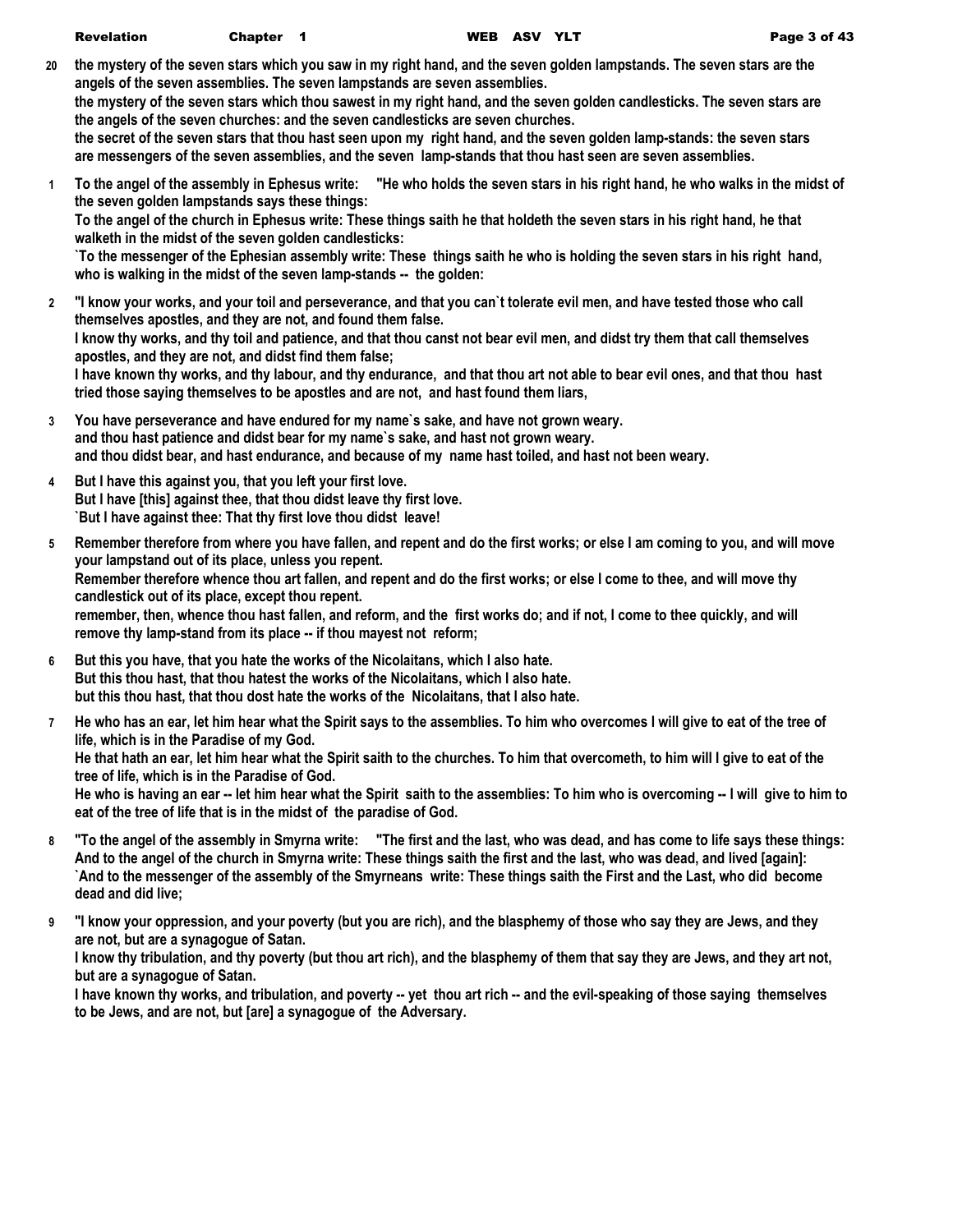- **10 Don`t be afraid of the things which you are about to suffer. Behold, the devil is about to throw some of you into prison, that you may be tested; and you will have oppression for ten days. Be faithful to death, and I will give you the crown of life. Fear not the things which thou art about to suffer: behold, the devil is about to cast some of you into prison, that ye may be tried; and ye shall have tribulation ten days. Be thou faithful unto death, and I will give thee the crown of life. `Be not afraid of the things that thou art about to suffer; lo, the devil is about to cast of you to prison, that ye may be tried, and ye shall have tribulation ten days; become thou faithful unto death, and I will give to thee the crown of the life.**
- **11 He who has an ear, let him hear what the Spirit says to the assemblies. He who overcomes won`t be hurt by the second death. He that hath an ear, let him hear what the Spirit saith to the churches. He that overcometh shall not be hurt of the second He who is having an ear -- let him hear what the Spirit saith to the assemblies: He who is overcoming may not be injured of the second death.**
- **12 "To the angel of the assembly in Pergamum write: "He who has the sharp two-edged sword says these things: and to the angel of the church in Pergamum write: These things saith he that hath the sharp two-edged sword: `And to the messenger of the assembly in Pergamos write: These things saith he who is having the sharp two-edged sword:**
- **13 "I know your works and where you dwell, where Satan`s throne is. You hold firmly to my name, and didn`t deny my faith, even in the days of Antipas my witness, my faithful one, who was killed among you, where Satan dwells. I know where thou dwellest, [even] where Satan`s throne is; and thou holdest fast my name, and didst not deny my faith, even in the days of Antipas my witness, my faithful one, who was killed among you, where Satan dwelleth. I have known thy works, and where thou dost dwell -- where the throne of the Adversary [is] -- and thou dost hold fast my name, and thou didst not deny my faith, even in the days in which Antipas [was] my faithful witness, who was put to death beside you, where the Adversary doth dwell.**
- **14 But I have a few things against you, because you have there some who hold the teaching of Balaam, who taught Balak to throw a stumbling block before the children of Israel, to eat things sacrificed to idols, and to commit sexual immorality. But I have a few things against thee, because thou hast there some that hold the teaching of Balaam, who taught Balak to cast a stumblingblock before the children of Israel, to eat things sacrificed to idols, and to commit fornication. `But I have against thee a few things: That thou hast there those holding the teaching of Balaam, who did teach Balak to cast a stumbling-block before the sons of Israel, to eat idol-sacrifices, and to commit whoredom;**
- **15 So you also have some who hold to the teaching of the Nicolaitans in the same way. So hast thou also some that hold the teaching of the Nicolaitans in like manner. so hast thou, even thou, those holding the teaching of the Nicolaitans -- which thing I hate.**
- **16 Repent therefore, or else I am coming to you quickly, and I will make war against them with the sword of my mouth. Repent therefore; or else I come to thee quickly, and I will make war against them with the sword of my mouth. `Reform! and if not, I come to thee quickly, and will fight against them with the sword of my mouth.**
- **17 He who has an ear, let him hear what the Spirit says to the assemblies. To him who overcomes, to him will I give of the hidden manna, and I will give him a white stone, and on the stone a new name written, which no one knows but he who receives it. He that hath an ear, let him hear what the Spirit saith to the churches. To him that overcometh, to him will I give of the hidden manna, and I will give him a white stone, and upon the stone a new name written, which no one knoweth but he that receiveth it. He who is having an ear -- let him hear what the Spirit saith to the assemblies: To him who is overcoming, I will give to him to eat from the hidden manna, and will give to him a white stone, and upon the stone a new name written, that no one knew except him who is receiving [it].**
- **18 "To the angel of the assembly in Thyatira write: "The Son of God, who has his eyes like a flame of fire, and his feet are like burnished brass, says these things: And to the angel of the church in Thyatira write: These things saith the Son of God, who hath his eyes like a flame of fire, and his feet are like unto burnished brass: `And to the messenger of the assembly of Thyatira write: These things saith the Son of God, who is having his eyes as a**

**flame of fire, and his feet like to fine brass;**

**19 I know your works, your love, faith, service, patient endurance, and that your last works are more than the first. I know thy works, and thy love and faith and ministry and patience, and that thy last works are more than the first. I have known thy works, and love, and ministration, and faith, and thy endurance, and thy works -- and the last [are] more than the first.**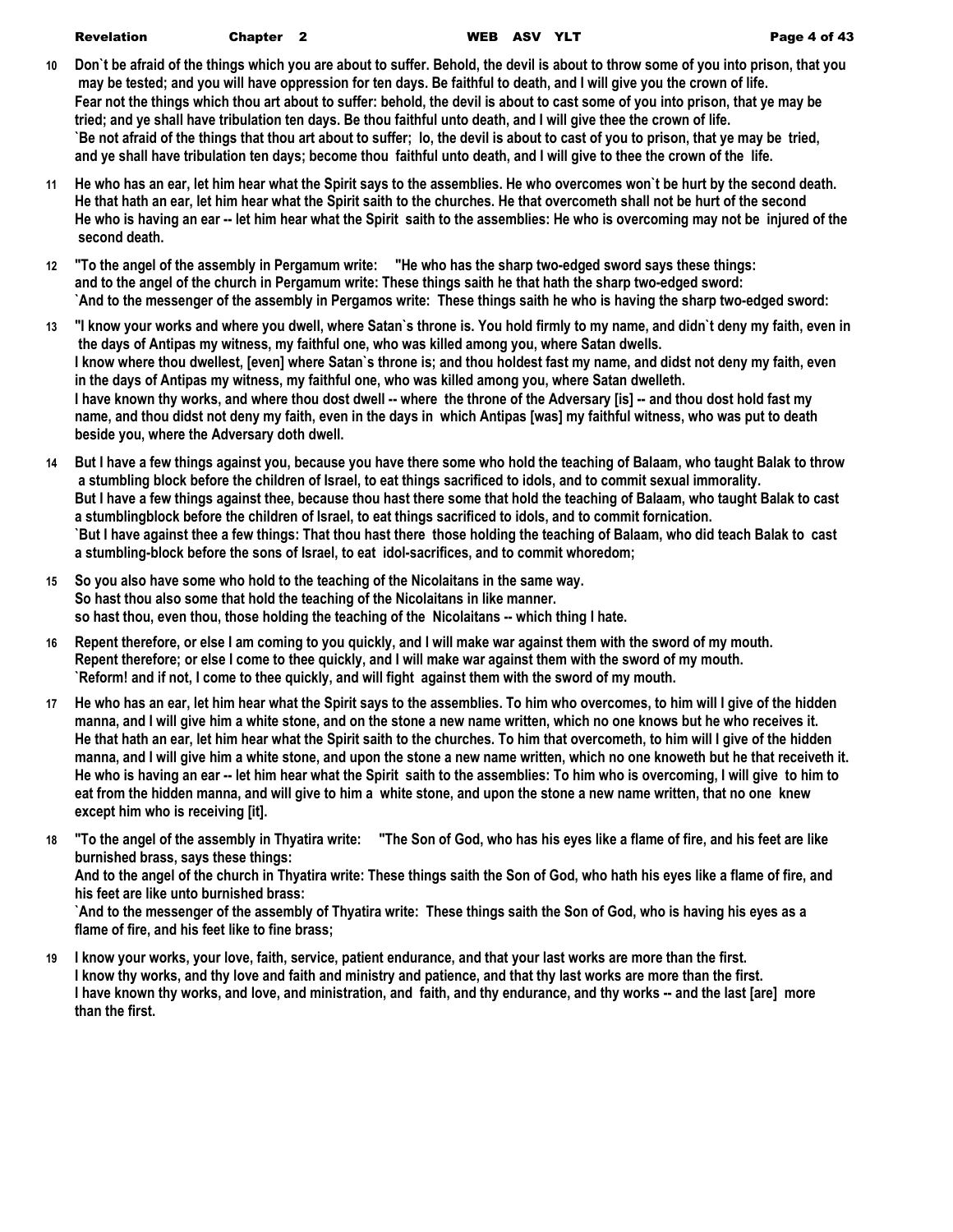**20 But I have this against you, that you tolerate your woman, Jezebel, who calls herself a prophetess. She teaches and seduces my servants to commit sexual immorality, and to eat things sacrificed to idols.**

**But I have [this] against thee, that thou sufferest the woman Jezebel, who calleth herself a prophetess; and she teacheth and seduceth my servants to commit fornication, and to eat things sacrificed to idols.**

**`But I have against thee a few things: That thou dost suffer the woman Jezebel, who is calling herself a prophetess, to teach, and to lead astray, my servants to commit whoredom, and idol-sacrifices to eat;**

- **21 I gave her time to repent, but she refuses to repent of her sexual immorality. And I gave her time that she should repent; and she willeth not to repent of her fornication. and I did give to her a time that she might reform from her whoredom, and she did not reform;**
- **22 Behold, I will throw her into a bed, and those who commit adultery with her into great oppression, unless they repent of her works.**

**Behold, I cast her into a bed, and them that commit adultery with her into great tribulation, except they repent of her works. lo, I will cast her into a couch, and those committing adultery with her into great tribulation -- if they may not repent of their works,**

**23 I will kill her children with Death, and all the assemblies will know that I am he who searches the minds and hearts. I will give to each one of you according to your deeds.**

**And I will kill her children with death; and all the churches shall know that I am he that searcheth the reins and hearts: and I will give unto each one of you according to your works.**

**and her children I will kill in death, and know shall all the assemblies that I am he who is searching reins and hearts; and I will give to you -- to each -- according to your works.**

- **24 But to you I say, to the rest who are in Thyatira, as many as don`t have this teaching, who don`t know what some call `the deep things of Satan,` to you I say, I don`t lay on you any other burden. But to you I say, to the rest that are in Thyatira, as many as have not this teaching, who know not the deep things of Satan, as they are wont to say; I cast upon you none other burden. `And to you I say, and to the rest who are in Thyatira, as many as have not this teaching, and who did not know the depths of the Adversary, as they say; I will not put upon you other burden;**
- **25 Nevertheless that which you have, hold firmly until I come. Nevertheless that which ye have, hold fast till I come. but that which ye have -- hold ye, till I may come;**
- **26 He who overcomes, and he who keeps my works to the end, to him will I give authority over the nations. And he that overcometh, and he that keepeth my works unto the end, to him will I give authority over the nations: and he who is overcoming, and who is keeping unto the end my works, I will give to him authority over the nations,**
- **27 He will rule them with a rod of iron, shattering them like clay pots; as I also have received of my Father: and he shall rule them with a rod of iron, as the vessels of the potter are broken to shivers; as I also have received of my and he shall rule them with a rod of iron -- as the vessels of the potter they shall be broken -- as I also have received from my Father;**
- **28 and I will give him the morning star. and I will give him the morning star. and I will give to him the morning star.**
- **29 He who has an ear, let him hear what the Spirit says to the assemblies. He that hath an ear, let him hear what the Spirit saith to the churches. He who is having an ear -- let him hear what the Spirit saith to the assemblies.**
- **1 "And to the angel of the assembly in Sardis write: He who has the seven Spirits of God, and the seven stars says these things: "I know your works, that you have a reputation of being alive, but you are dead. And to the angel of the church in Sardis write: These things saith he that hath the seven Spirits of God, and the seven stars: I know thy works, that thou hast a name that thou livest, and thou art dead. And to the messenger of the assembly in Sardis write: These things saith he who is having the Seven Spirits of God, and the seven stars: I have known thy works, and that thou hast the name that thou dost live, and thou art dead;**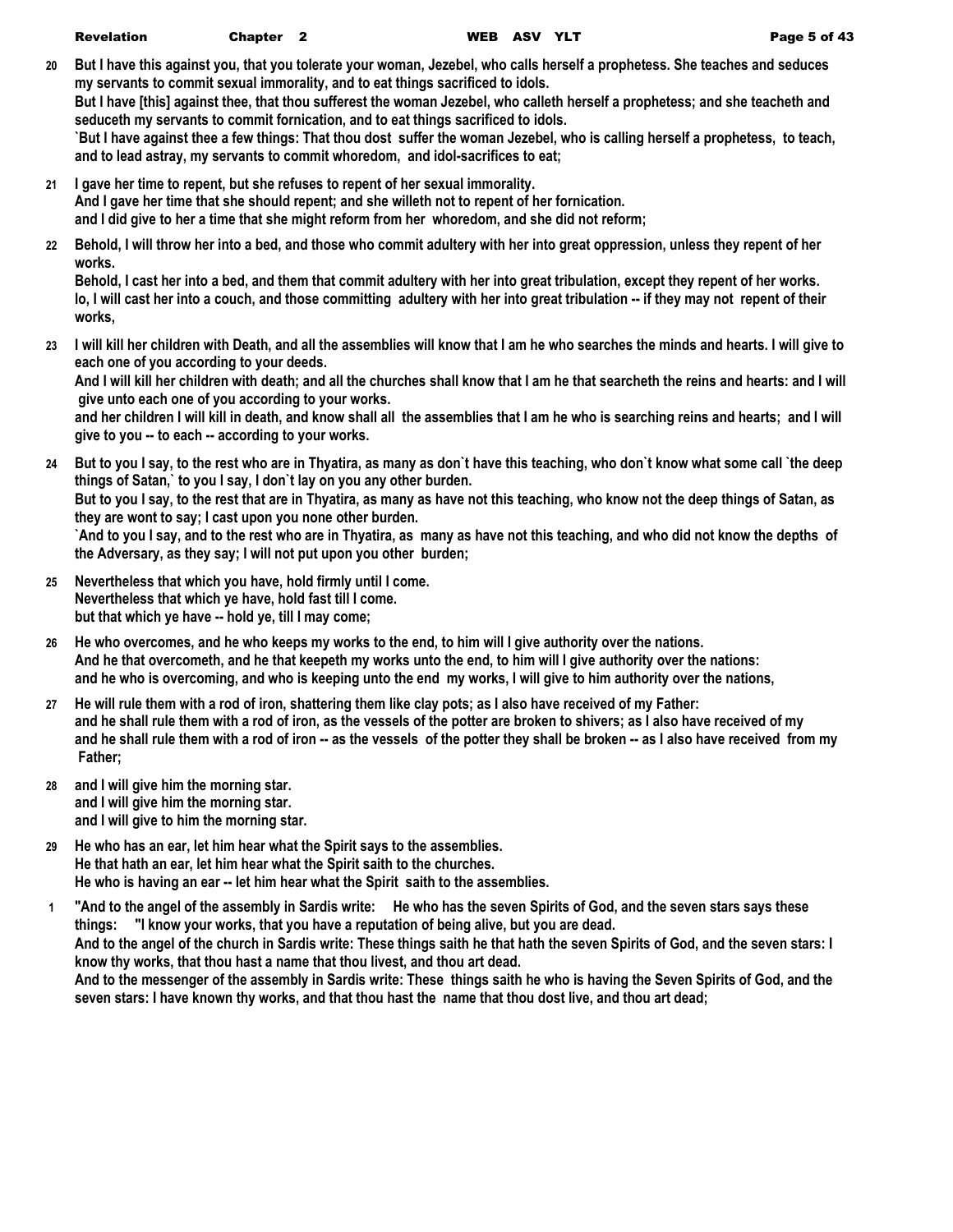**2 Wake up, and establish the things that remain, which were ready to die, for I have found no works of yours perfected before my God.**

**Be thou watchful, and establish the things that remain, which were ready to die: for I have found no works of thine perfected before my God.**

**become watching, and strengthen the rest of the things that are about to die, for I have not found thy works fulfilled before God.**

**3 Remember therefore how you have received and heard. Keep it, and repent. If therefore you won`t watch, I will come as a thief, and you won`t know what hour I will come on you.**

**Remember therefore how thou hast received and didst hear; and keep [it], and repent. If therefore thou shalt not watch, I will come as a thief, and thou shalt not know what hour I will come upon thee.**

**`Remember, then, how thou hast received, and heard, and be keeping, and reform: if, then, thou mayest not watch, I will come upon thee as a thief, and thou mayest not know what hour I will come upon thee.**

**4 Nevertheless you have a few names in Sardis that did not defile their garments. They will walk with me in white, for they are worthy.**

**But thou hast a few names in Sardis that did not defile their garments: and they shall walk with me in white; for they are worthy. Thou hast a few names even in Sardis who did not defile their garments, and they shall walk with me in white, because they are worthy.**

**5 He who overcomes will be arrayed like this in white garments, and I will in no way blot his name out of the book of life, and I will confess his name before my Father, and before his angels.**

**He that overcometh shall thus be arrayed in white garments; and I will in no wise blot his name out of the book of life, and I will confess his name before my Father, and before his angels.**

**He who is overcoming -- this one -- shall be arrayed in white garments, and I will not blot out his name from the scroll of the life, and I will confess his name before my Father, and before His messengers.**

- **6 He who has an ear, let him hear what the Spirit says to the assemblies. He that hath an ear, let him hear what the Spirit saith to the churches. He who is having an ear -- let him hear what the Spirit saith to the assemblies.**
- **7 "To the angel of the assembly in Philadelphia write: "He who is holy, he who is true, he who has the key of David, he who opens and no one can shut, and that shuts and no one opens, says these things: And to the angel of the church in Philadelphia write: These things saith he that is holy, he that is true, he that hath the key of David, he that openeth and none shall shut, and that shutteth and none openeth: `And to the messenger of the assembly in Philadelphia write: These things saith he who is holy, he who is true, he who is having the key of David, he who is opening and no one doth shut, and he shutteth and no one doth open!**
- **8 "I know your works (behold, I have set before you an open door, which no one can shut), that you have a little power, and kept my word, and didn`t deny my name.**

**I know thy works (behold, I have set before thee a door opened, which none can shut), that thou hast a little power, and didst keep my word, and didst not deny my name.**

**I have known thy works; lo, I have set before thee a door -- opened, and no one is able to shut it, because thou hast a little power, and didst keep my word, and didst not deny my name;**

**9 Behold, I give of the synagogue of Satan, of those who say they are Jews, and they are not, but lie. Behold, I will make them to come and worship before your feet, and to know that I have loved you.**

**Behold, I give of the synagogue of Satan, of them that say they are Jews, and they are not, but do lie; behold, I will make them to come and worship before thy feet, and to know that I have loved thee.**

**lo, I make of the synagogue of the Adversary those saying themselves to be Jews, and are not, but do lie; lo, I will make them that they may come and bow before thy feet, and may know that I loved thee.**

**10 Because you kept the word of my patience, I also will keep you from the hour of testing, that which is to come on the whole world, to test those who dwell on the earth.**

**Because thou didst keep the word of my patience, I also will keep thee from the hour of trial, that [hour] which is to come upon the whole world, to try them that dwell upon the earth.**

**`Because thou didst keep the word of my endurance, I also will keep thee from the hour of the trial that is about to come upon all the world, to try those dwelling upon the earth.**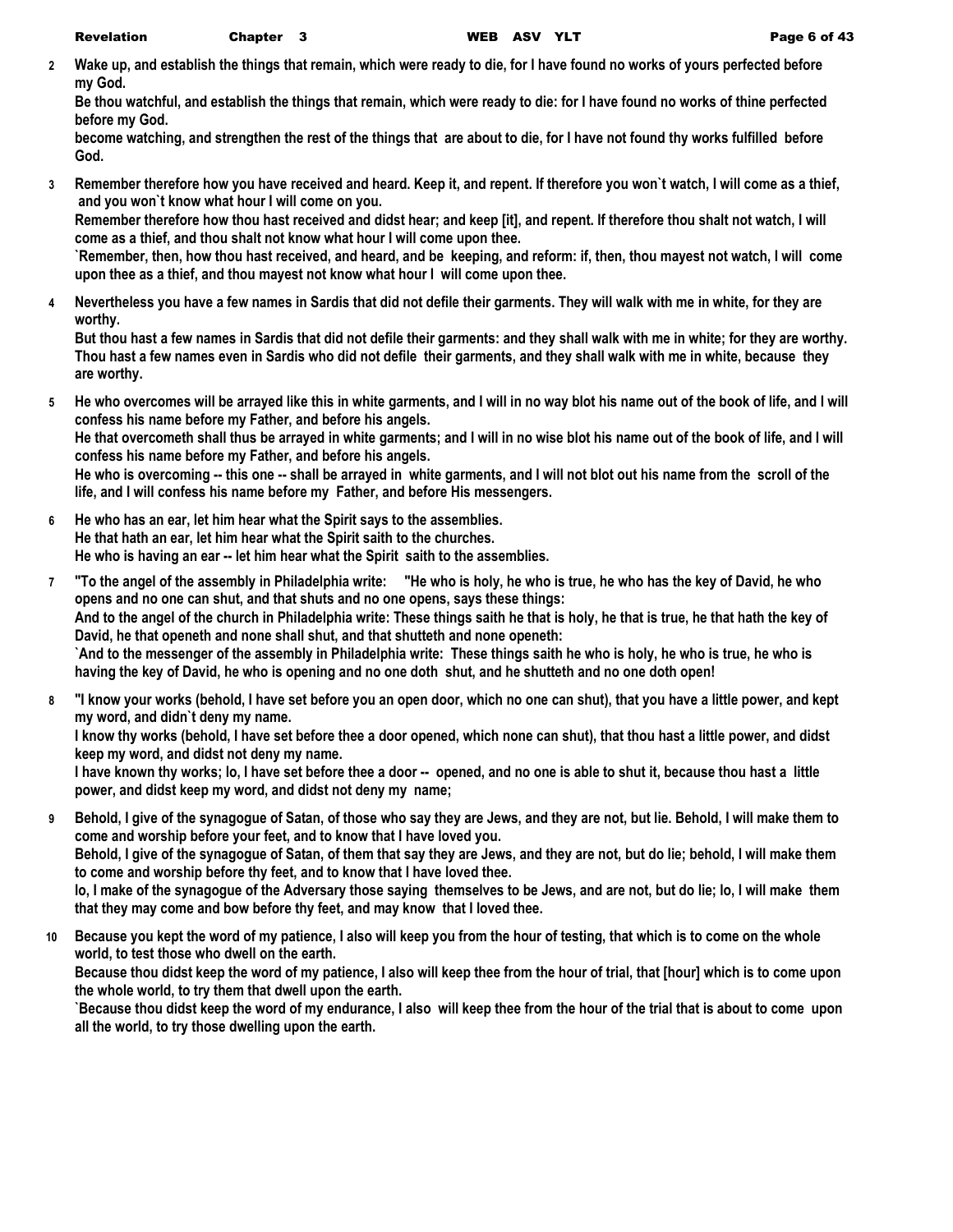**11 I come quickly. Hold firmly that which you have, so that no one takes your crown. I come quickly: hold fast that which thou hast, that no one take thy crown. Lo, I come quickly, be holding fast that which thou hast, that no one may receive thy crown.**

**12 He who overcomes, I will make him a pillar in the temple of my God, and he will go out from there no more. I will write on him the name of my God, and the name of the city of my God, the new Jerusalem, which comes down out of heaven from my God, and my own new name.**

**He that overcometh, I will make him a pillar in the temple of my God, and he shall go out thence no more: and I will write upon him the name of my God, and the name of the city of my God, the new Jerusalem, which cometh down out of heaven from my God, and mine own new name.**

**He who is overcoming -- I will make him a pillar in the sanctuary of my God, and without he may not go any more, and I will write upon him the name of my God, and the name of the city of my God, the new Jerusalem, that doth come down out of the heaven from my God -- also my new name.**

- **13 He who has an ear, let him hear what the Spirit says to the assemblies. He that hath an ear, let him hear what the Spirit saith to the churches. He who is having an ear -- let him hear what the Spirit saith to the assemblies.**
- **14 "To the angel of the assembly in Laodicea write: "The Amen, the Faithful and True Witness, the Head of God`s creation, says these things:**

**And to the angel of the church in Laodicea write: These things saith the Amen, the faithful and true witness, the beginning of the creation of God:**

**`And to the messenger of the assembly of the Laodiceans write: These things saith the Amen, the witness -- the faithful and true -- the chief of the creation of God;**

- **15 "I know your works, that you are neither cold nor hot. I wish you were cold or hot. I know thy works, that thou art neither cold nor hot: I would thou wert cold or hot. I have known thy works, that neither cold art thou nor hot; I would thou wert cold or hot.**
- **16 So, because you are lukewarm, and neither hot nor cold, I will vomit you out of my mouth. So because thou art lukewarm, and neither hot nor cold, I will spew thee out of my mouth. So -- because thou art lukewarm, and neither cold nor hot, I am about to vomit thee out of my mouth;**
- **17 Because you say, `I am rich, and have gotten riches, and have need of nothing;` and don`t know that you are the wretched one, miserable, poor, blind, and naked;**

**Because thou sayest, I am rich, and have gotten riches, and have need of nothing; and knowest not that thou art the wretched one and miserable and poor and blind and naked:**

**because thou sayest -- I am rich, and have grown rich, and have need of nothing, and hast not known that thou art the wretched, and miserable, and poor, and blind, and naked,**

- **18 I counsel you to buy from me gold refined by fire, that you may become rich; and white garments, that you may clothe yourself, and that the shame of your nakedness may not be revealed; and eye salve to anoint your eyes, that you may see. I counsel thee to buy of me gold refined by fire, that thou mayest become rich; and white garments, that thou mayest clothe thyself, and [that] the shame of thy nakedness be not made manifest; and eyesalve to anoint thine eyes, that thou mayest I counsel thee to buy from me gold fired by fire, that thou mayest be rich, and white garments that thou mayest be arrayed, and the shame of thy nakedness may not be manifest, and with eye-salve anoint thine eyes, that thou mayest see.**
- **19 As many as I love, I reprove and chasten. Be zealous therefore, and repent. As many as I love, I reprove and chasten: be zealous therefore, and repent. `As many as I love, I do convict and chasten; be zealous, then, and reform;**
- **20 Behold, I stand at the door and knock. If anyone hears my voice and opens the door, I will come in to him, and will dine with him, and he with me.**

**Behold, I stand at the door and knock: if any man hear my voice and open the door, I will come in to him, and will sup with him, and he with me.**

**lo, I have stood at the door, and I knock; if any one may hear my voice, and may open the door, I will come in unto him, and will sup with him, and he with me.**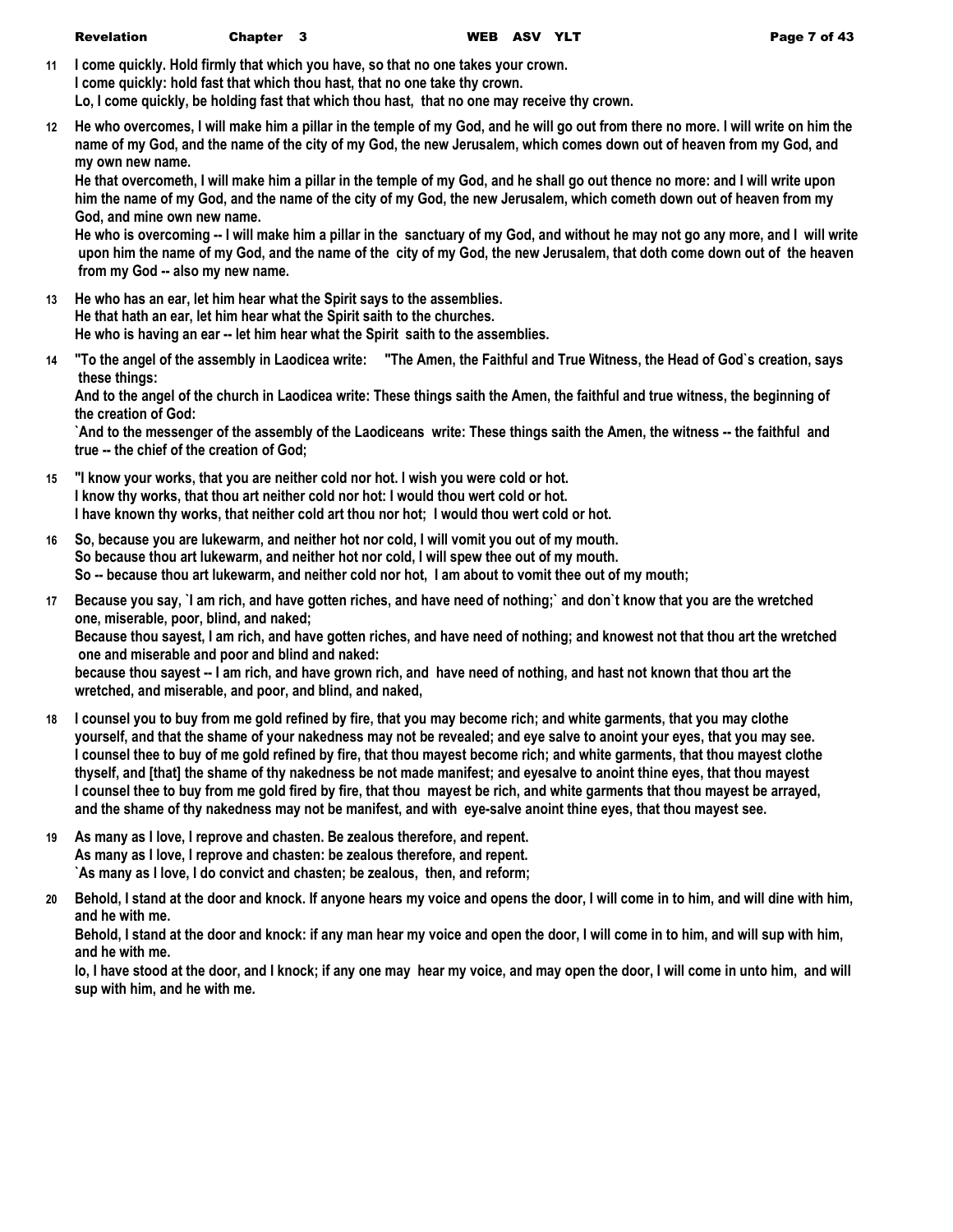**21 He who overcomes, I will give to him to sit down with me on my throne, as I also overcame, and sat down with my Father on his throne.**

**He that overcometh, I will give to him to sit down with me in my throne, as I also overcame, and sat down with my Father in his throne.**

**He who is overcoming -- I will give to him to sit with me in my throne, as I also did overcome and did sit down with my Father in His throne.**

- **22 He who has an ear, let him hear what the Spirit says to the assemblies." He that hath an ear, let him hear what the Spirit saith to the churches. He who is having an ear -- let him hear what the Spirit saith to the assemblies.`**
- **1 After these things I looked and saw a door opened in heaven, and the first voice that I heard, like a trumpet speaking with me, was one saying, "Come up here, and I will show you the things which must happen after this." After these things I saw, and behold, a door opened in heaven, and the first voice that I heard, [a voice] as of a trumpet speaking with me, one saying, Come up hither, and I will show thee the things which must come to pass hereafter. After these things I saw, and lo, a door opened in the heaven, and the first voice that I heard [is] as of a trumpet speaking with me, saying, `Come up hither, and I will shew thee what it behoveth to come to pass after these things;`**
- **2 Immediately I was in the Spirit. Behold, there was a throne set in heaven, and one sitting on the throne Straightway I was in the Spirit: and behold, there was a throne set in heaven, and one sitting upon the throne; and immediately I was in the Spirit, and lo, a throne was set in the heaven, and upon the throne is [one] sitting,**
- **3 that looked like a jasper stone and a sardius. There was a rainbow around the throne, like an emerald to look at. and he that sat [was] to look upon like a jasper stone and a sardius: and [there was] a rainbow round about the throne, like an emerald to look upon.**

**and He who is sitting was in sight like a stone, jasper and sardine: and a rainbow was round the throne in sight like an emerald.**

- **4 Around the throne were twenty-four thrones. On the thrones were twenty-four elders sitting, dressed in white garments, with crowns of gold on their heads. And round about the throne [were] four and twenty thrones: and upon the thrones [I saw] four and twenty elders sitting, arrayed in white garments; and on their heads crowns of gold. And around the throne [are] thrones twenty and four, and upon the thrones I saw the twenty and four elders sitting, clothed in white garments, and they had upon their heads crowns of gold;**
- **5 Out of the throne proceed lightnings, sounds, and thunders. There were seven lamps of fire burning before the throne, which are the seven Spirits of God. And out of the throne proceed lightnings and voices and thunders. And [there was] seven lamps of fire burning before the**

**throne, which are the seven Spirits of God;**

**and out of the throne proceed do lightnings, and thunders, and voices; and seven lamps of fire are burning before the throne, which are the Seven Spirits of God,**

**6 Before the throne was something like a sea of glass, like a crystal. In the midst of the throne, and around the throne were four living creatures full of eyes before and behind. and before the throne, as it were a sea of glass like a crystal; and in the midst of the throne, and round about the throne, four living creatures full of eyes before and behind.**

**and before the throne [is] a sea of glass like to crystal, and in the midst of the throne, and round the throne, [are] four living creatures, full of eyes before and behind;**

**7 The first creature was like a lion, and the second creature like a calf, and the third creature had a face like a man, and the fourth creature was like a flying eagle.**

**And the first creature [was] like a lion, and the second creature like a calf, and the third creature had a face as of a man, and the fourth creature [was] like a flying eagle.**

**and the first living creature [is] like a lion, and the second living creature [is] like a calf, and the third living creature hath the face as a man, and the fourth living creature [is] like an eagle flying.**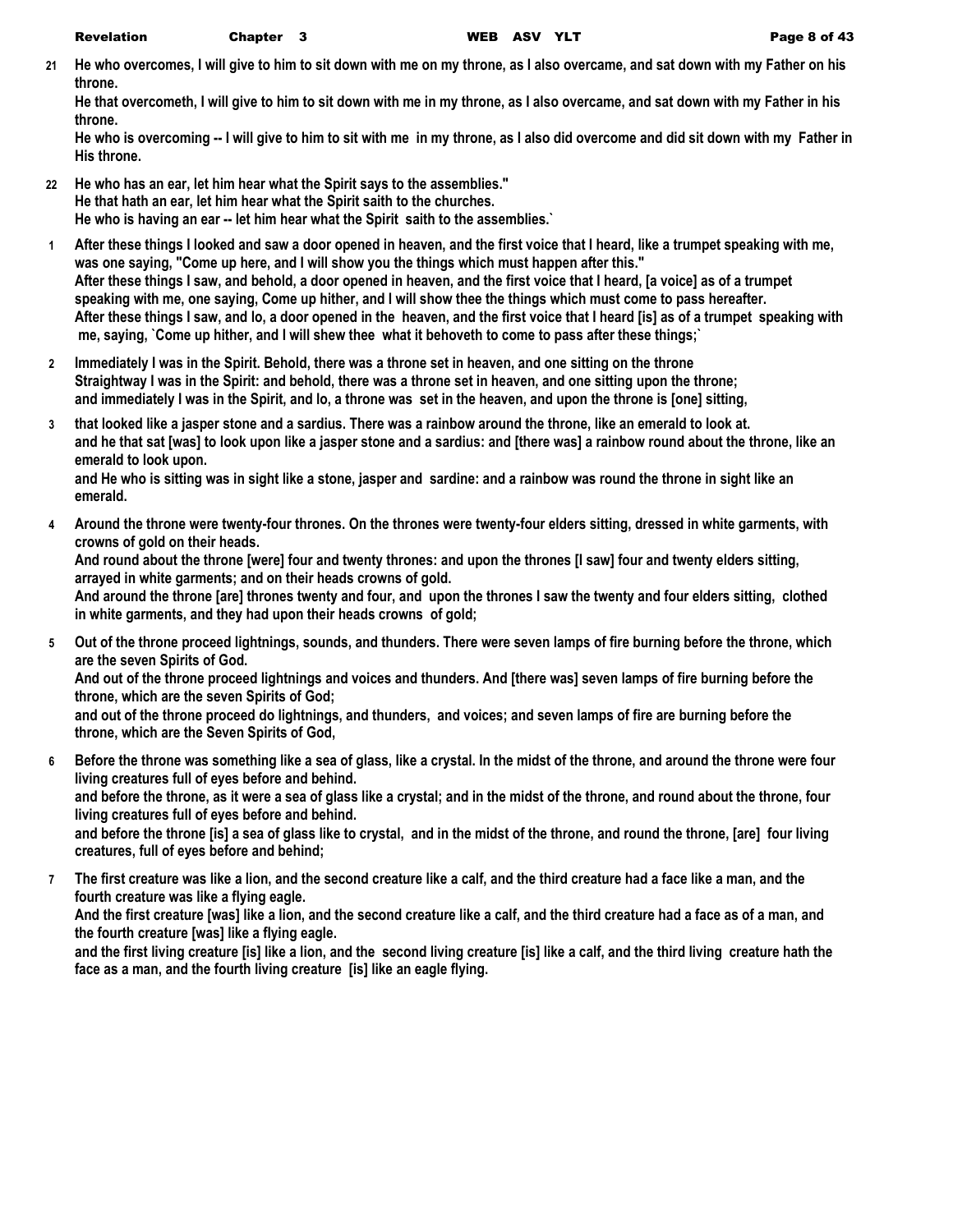| <b>Revelation</b> | <b>Chapter</b> |
|-------------------|----------------|
|-------------------|----------------|

- **8 and the four living creatures, having each one of them six wings, are full of eyes around about and within. They have no rest day and night, saying, Holy, holy, holy is the Lord God, the Almighty, who was and who is and who is to come. and the four living creatures, having each one of them six wings, are full of eyes round about and within: and they have no rest day and night, saying, Holy, holy, holy, [is] the Lord God, the Almighty, who was and who is and who is to come. And the four living creatures, each by itself severally, had six wings, around and within [are] full of eyes, and rest they have not day and night, saying, `Holy, holy, holy, Lord God Almighty, who was, and who is, and who is coming;`**
- **9 When the living creatures give glory, honor, and thanks to him who sits on the throne, to him who lives forever and ever, And when the living creatures shall give glory and honor and thanks to him that sitteth on the throne, to him that liveth for ever and ever,**

**and when the living creatures do give glory, and honour, and thanks, to Him who is sitting upon the throne, who is living to the ages of the ages,**

- **10 the twenty-four elders fall down before him who sits on the throne, and worship him who lives forever and ever, and will throw their crowns before the throne, saying, the four and twenty elders shall fall down before him that sitteth on the throne, and shall worship him that liveth for ever and ever, and shall cast their crowns before the throne, saying, fall down do the twenty and four elders before Him who is sitting upon the throne, and bow before Him who is living to the ages of the ages, and they cast their crowns before the throne, saying,**
- **11 "Worthy are you, our Lord and our God, to receive the glory, the honor, and the power, for you created all things, and because of your desire they existed, and were created." Worthy art thou, our Lord and our God, to receive the glory and the honor and the power: for thou didst create all things, and**

**because of thy will they were, and were created.**

`Worthy art Thou, O Lord, to receive the glory, and the honour, and the power, because Thou -- Thou didst create the all **things, and because of Thy will are they, and they were created.`**

- **1 I saw, in the right hand of him who sat on the throne, a book written within and on the back, sealed shut with seven seals. And I saw in the right hand of him that sat on the throne a book written within and on the back, close sealed with seven seals. And I saw upon the right hand of Him who is sitting upon the throne a scroll, written within and on the back, sealed with seven seals;**
- **2 I saw a mighty angel proclaiming with a loud voice, "Who is worthy to open the book, and to break its seals?" And I saw a strong angel proclaiming with a great voice, Who is worthy to open the book, and to loose the seals thereof? and I saw a strong messenger crying with a great voice, `Who is worthy to open the scroll and to loose the seals of it?`**
- **3 No one in heaven, or on the earth, or under the earth, was able to open the book, or to look in it. And no one in the heaven, or on the earth, or under the earth, was able to open the book, or to look thereon. and no one was able in the heaven, nor upon the earth, nor under the earth, to open the scroll, nor to behold it.**
- **4 And I wept much, because no one was found worthy to open the book, or to look in it. And I wept much, because no one was found worthy to open the book, or to look thereon: And I was weeping much, because no one was found worthy to open and to read the scroll, nor to behold it,**
- **5 One of the elders said to me, "Don`t weep. Behold, the Lion who is of the tribe of Judah, the Root of David, has overcome to open the book and its seven seals." and one of the elders saith unto me, Weep not; behold, the Lion that is of the tribe of Judah, the Root of David, hath overcome to open the book and the seven seals thereof. and one of the elders saith to me, `Weep not; lo, overcome did the Lion, who is of the tribe of Judah, the root of David, to open the scroll, and to loose the seven seals of it;**
- **6 I saw in the midst of the throne and of the four living creatures, and in the midst of the elders, a Lamb standing, as though it had been slain, having seven horns, and seven eyes, which are the seven Spirits of God, sent forth into all the earth. And I saw in the midst of the throne and of the four living creatures, and in the midst of the elders, a Lamb standing, as though it had been slain, having seven horns, and seven eyes, which are the seven Spirits of God, sent forth into all the earth. and I saw, and lo, in the midst of the throne, and of the four living creatures, and in the midst of the elders, a Lamb hath stood as it had been slain, having seven horns and seven eyes, which are the Seven Spirits of God, which are sent to all the earth,**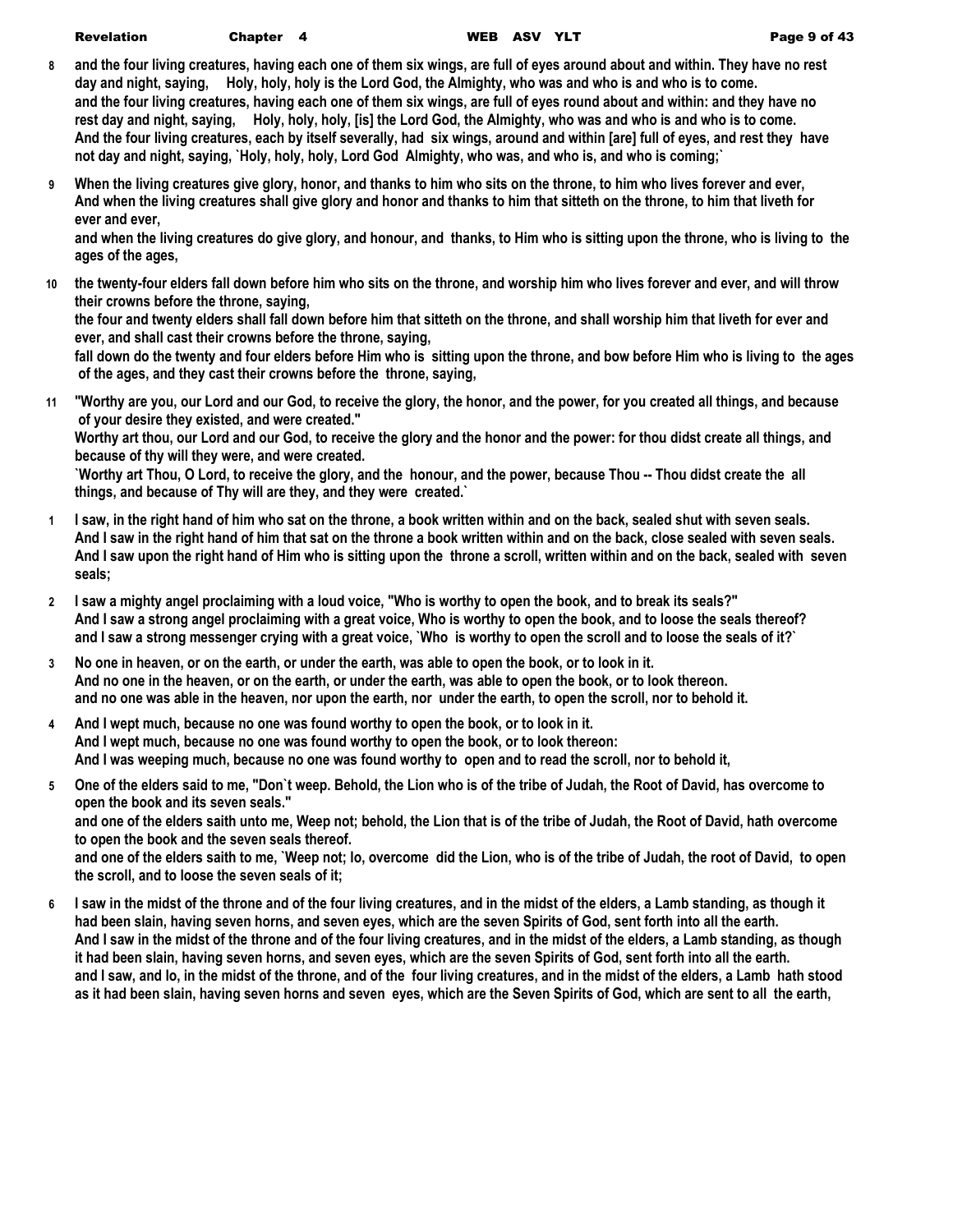| Revelation | Chapter 5 | WEB ASV YLT | Page 10 of 43 |
|------------|-----------|-------------|---------------|

**7 Then he came, and he took it out of the right hand of him who sat on the throne. And he came, and he taketh [it] out of the right hand of him that sat on the throne. and he came and took the scroll out of the right hand of Him who is sitting upon the throne.**

- **8 Now when he had taken the book, the four living creatures and the twenty-four elders fell down before the Lamb, each one having a harp, and golden bowls full of incense, which are the prayers of the saints. And when he had taken the book, the four living creatures and the four and twenty elders fell down before the Lamb, having each one a harp, and golden bowls full of incense, which are the prayers of the saints. And when he took the scroll, the four living creatures and the twenty-four elders fell before the Lamb, having each one harps and golden vials full of perfumes, which are the prayers of the saints,**
- **9 They sang a new song, saying, "You are worthy to take the book, And to open its seals: For you were killed, And bought us for God with your blood, Out of every tribe, language, people, and nation, And they sing a new song, saying, Worthy art thou to take the book, and to open the seals thereof: for thou was slain, and didst purchase unto God with thy blood [men] of every tribe, and tongue, and people, and nation, and they sing a new song, saying, `Worthy art thou to take the scroll, and to open the seals of it, because thou wast slain, and didst redeem us to God in thy blood, out of every tribe, and tongue, and people, and nation,**
- **10 And made them kings and priests to our God, And they reign on earth." and madest them [to be] unto our God a kingdom and priests; and they reign upon earth. and didst make us to our God kings and priests, and we shall reign upon the earth.`**
- **11 I saw, and I heard a voice of many angels around the throne, the living creatures, and the elders; and the number of them was ten thousands of ten thousands, and thousands of thousands; And I saw, and I heard a voice of many angels round about the throne and the living creatures and the elders; and the number of them was ten thousand times ten thousand, and thousands of thousands; And I saw, and I heard the voice of many messengers round the throne, and the living creatures, and the elders -- and the number of them was myriads of myriads, and thousands of thousands --**
- **12 saying with a loud voice, "Worthy is the Lamb who has been killed to receive the power, riches, wisdom, might, honor, glory, and blessing!"**

**saying with a great voice, Worthy is the Lamb that hath been slain to receive the power, and riches, and wisdom, and might and honor, and glory, and blessing.**

**saying with a great voice, `Worthy is the Lamb that was slain to receive the power, and riches, and wisdom, and strength, and honour, and glory, and blessing!`**

**13 I heard every created thing which is in heaven, on the earth, under the earth, on the sea, and everything in them, saying, "To him who sits on the throne, and to the Lamb be the blessing, the honor, the glory, and the dominion, forever and ever. Amen." And every created thing which is in the heaven, and on the earth, and under the earth, and on the sea, and all things are in them, heard I saying, Unto him that sitteth on the throne, and unto the Lamb, [be] the blessing, and the honor, and the glory, and the dominion, for ever and ever.**

**and every creature that is in the heaven, and in the earth, and under the earth, and the things that are upon the sea, and the all things in them, heard I saying, `To Him who is sitting upon the throne, and to the Lamb, [is] the blessing, and the honour, and the glory, and the might -- to the ages of the ages!`**

**14 The four living creatures said, "Amen!" The elders fell down and worshipped.**

**And the four living creatures said, Amen. And the elders fell down and worshipped. and the four living creatures said, `Amen!` and the twenty-four elders fell down and they bow before Him who is living to the ages of the ages.**

**1 I saw that the Lamb opened one of the seven seals, and I heard one of the four living creatures saying, as with a voice of thunder, "Come and see!"**

**And I saw when the Lamb opened one of the seven seals, and I heard one of the four living creatures saying as with a voice of thunder, Come.**

**And I saw when the Lamb opened one of the seals, and I heard one of the four living creatures saying, as it were a voice of thunder, `Come and behold!`**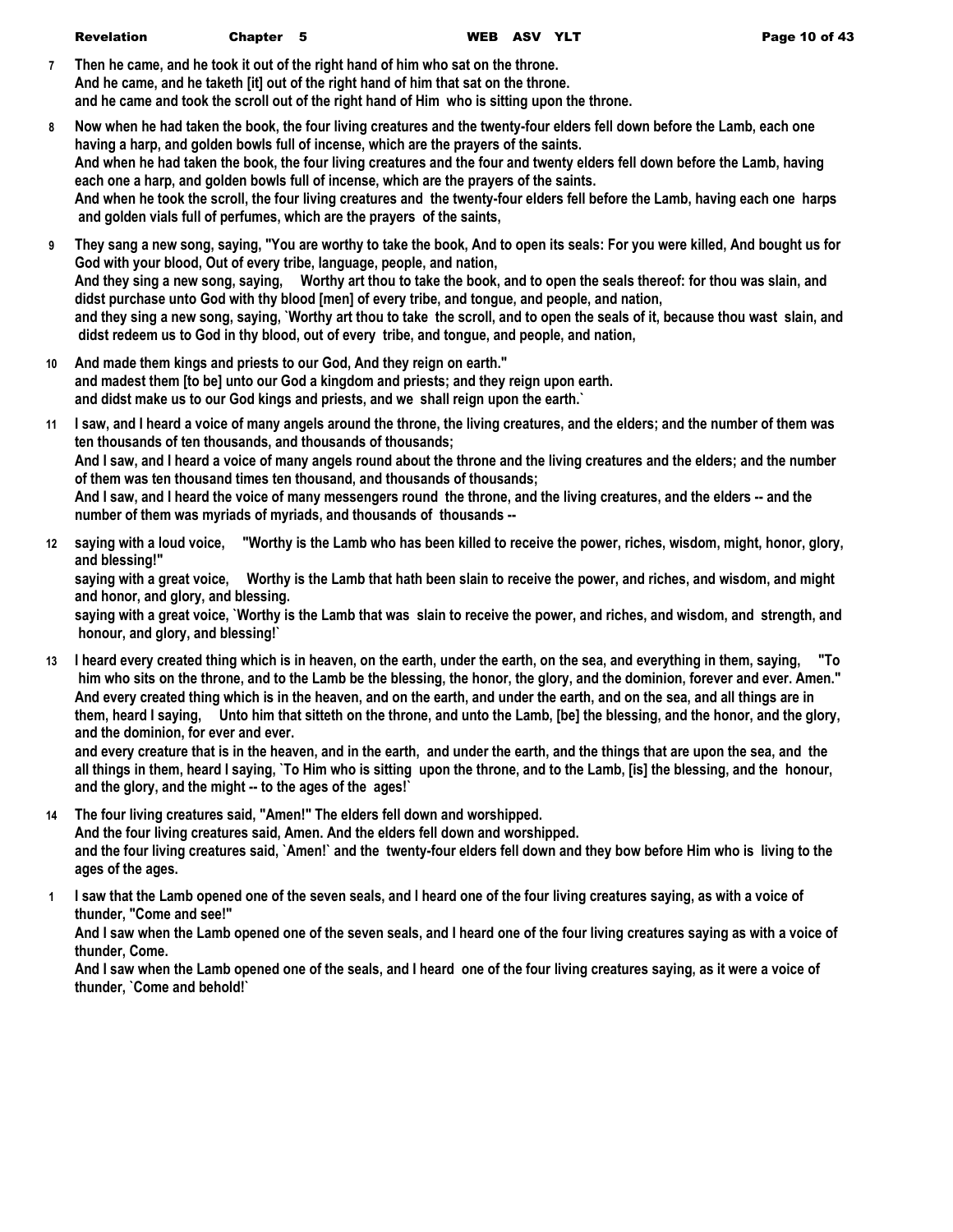**2 I saw, and behold, a white horse, and he who sat on it had a bow. A crown was given to him, and he came forth conquering, and to conquer.**

**And I saw, and behold, a white horse, and he that sat thereon had a bow; and there was given unto him a crown: and he came forth conquering, and to conquer.**

**and I saw, and lo, a white horse, and he who is sitting upon it is having a bow, and there was given to him a crown, and he went forth overcoming, and that he may overcome.**

- **3 When he opened the second seal, I heard the second living creature saying, "Come!" And when he opened the second seal, I heard the second living creature saying, Come. And when he opened the second seal, I heard the second living creature saying, `Come and behold!`**
- **4 Another came forth, a red horse. To him who sat on it was given to take peace from the earth, and that they should kill one another. There was given to him a great sword. And another [horse] came forth, a red horse: and to him that sat thereon it was given to take peace from the earth, and that they should slay one another: and there was given unto him a great sword. and there went forth another horse -- red, and to him who is sitting upon it, there was given to him to take the peace from the land, and that one another they may slay, and there was given to him a great sword.**
- **5 When he opened the third seal, I heard the third living creature saying, "Come and see!" I saw, and behold, a black horse. He who sat on it had a balance in his hand. And when he opened the third seal, I heard the third living creature saying, Come. And I saw, and behold, a black horse; and he that sat thereon had a balance in his hand. And when he opened the third seal, I heard the third living creature saying, `Come and behold!` and I saw, and lo, a black horse, and he who is sitting upon it is having a balance in his hand,**
- **6 I heard a voice in the midst of the four living creatures saying, "A choenix of wheat for a denarius, and three choenix of barley for a denarius! Don`t damage the oil and the wine!" And I heard as it were a voice in the midst of the four living creatures saying, A measure of wheat for a shilling, and three measures of barley for a shilling; and the oil and the wine hurt thou not. and I heard a voice in the midst of the four living creatures saying, `A measure of wheat for a denary, and three measures of barley for a denary,` and `The oil and the wine thou mayest not injure.`**
- **7 When he opened the fourth seal, I heard the voice of the fourth living creature saying, "Come and see!" And when he opened the fourth seal, I heard the voice of the fourth living creature saying, Come. And when he opened the fourth seal, I heard the voice of the fourth living creature saying, `Come and behold!`**
- **8 I saw, and behold, a pale horse. He who sat on him, his name was Death. Hades followed with him. Authority over one fourth of the earth, to kill with the sword, with famine, with death, and by the wild animals of the earth was given to them. And I saw, and behold, a pale horse: and he that sat upon him, his name was Death; and Hades followed with him. And there was given unto them authority over the fourth part of the earth, to kill with sword, and with famine, and with death, and by the wild beasts of the earth.**

**and I saw, and lo, a pale horse, and he who is sitting upon him -- his name is Death, and Hades doth follow with him, and there was given to them authority to kill, (over the fourth part of the land,) with sword, and with hunger, and with death, and by the beasts of the land.**

**9 When he opened the fifth seal, I saw underneath the altar the souls of those who had been killed for the word of God, and for the testimony which they held.**

**And when he opened the fifth seal, I saw underneath the altar the souls of them that had been slain for the word of God, and for the testimony which they held:**

**And when he opened the fifth seal, I saw under the altar the souls of those slain because of the word of God, and because of the testimony that they held,**

**10 They cried with a loud voice, saying, "How long, Master, the holy and true, do you not judge and avenge our blood on those who dwell on the earth?"**

**and they cried with a great voice, saying, How long, O Master, the holy and true, dost thou not judge and avenge our blood on them that dwell on the earth?**

**and they were crying with a great voice, saying, `Till when, O Master, the Holy and the True, dost Thou not judge and take vengeance of our blood from those dwelling upon the land?`**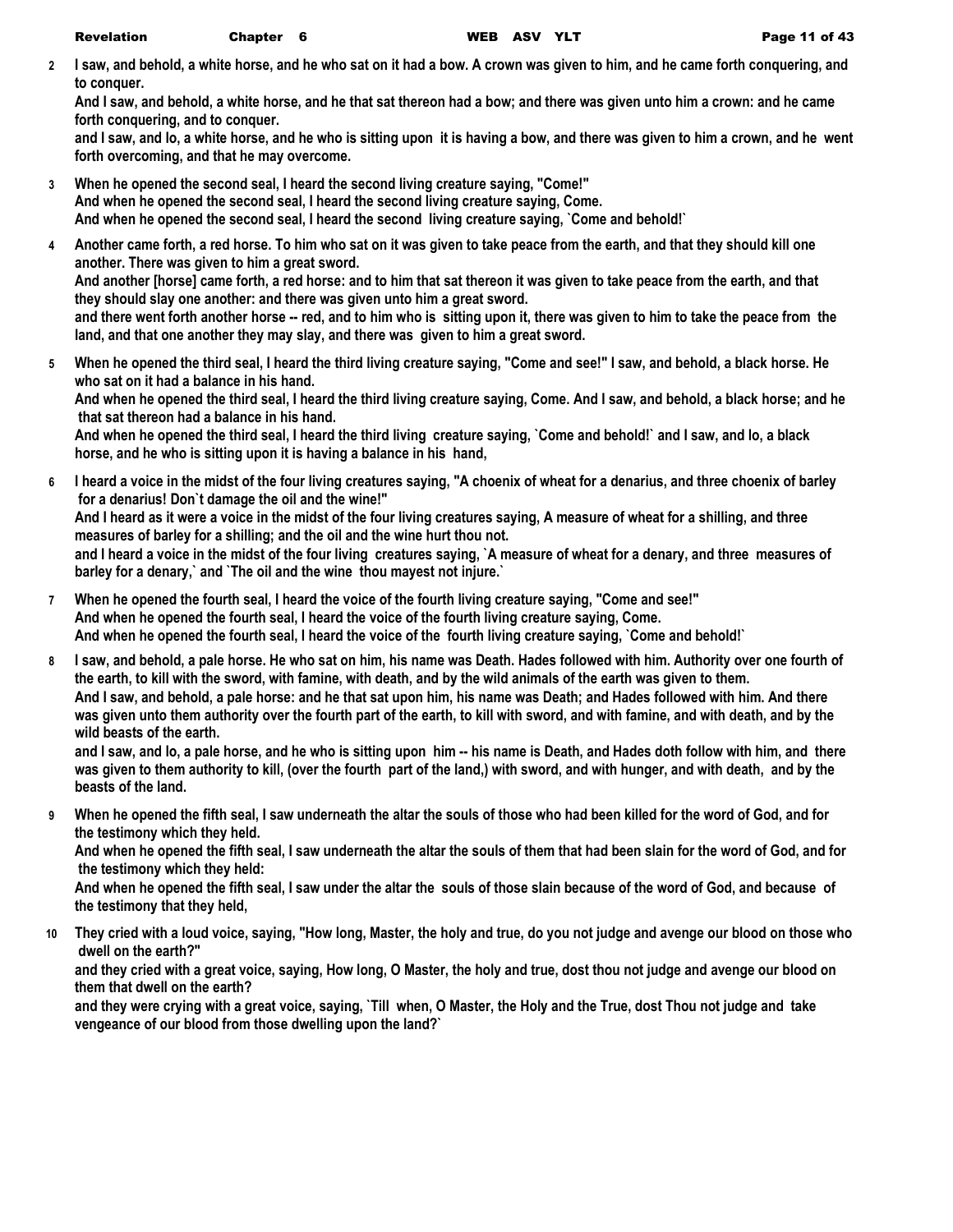| <b>Revelation</b> | Ch <sub>i</sub> |
|-------------------|-----------------|
|                   |                 |

- **11 There was given to each one of them a white robe. It was said to them that they should rest yet for a little time, until their fellow servants and their brothers, who would also be killed even as they were, had been fulfilled. And there was given them to each one a white robe; and it was said unto them, that they should rest yet for a little time, until their fellow-servants also and their brethren, who should be killed even as they were, should have fulfilled [their course]. and there was given to each one white robes, and it was said to them that they may rest themselves yet a little time, till may be fulfilled also their fellow-servants and their brethren, who are about to be killed -- even as they.**
- **12 I saw when he opened the sixth seal, and there was a great earthquake. The sun became black as sackcloth made of hair, and the whole moon became as blood. And I saw when he opened the sixth seal, and there was a great earthquake; and the sun became black as sackcloth of hair,**

**and the whole moon became as blood; And I saw when he opened the sixth seal, and lo, a great earthquake came, and the sun became black as sackcloth of hair,** 

**and the moon became as blood,**

- **13 The stars of the sky fell to the earth, as a fig tree drops its unripe figs when it is shaken by a great wind. and the stars of the heaven fell unto the earth, as a fig tree casteth her unripe figs when she is shaken of a great wind. and the stars of the heaven fell to the earth -- as a fig-tree doth cast her winter figs, by a great wind being shaken --**
- **14 The sky was removed as a scroll when it is rolled up. Every mountain and island were moved out of their places. And the heaven was removed as a scroll when it is rolled up; and every mountain and island were moved out of their places. and heaven departed as a scroll rolled up, and every mountain and island -- out of their places they were moved;**
- **15 The kings of the earth, the princes, the commanding officers, the rich, the strong, and every slave and freeman, hid themselves in the caves and in the rocks of the mountains. And the kings of the earth, and the princes, and the chief captains, and the rich, and the strong, and every bondman and freeman, hid themselves in the caves and in the rocks of the mountains; and the kings of the earth, and the great men, and the rich, and the chiefs of thousands, and the mighty, and every servant, and every freeman, hid themselves in the dens, and in the rocks of the mountains,**
- **16 They told the mountains and the rocks, "Fall on us, and hide us from the face of him who sits on the throne, and from the wrath of the Lamb,**

**and they say to the mountains and to the rocks, Fall on us, and hide us from the face of him that sitteth on the throne, and from the wrath of the Lamb:**

**and they say to the mountains and to the rocks, `Fall upon us, and hide us from the face of Him who is sitting upon the throne, and from the anger of the Lamb,`**

- **17 for the great day of his wrath has come; and who is able to stand?" for the great day of their wrath is come; and who is able to stand? because come did the great day of His anger, and who is able to stand?**
- **1 After this, I saw four angels standing at the four corners of the earth, holding the four winds of the earth, so that no wind would blow on the earth, or on the sea, or on any tree. After his I saw four angels standing at the four corners of the earth, holding the four winds of the earth, that no wind should blow on the earth, or on the sea, or upon any tree.**

**And after these things I saw four messengers, standing upon the four corners of the land, holding the four winds of the land, that the wind may not blow upon the land, nor upon the sea, nor upon any tree;**

**2 I saw another angel ascend from the sunrise, having the seal of the living God. He cried with a loud voice to the four angels to whom it was given to harm the earth and the sea,**

**And I saw another angel ascend from the sunrising, having the seal of the living God: and he cried with a great voice to the four angels to whom it was given to hurt the earth and the sea,**

**and I saw another messenger going up from the rising of the sun, having a seal of the living God, and he did cry with a great voice to the four messengers, to whom it was given to injure the land and the sea, saying,**

**3 saying, "Don`t harm the earth, neither the sea, nor the trees, until we have sealed the bondservants of our God on their foreheads!"**

**saying, Hurt not the earth, neither the sea, nor the trees, till we shall have sealed the servants of our God on their foreheads. `Do not injure the land, nor the sea, nor the trees, till we may seal the servants of our God upon their foreheads.`**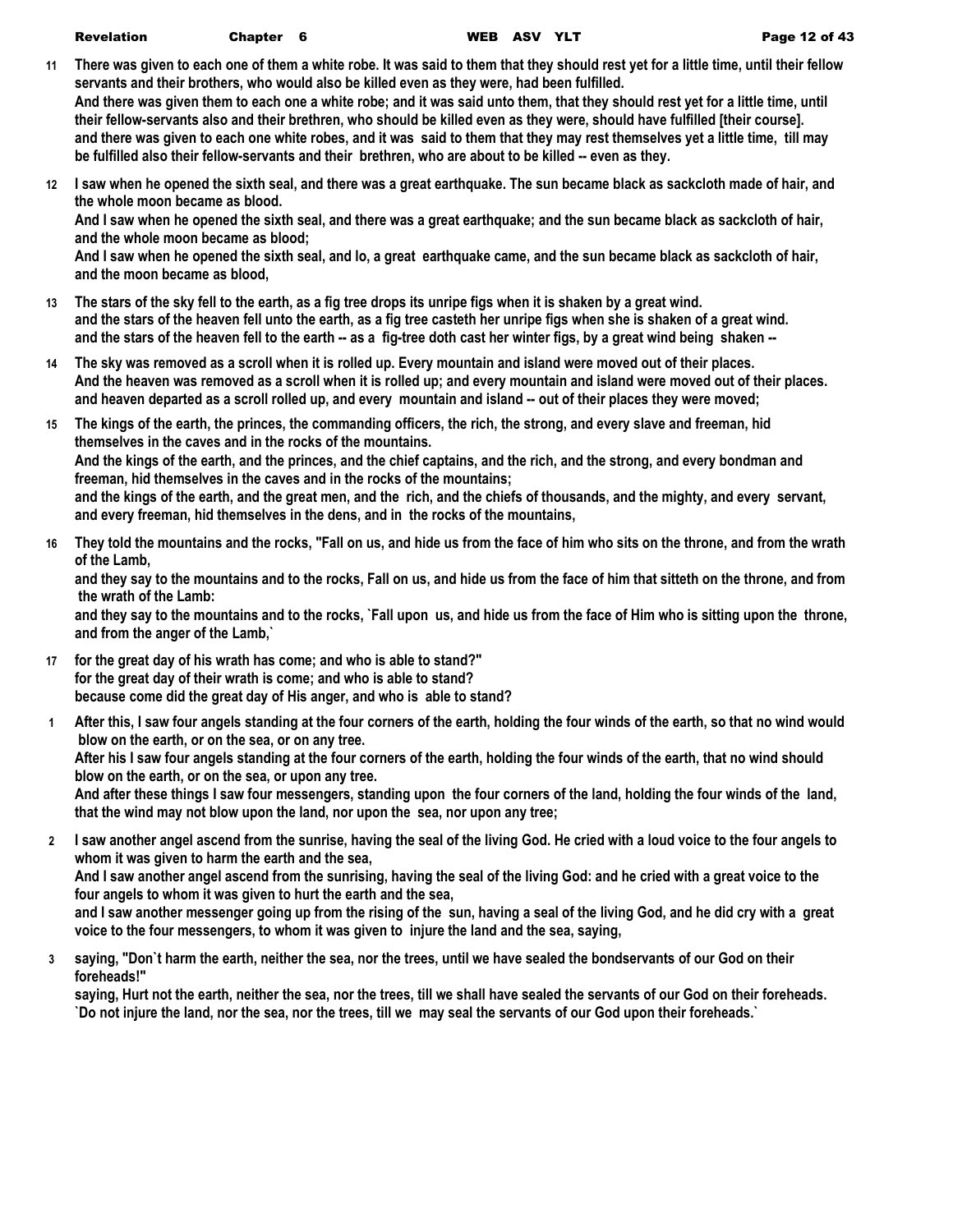**4 I heard the number of those who were sealed, one hundred forty-four thousand, sealed out of every tribe of the children of Israel:**

**And I heard the number of them that were sealed, a hundred and forty and four thousand, sealed out of every tribe of the children of Israel:**

**And I heard the number of those sealed, (144 thousands were sealed out of all the tribes of the sons of Israel):**

**5 Of the tribe of Judah were sealed twelve thousand, Of the tribe of Reuben twelve thousand, Of the tribe of Gad twelve Of the tribe of Judah [were] sealed twelve thousand: Of the tribe of Reuben twelve thousand; Of the tribe of Gad twelve thousand;**

**of the tribe of Judah 12 thousand were sealed; of the tribe of Reuben 12 thousand were sealed; of the tribe of Gad 12 thousand were sealed;**

- **6 Of the tribe of Asher twelve thousand, Of the tribe of Naphtali twelve thousand, Of the tribe of Manasseh twelve thousand, Of the tribe of Asher twelve thousand; Of the tribe of Naphtali twelve thousand; Of the tribe of Manasseh twelve thousand; of the tribe of Asher 12 thousand were sealed; of the tribe of Naphtali 12 thousand were sealed; of the tribe of Manasseh 12 thousand were sealed;**
- **7 Of the tribe of Simeon twelve thousand, Of the tribe of Levi twelve thousand, Of the tribe of Issachar twelve thousand, Of the tribe of Simeon twelve thousand; Of the tribe of Levi twelve thousand; Of the tribe of Issachar twelve thousand; of the tribe of Simeon 12 thousand were sealed; of the tribe of Levi 12 thousand were sealed; of the tribe of Issachar 12 thousand were sealed;**
- **8 Of the tribe of Zebulun twelve thousand, Of the tribe of Joseph twelve thousand, Of the tribe of Benjamin were sealed twelve thousand.**

**Of the tribe of Zebulun twelve thousand; Of the tribe of Joseph twelve thousand; Of the tribe of Benjamin [were] sealed twelve thousand.**

**of the tribe of Zebulun 12 thousand were sealed; of the tribe of Joseph 12 thousand were sealed; of the tribe of Benjamin 12 thousand were sealed.**

**9 After these things I saw, and behold, a great multitude, which no man could number, out of every nation and of all tribes, peoples, and languages, standing before the throne and before the Lamb, dressed in white robes, with palm branches in their hands.**

**After these things I saw, and behold, a great multitude, which no man could number, out of every nation and of [all] tribes and peoples and tongues, standing before the throne and before the Lamb, arrayed in white robes, and palms in their hands; After these things I saw, and lo, a great multitude, which to number no one was able, out of all nations, and tribes, and peoples, and tongues, standing before the throne, and before the Lamb, arrayed in white robes, and palms in their hands,**

- **10 They cried with a loud voice, saying, "Salvation be to our God, who sits on the throne, and to the Lamb." and they cry with a great voice, saying, Salvation unto our God who sitteth on the throne, and unto the Lamb. and crying with a great voice, saying, `The salvation [is] to Him who is sitting upon the throne -- to our God, and to the Lamb!`**
- **11 All the angels were standing around the throne, the elders, and the four living creatures; and they fell before the throne on their faces, and worshipped God, And all the angels were standing round about the throne, and [about] the elders and the four living creatures; and they fell before the throne on their faces, and worshipped God, And all the messengers stood around the throne, and the elders and the four living creatures, and they fell upon their face,**

**and bowed before God,**

**12 saying, "Amen! Blessing, glory, wisdom, thanksgiving, honor, power, and might, be to our God forever and ever! Amen." saying, Amen: Blessing, and glory, and wisdom, and thanksgiving, and honor, and power, and might, [be] unto our God for ever and ever. Amen.**

**saying, `Amen! the blessing, and the glory, and the wisdom, and the thanksgiving, and the honour, and the power, and the strength, [are] to our God -- to the ages of the ages! Amen!`**

**13 One of the elders answered, saying to me, "These who are arrayed in white robes, who are they, and where did they come from?"**

**And one of the elders answered, saying unto me, These that are arrayed in white robes, who are they, and whence came And answer did one of the elders, saying to me, `These, who have been arrayed with the white robes -- who are they, and whence came they?`**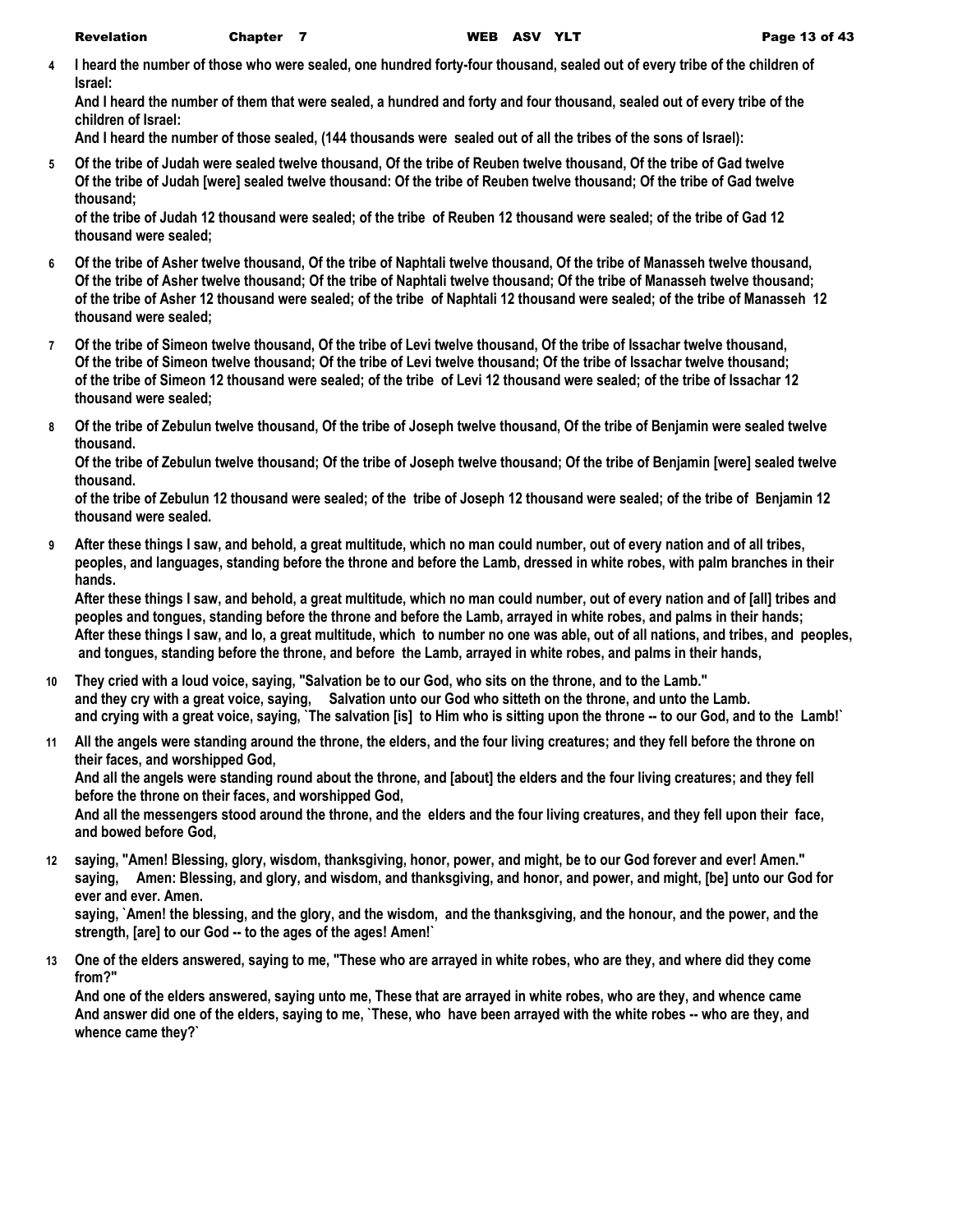**14 I told him, "My lord, you know." He said to me, "These are those who came out of the great oppression. They washed their robes, and made them white in the Lamb`s blood.**

**And I say unto him, My lord, thou knowest. And he said to me, These are they that come of the great tribulation, and they washed their robes, and made them white in the blood of the Lamb.**

**and I have said to him, `Sir, thou hast known;` and he said to me, `These are those who are coming out of the great tribulation, and they did wash their robes, and they made their robes white in the blood of the Lamb;**

**15 Therefore are they before the throne of God, they serve him day and night in his temple. He who sits on the throne will spread his tent over them.**

**Therefore are they before the throne of God; and they serve him day and night in his temple: and he that sitteth on the throne shall spread his tabernacle over them.**

**because of this are they before the throne of God, and they do service to Him day and night in His sanctuary, and He who is sitting upon the throne shall tabernacle over them;**

- **16 They will never be hungry, neither thirsty any more; neither will the sun beat on them, nor any heat; They shall hunger no more, neither thirst any more; neither shall the sun strike upon them, nor any heat: they shall not hunger any more, nor may the sun fall upon them, nor any heat,**
- **17 for the Lamb who is in the midst of the throne will be their shepherd, and will guide them to living springs of waters. God will wipe away every tear from their eyes." for the Lamb that is in the midst of the throne shall be their shepherd, and shall guide them unto fountains of waters of life: and God shall wipe away every tear from their eyes. because the Lamb that [is] in the midst of the throne shall feed them, and shall lead them unto living fountains of waters, and wipe away shall God every tear from their eyes.`**
- **1 When he opened the seventh seal, there followed a silence in heaven for about half an hour. And when he opened the seventh seal, there followed a silence in heaven about the space of half an hour. And when he openeth the seventh seal, there came silence in the heaven about half-an-hour,**
- **2 I saw the seven angels who stand before God, and seven trumpets were given to them. And I saw the seven angels that stand before God; and there were given unto them seven trumpets. and I saw the seven messengers who before God have stood, and there were given to them seven trumpets,**
- **3 Another angel came and stood over the altar, having a golden censer. Much incense was given to him, that he should add it to the prayers of all the saints on the golden altar which was before the throne. And another angel came and stood over the altar, having a golden censer; and there was given unto him much incense, that he should add it unto the prayers of all the saints upon the golden altar which was before the throne. and another messenger did come, and he stood at the altar, having a golden censer, and there was given to him much perfume, that he may give [it] to the prayers of all the saints upon the golden altar that [is] before the throne,**
- **4 The smoke of the incense, with the prayers of the saints, went up before God out of the angel`s hand. And the smoke of the incense, with the prayers of the saints, went up before God out of the angel`s hand. and go up did the smoke of the perfumes to the prayers of the saints out of the hand of the messenger, before God;**
- **5 The angel took the censer, and he filled it with the fire of the altar, and threw it on the earth. There followed thunders, sounds, lightnings, and an earthquake. And the angel taketh the censer; and he filled it with the fire of the altar, and cast it upon the earth: and there followed thunders, and voices, and lightnings, and an earthquake.**

**and the messenger took the censer, and did fill it out of the fire of the altar, and did cast [it] to the earth, and there came voices, and thunders, and lightnings, and an earthquake.**

**6 The seven angels who had the seven trumpets prepared themselves to sound. And the seven angels that had the seven trumpets prepared themselves to sound. And the seven messengers who are having the seven trumpets did prepare themselves that they may sound;**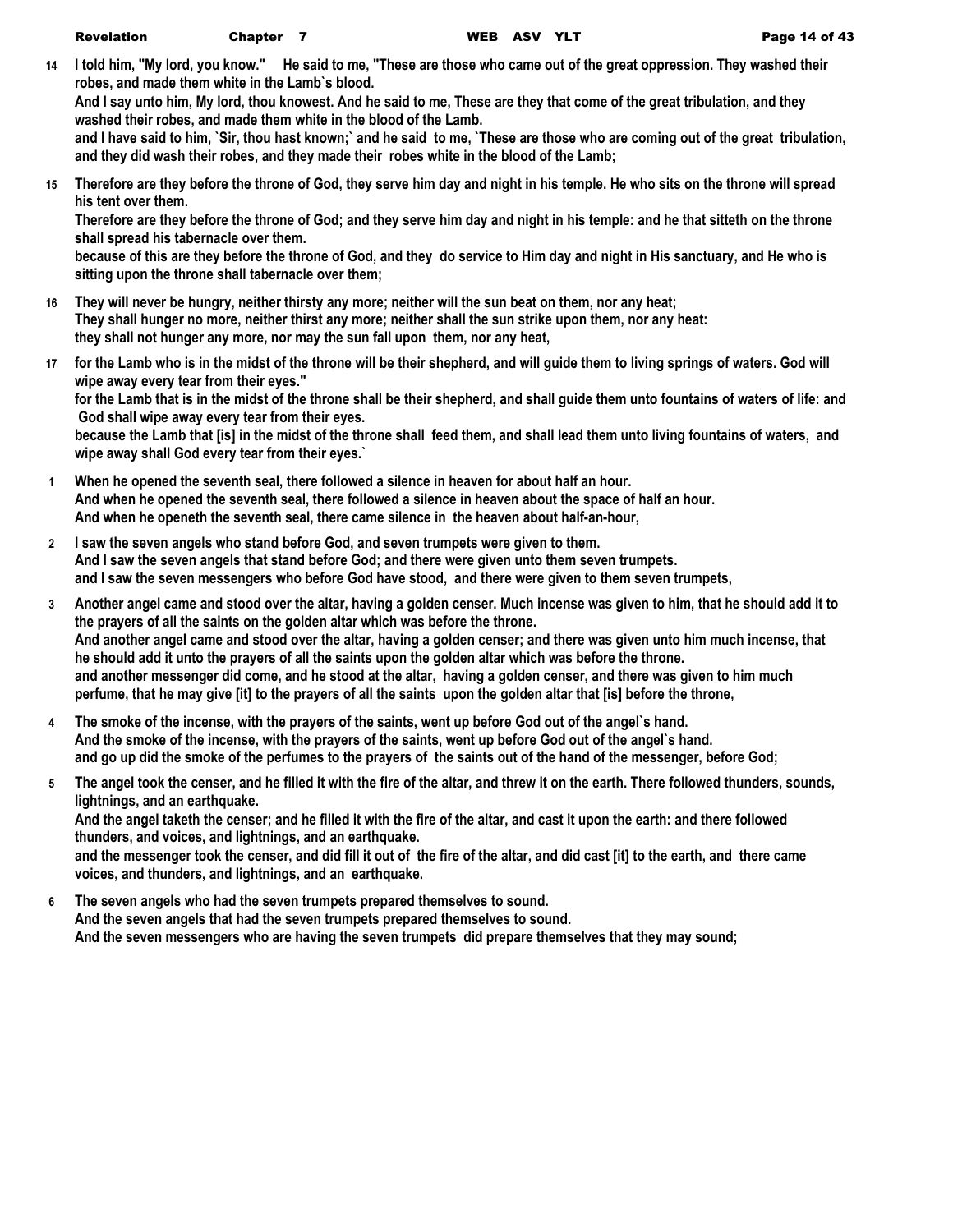- **7 The first sounded, and there followed hail and fire, mingled with blood, and they were thrown on the earth. One third of the earth was burnt up, and one third of the trees were burnt up, and all green grass was burnt up. And the first sounded, and there followed hail and fire, mingled with blood, and they were cast upon the earth: and the third part of the earth was burnt up, and the third part of the trees was burnt up, and all green grass was burnt up. and the first messenger did sound, and there came hail and fire, mingled with blood, and it was cast to the land, and the third of the trees was burnt up, and all the green grass was burnt up.**
- **8 The second angel sounded, and something like a great mountain burning with fire was thrown into the sea. One third of the sea became blood,**

**And the second angel sounded, and as it were a great mountain burning with fire was cast into the sea: and the third part of the sea became blood;**

**And the second messenger did sound, and as it were a great mountain with fire burning was cast into the sea, and the third of the sea became blood,**

**9 and one third of the creatures which were in the sea died, those who had life. One third of the ships were destroyed. and there died the third part of the creatures which were in the sea, [even] they that had life; and the third part of the ships was destroyed.**

**and die did the third of the creatures that [are] in the sea, those having life, and the third of the ships were destroyed.**

**10 The third angel sounded, and a great star fell from the sky, burning like a torch, and it fell on one third of the rivers, and on the springs of the waters.**

**And the third angel sounded, and there fell from heaven a great star, burning as a torch, and it fell upon the third part of the rivers, and upon the fountains of the waters;**

**And the third messenger did sound, and there fell out of the heaven a great star, burning as a lamp, and it did fall upon the third of the rivers, and upon the fountains of waters,**

**11 The name of the star is called "Wormwood." One third of the waters became wormwood. Many men died from the waters, because they were made bitter.**

**and the name of the star is called Wormwood: and the third part of the waters became wormwood; and many men died of the waters, because they were made bitter.**

**and the name of the star is called Wormwood, and the third of the waters doth become wormwood, and many of the men did die of the waters, because they were made bitter.**

**12 The fourth angel sounded, and one third of the sun was struck, and one third of the moon, and one third of the stars; so that one third of them would be darkened, and the day wouldn`t shine for one third of it, and the night in the same way. And the fourth angel sounded, and the third part of the sun was smitten, and the third part of the moon, and the third part of the stars; that the third part of them should be darkened, and the day should not shine for the third part of it, and the night in like manner.**

**And the fourth messenger did sound, and smitten was the third of the sun, and the third of the moon, and the third of the stars, that darkened may be the third of them, and that the day may not shine -- the third of it, and the night in like manner.**

**13 I saw, and I heard an eagle, flying in mid heaven, saying with a loud voice, "Woe! Woe! Woe for those who dwell on the earth, because of the other voices of the trumpets of the three angels, who are yet to sound. And I saw, and I heard an eagle, flying in mid heaven, saying with a great voice, Woe, woe, woe, for them that dwell on the earth, by reason of the other voices of the trumpet of the three angels, who are yet to sound.**

**And I saw, and I heard one messenger, flying in the mid-heaven, saying with a great voice, `Wo, wo, wo, to those dwelling upon the land from the rest of the voices of the trumpet of the three messengers who are about to sound.`**

**1 The fifth angel sounded, and I saw a star from the sky fallen to the earth. The key to the pit of the abyss was given to him. And the fifth angel sounded, and I saw a star from heaven fallen unto the earth: and there was given to him the key of the pit of the abyss.**

**And the fifth messenger did sound, and I saw a star out of the heaven having fallen to the earth, and there was given to it the key of the pit of the abyss,**

**2 He opened the pit of the abyss, and smoke went up out of the pit, like the smoke from a great furnace. The sun and the air were darkened because of the smoke from the pit.**

**And he opened the pit of the abyss; and there went up a smoke out of the pit, as the smoke of a great furnace; and the sun and the air were darkened by reason of the smoke of the pit.**

**and he did open the pit of the abyss, and there came up a smoke out of the pit as smoke of a great furnace, and darkened was the sun and the air, from the smoke of the pit.**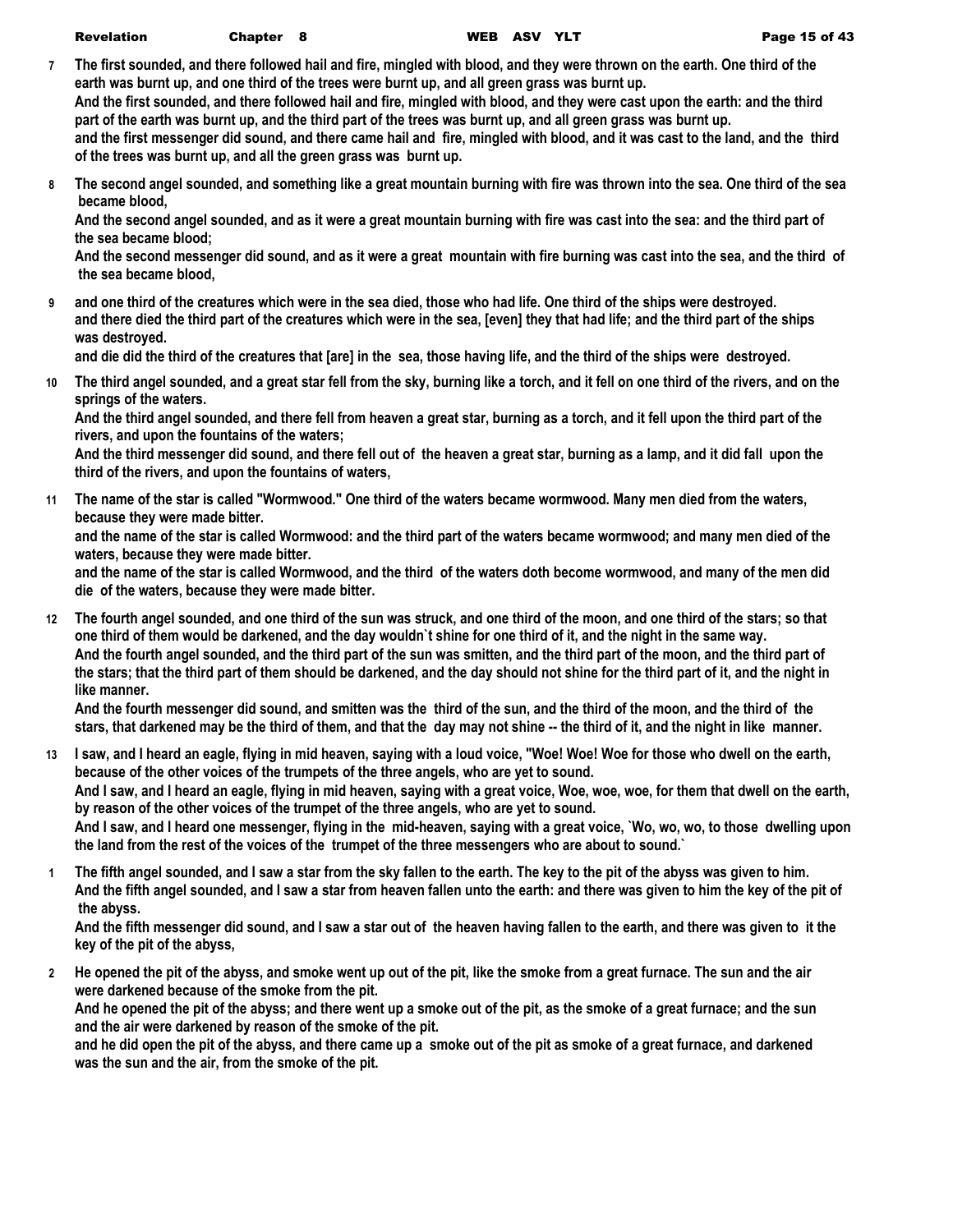| <b>Revelation</b> | Chapter 9 |  |
|-------------------|-----------|--|
|-------------------|-----------|--|

- **3 Then out of the smoke came forth locusts on the earth, and power was given to them, as the scorpions of the earth have And out of the smoke came forth locusts upon the earth; and power was given them, as the scorpions of the earth have And out of the smoke came forth locusts to the earth, and there was given to them authority, as scorpions of the earth have authority,**
- **4 They were told that they should not hurt the grass of the earth, neither any green thing, neither any tree, but only those men who don`t have God`s seal on their foreheads.**

**And it was said unto them that they should not hurt the grass of the earth, neither any green thing, neither any tree, but only such men as have not the seal of God on their foreheads.**

**and it was said to them that they may not injure the grass of the earth, nor any green thing, nor any tree, but -- the men only who have not the seal of God upon their foreheads,**

**5 They were given power not to kill them, but to torment them for five months. Their torment was like the torment of a scorpion, when it strikes a man.**

**And it was given them that they should not kill them, but that they should be tormented five months: and their torment was as the torment of a scorpion, when it striketh a man.**

**and it was given to them that they may not kill them, but that they may be tormented five months, and their torment [is] as the torment of a scorpion, when it may strike a man;**

- **6 In those days men will seek death, and will in no way find it. They will desire to die, and death will flee from them. And in those days men shall seek death, and shall in no wise find it; and they shall desire to die, and death fleeth from them. and in those days shall men seek the death, and they shall not find it, and they shall desire to die, and the death shall flee from them.**
- **7 The shapes of the locusts were like horses prepared for war. On their heads were something like gold crowns, and their faces were like men`s faces.**

**And the shapes of the locusts were like unto horses prepared for war; and upon their heads as it were crowns like unto gold, and their faces were as men`s faces.**

**And the likenesses of the locusts [are] like to horses made ready to battle, and upon their heads as crowns like gold, and their faces as faces of men,**

- **8 They had hair like women`s hair, and their teeth were like those of lions. And they had hair as the hair of women, and their teeth were as [teeth] of lions. and they had hair as hair of women, and their teeth were as [those] of lions,**
- **9 They had breastplates, like breastplates of iron. The sound of their wings was like the sound of chariots, or of many horses rushing to war.**

**And they had breastplates, as it were breastplates of iron; and the sound of their wings was as the sound of chariots, of many horses rushing to war.**

**and they had breastplates as breastplates of iron, and the noise of their wings [is] as the noise of chariots of many horses running to battle;**

- **10 They have tails like those of scorpions, and stings. In their tails is their power to harm men for five months. And they have tails like unto scorpions, and stings; and in their tails is their power to hurt men five months. and they have tails like to scorpions, and stings were in their tails; and their authority [is] to injure men five months;**
- **11 They have over them as king the angel of the abyss. His name in Hebrew is "Abaddon," but in Greek, he has the name "Apollyon."**

**They have over them as king the angel of the abyss: his name in Hebrew is Abaddon, and in the Greek [tongue] he hath the name Apollyon.**

**and they have over them a king -- the messenger of the abyss -- a name [is] to him in Hebrew, Abaddon, and in the Greek he hath a name, Apollyon.**

- **12 The first woe is past. Behold, there are still two woes coming after this. The first Woe is past: behold, there come yet two Woes hereafter. The first wo did go forth, lo, there come yet two woes after these things.**
- **13 The sixth angel sounded. I heard a voice from the horns of the golden altar which is before God, And the sixth angel sounded, and I heard a voice from the horns of the golden altar which is before God, And the sixth messenger did sound, and I heard a voice out of the four horns of the altar of gold that is before God,**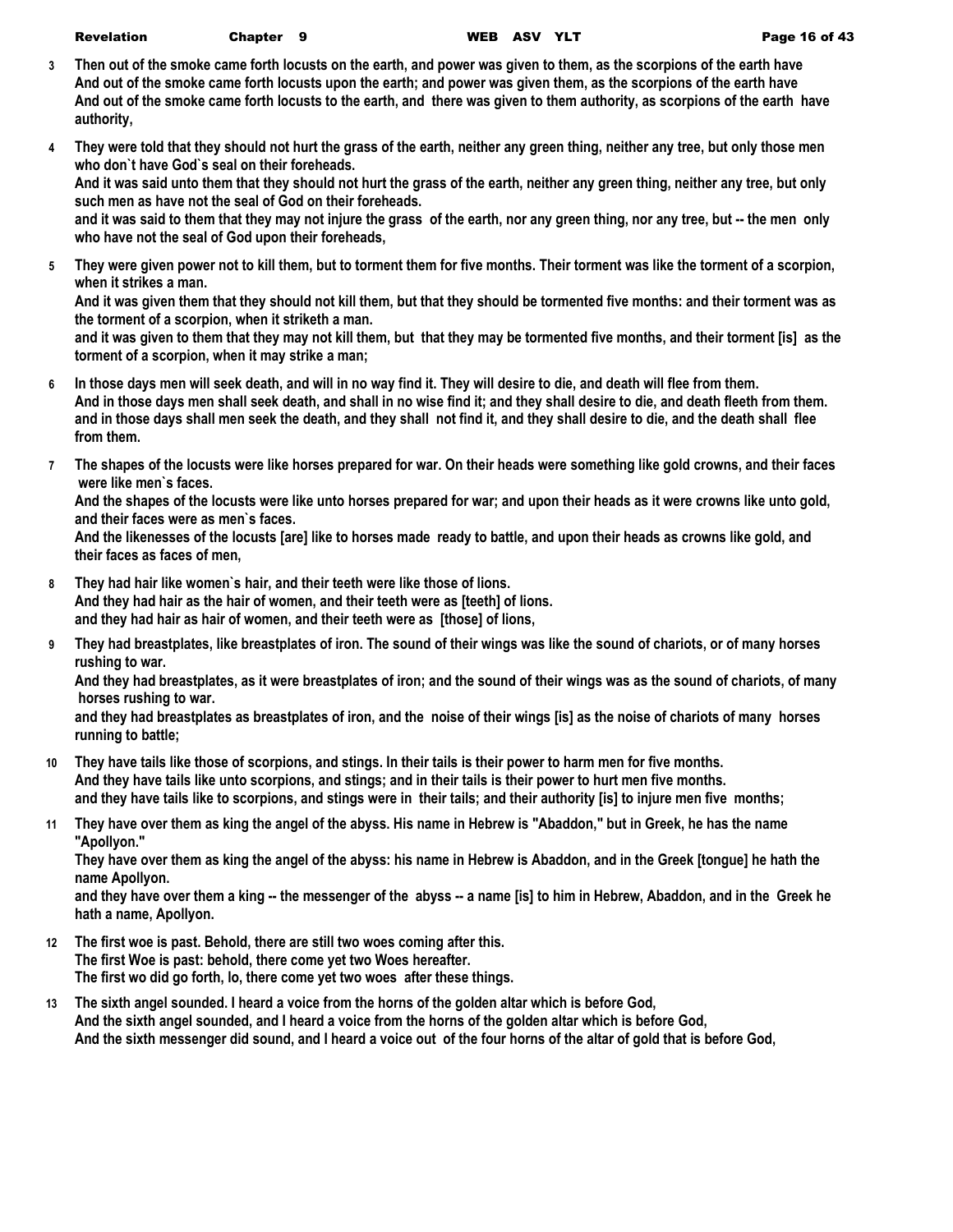- **14 saying to the sixth angel who had one trumpet, "Free the four angels who are bound at the great river Euphrates." one saying to the sixth angel that had one trumpet, Loose the four angels that are bound at the great river Euphrates. saying to the sixth messenger who had the trumpet, `Loose the four messengers who are bound at the great river**
- **15 The four angels were freed who had been prepared for that hour and day and month and year, so that they would kill one third of mankind.**

**And the four angels were loosed, that had been prepared for the hour and day and month and year, that they should kill the third part of men.**

**and loosed were the four messengers, who have been made ready for the hour, and day, and month, and year, that they may kill the third of men;**

- **16 The number of the armies of the horsemen was two hundred million. I heard the number of them. And the number of the armies of the horsemen was twice ten thousand times ten thousand: I heard the number of them. and the number of the forces of the horsemen [is] two myriads of myriads, and I heard the number of them.**
- **17 Thus I saw the horses in the vision, and those who sat on them, having breastplates of fiery red, hyacinth blue, and sulfur yellow; and the heads of lions. Out of their mouths proceed fire, smoke, and sulfur. And thus I saw the horses in the vision, and them that sat on them, having breastplates [as] of fire and of hyacinth and of brimstone: and the heads of lions; and out of their mouths proceedeth fire and smoke and brimstone. And thus I saw the horses in the vision, and those sitting upon them, having breastplates of fire, and jacinth, and brimstone; and the heads of the horses [are] as heads of lions, and out of their mouths proceedeth fire, and smoke, and brimstone;**
- **18 By these three plagues were one third of mankind killed: by the fire, the smoke, and the sulfur, which proceeded out of their mouths.**

**By these three plagues was the third part of men killed, by the fire and the smoke and the brimstone, which proceeded out of their mouths.**

**by these three were the third of men killed, from the fire, and from the smoke, and from the brimstone, that is proceeding out of their mouth,**

**19 For the power of the horses is in their mouths, and in their tails. For their tails are like serpents, and have heads, and with them they harm.**

**For the power of the horses is in their mouth, and in their tails: for their tails are like unto serpents, and have heads; and with them they hurt.**

**for their authorities are in their mouth, and in their tails, for their tails [are] like serpents, having heads, and with them they do injure;**

**20 The rest of mankind, who were not killed with these plagues, didn`t repent of the works of their hands, that they wouldn`t worship demons, and the idols of gold, and of silver, and of brass, and of stone, and of wood; which can neither see, nor hear, nor walk.**

**And the rest of mankind, who were not killed with these plagues, repented not of the works of their hands, that they should not worship demons, and the idols of gold, and of silver, and of brass, and of stone, and of wood; which can neither see, nor hear, nor walk:**

**and the rest of men, who were not killed in these plagues, neither did reform from the works of their hands, that they may not bow before the demons, and idols, those of gold, and those of silver, and those of brass, and those of stone, and those of wood, that are neither able to see, nor to hear, nor to walk,**

- **21 They didn`t repent of their murders, nor of their sorceries, nor of their sexual immorality, nor of their thefts. and they repented not of their murders, nor of their sorceries, nor of their fornication, nor of their thefts. yea they did not reform from their murders, nor from their sorceries, nor from their whoredoms, nor from their thefts.**
- **1 I saw another mighty angel coming down out of the sky, clothed with a cloud. A rainbow was on his head. His face was like the sun, and his feet like pillars of fire.**

**And I saw another strong angel coming down out of heaven, arrayed with a cloud; and the rainbow was upon his head, and his face was as the sun, and his feet as pillars of fire;**

**And I saw another strong messenger coming down out of the heaven, arrayed with a cloud, and a rainbow upon the head, and his face as the sun, and his feet as pillars of fire,**

**2 He had in his hand a little book open. He set his right foot on the sea, and his left on the land. and he had in his hand a little book open: and he set his right foot upon the sea, and his left upon the earth; and he had in his hand a little scroll opened, and he did place his right foot upon the sea, and the left upon the land,**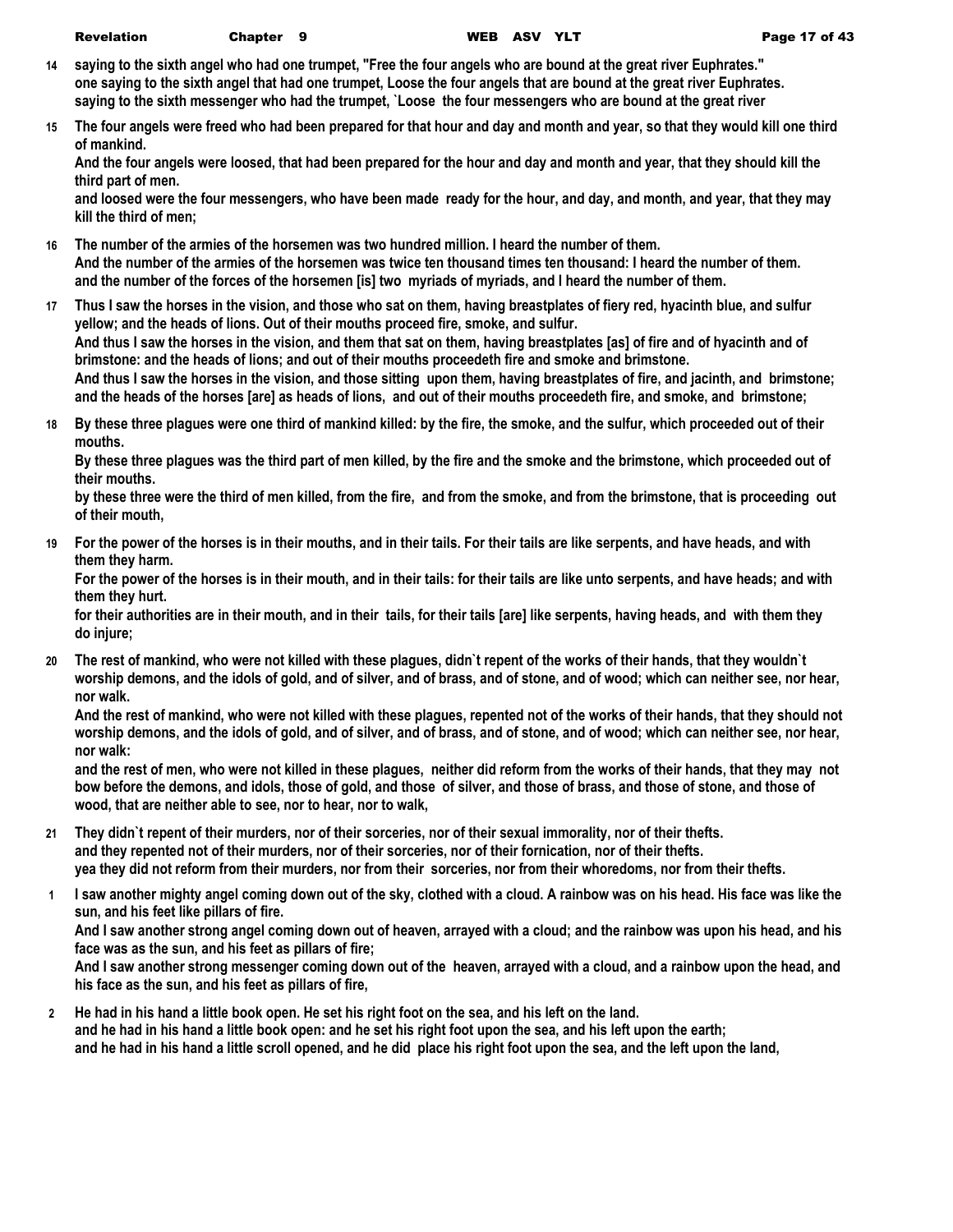| <b>Revelation</b> | Chapter 10 |  |
|-------------------|------------|--|
|-------------------|------------|--|

**finished, as He did declare to His own servants, to the prophets.**

- **3 He cried with a loud voice, as a lion roars. When he cried, the seven thunders uttered their voices. and he cried with a great voice, as a lion roareth: and when he cried, the seven thunders uttered their voices. and he cried with a great voice, as a lion doth roar, and when he cried, speak out did the seven thunders their voices;**
- **4 When the seven thunders sounded, I was about to write; but I heard a voice from the sky saying, "Seal up the things which the seven thunders said, and don`t write them." And when the seven thunders uttered [their voices], I was about to write: and I heard a voice from heaven saying, Seal up the things which the seven thunders uttered, and write them not. and when the seven thunders spake their voices, I was about to write, and I heard a voice out of the heaven saying to me, `Seal the things that the seven thunders spake,` and, `Thou mayest not write these things.`**
- **5 The angel who I saw standing on the sea and on the land lifted up his right hand to the sky, And the angel that I saw standing upon the sea and upon the earth lifted up his right hand to heaven, And the messenger whom I saw standing upon the sea, and upon the land, did lift up his hand to the heaven,**
- **6 and swore by him who lives forever and ever, who created heaven and the things that are in it, the earth and the things that are in it, and the sea and the things that are in it, that there will no longer be delay, and sware by him that liveth for ever and ever, who created the heaven and the things that are therein, and the earth and the things that are therein, and the sea and the things that are therein, that there shall be delay no longer: and did swear in Him who doth live to the ages of the ages, who did create the heaven and the things in it, and the land and the things in it, and the sea and the things in it -- that time shall not be yet,**
- **7 but in the days of the voice of the seventh angel, when he is about to sound, then the mystery of God is finished, as he declared to his servants, the prophets. but in the days of the voice of the seventh angel, when he is about to sound, then is finished they mystery of God, according to the good tidings which he declared to his servants the prophets. but in the days of the voice of the seventh messenger, when he may be about to sound, and the secret of God may be**
- **8 The voice which I heard from heaven, again speaking with me, said, "Go, take the book which is open in the hand of the angel who stands on the sea and on the land." And the voice which I heard from heaven, [I heard it] again speaking with me, and saying, Go, take the book which is open in the hand of the angel that standeth upon the sea and upon the earth. And the voice that I heard out of the heaven is again speaking with me, and saying, `Go, take the little scroll that is open in the hand of the messenger who hath been standing upon the sea, and upon the land:`**
- **9 I went to the angel, saying, "Give me the little book." He said to me, "Take it, and eat it up. It will make your belly bitter, but in your mouth it will be as sweet as honey." And I went unto the angel, saying unto him that he should give me the little book. And he saith unto me, Take it, and eat it up; and it shall make thy belly bitter, but in thy mouth it shall be sweet as honey. and I went away unto the messenger, saying to him, `Give me the little scroll;` and he saith to me, `Take, and eat it up, and it shall make thy belly bitter, but in thy mouth it shall be sweet -- as honey.`**
- **10 I took the little book out of the angel`s hand, and ate it up. It was as sweet as honey in my mouth. When I had eaten it, my belly was made bitter.**

**And I took the little book out of the angel`s hand, and ate it up; and it was in my mouth sweet as honey: and when I had eaten it, my belly was made bitter.**

**And I took the little scroll out of the hand of the messenger, and did eat it up, and it was in my mouth as honey -- sweet, and when I did eat it -- my belly was made bitter;**

- **11 He told me, "You must prophesy again over many peoples, nations, languages, and kings." And they say unto me, Thou must prophesy again over many peoples and nations and tongues and kings.** and he saith to me, `It behoveth thee again to prophesy about peoples, and nations, and tongues, and kings -- many.`
- **1 A reed like a rod was given to me. One said, "Rise, and measure God`s temple, and the altar, and those who worship in it. And there was given me a reed like unto a rod: and one said, Rise, and measure the temple of God, and the altar, and them that worship therein.**

**And there was given to me a reed like to a rod, and the messenger stood, saying, `Rise, and measure the sanctuary of God, and the altar, and those worshipping in it;**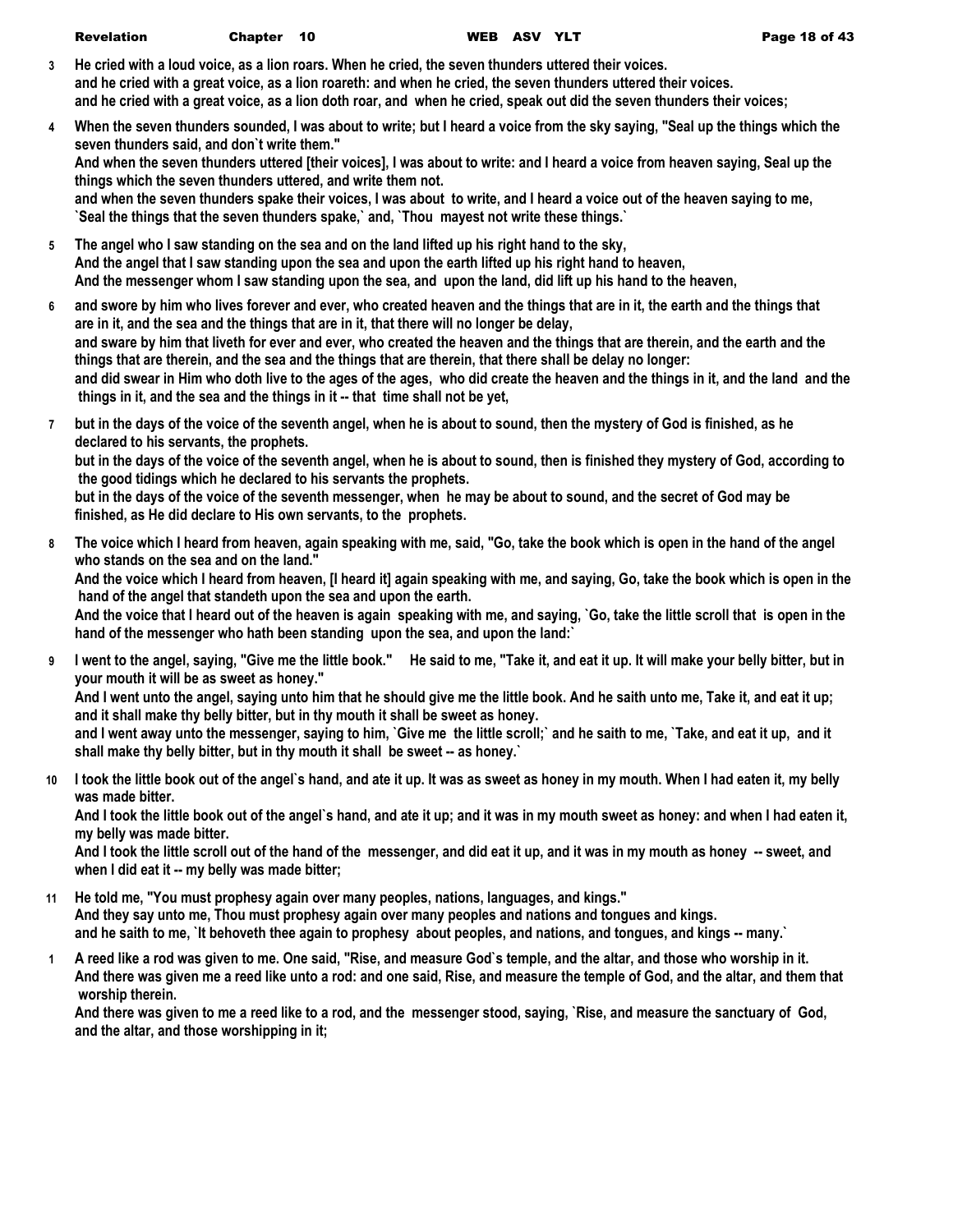**2 Leave out the court which is outside of the temple, and don`t measure it, for it has been given to the gentiles. They will tread the holy city under foot for forty-two months.**

**And the court which is without the temple leave without, and measure it not; for it hath been given unto the nations: and the holy city shall they tread under foot forty and two months.**

**and the court that is without the sanctuary leave out, and thou mayest not measure it, because it was given to the nations, and the holy city they shall tread down forty-two months;**

**3 I will give power to my two witnesses, and they will prophesy one thousand two hundred sixty days, clothed in sackcloth. And I will give unto my two witnesses, and they shall prophesy a thousand two hundred and threescore days, clothed in sackcloth.**

**and I will give to My two witnesses, and they shall prophesy days, a thousand, two hundred, sixty, arrayed with sackcloth;**

- **4 These are the two olive trees and the two lampstands, standing before the Lord of the earth. These are the two olive trees and the two candlesticks, standing before the Lord of the earth. these are the two olive [trees], and the two lamp-stands that before the God of the earth do stand;**
- **5 If anyone desires to harm them, fire proceeds out of their mouth and devours their enemies. If anyone desires to harm them, he must be killed in this way.**

**And if any man desireth to hurt them, fire proceedeth out of their mouth and devoureth their enemies; and if any man shall desire to hurt them, in this manner must he be killed.**

**and if any one may will to injure them, fire doth proceed out of their mouth, and doth devour their enemies, and if any one may will to injure them, thus it behoveth him to be killed.**

- **6 These have the power to shut up the sky, that it may not rain during the days of their prophecy. They have power over the waters, to turn them into blood, and to strike the earth with every plague, as often as they desire. These have the power to shut the heaven, that it rain not during the days of their prophecy: and they have power over the waters to turn them into blood, and to smite the earth with every plague, as often as they shall desire. These have authority to shut the heaven, that it may not rain rain in the days of their prophecy, and authority they have over the waters to turn them to blood, and to smite the land with every plague, as often as they may will.**
- **7 When they have finished their testimony, the beast that comes up out of the abyss will make war with them, and overcome them, and kill them.**

**And when they shall have finished their testimony, the beast that cometh up out of the abyss shall make war with them, and overcome them, and kill them.**

**`And when they may finish their testimony, the beast that is coming up out of the abyss shall make war with them, and overcome them, and kill them,**

**8 Their dead bodies will be in the street of the great city, which spiritually is called Sodom and Egypt, where also their Lord was crucified.**

**And their dead bodies [lie] in the street of the great city, which spiritually is called Sodom and Egypt, where also their Lord was crucified.**

**and their dead bodies [are] upon the broad-place of the great city (that is called spiritually Sodom, and Egypt, where also our Lord was crucified,)**

**9 From among the peoples, tribes, languages, and nations will people look at their dead bodies for three and a half days, and will not allow their dead bodies to be laid in a tomb.**

**And from among the peoples and tribes and tongues and nations do [men] look upon their dead bodies three days and a half, and suffer not their dead bodies to be laid in a tomb.**

**and they shall behold -- they of the peoples, and tribes, and tongues, and nations -- their dead bodies three days and a half, and their dead bodies they shall not suffer to be put into tombs,**

**10 Those who dwell on the earth will rejoice over them, and make merry. They will send gifts to one another, because these two prophets tormented those who dwell on the earth.**

**And they that dwell on the earth rejoice over them, and make merry; and they shall send gifts one to another; because these two prophets tormented them that dwell on the earth.**

**and those dwelling upon the land shall rejoice over them, and shall make merry, and gifts they shall send to one another, because these -- the two prophets -- did torment those dwelling upon the land.`**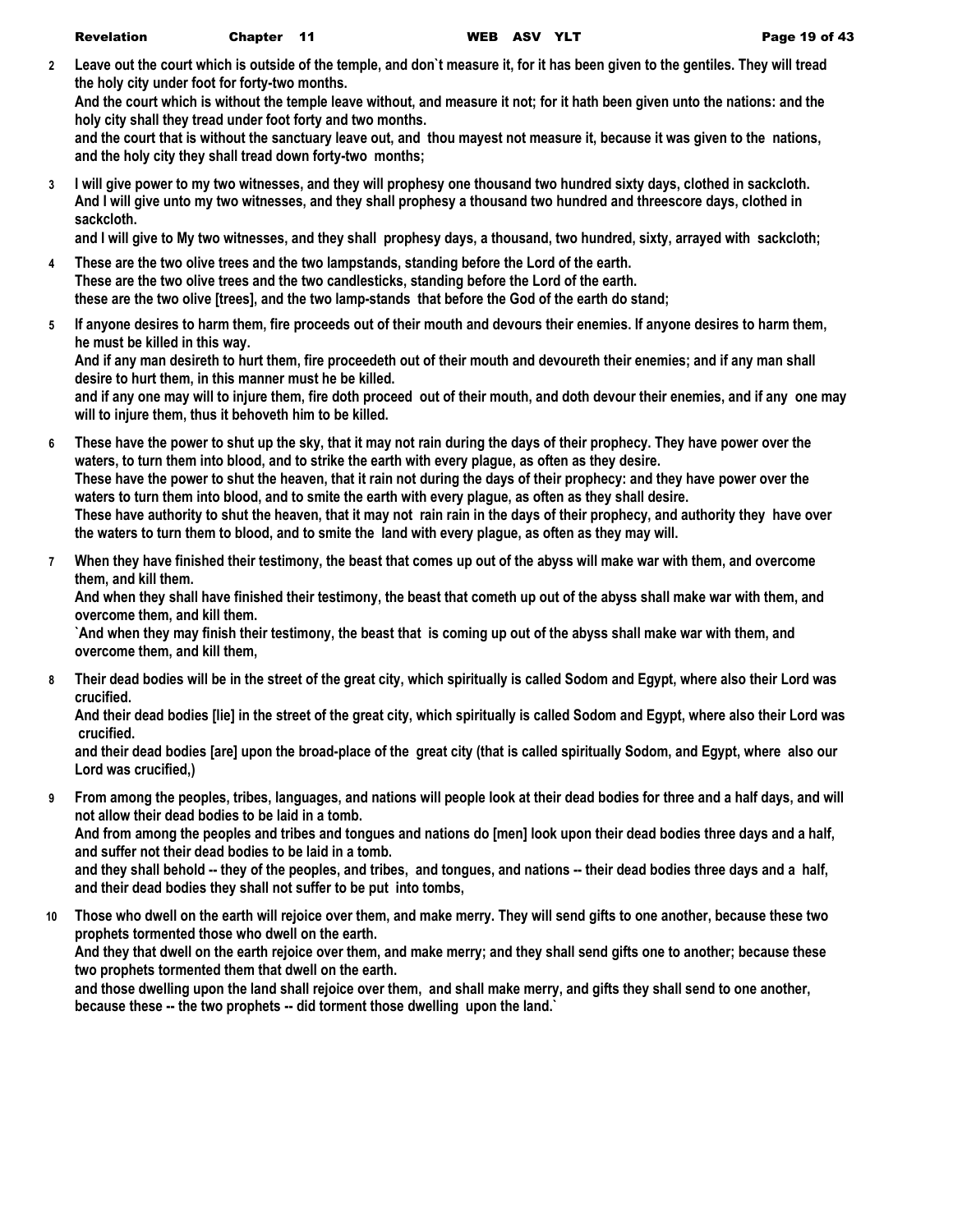**11 After the three and a half days, the breath of life from God entered into them, and they stood on their feet. Great fear fell on those who saw them.**

**And after the three days and a half the breath of life from God entered into them, and they stood upon their feet; and great fear fell upon them that beheld them.**

**And after the three days and a half, a spirit of life from God did enter into them, and they stood upon their feet, and great fear fell upon those beholding them,**

**12 I heard a loud voice from heaven saying to them, "Come up here!" They went up into heaven in the cloud, and their enemies saw them.**

**And they heard a great voice from heaven saying unto them, Come up hither. And they went up into heaven in the cloud; and their enemies beheld them.**

**and they heard a great voice out of the heaven saying to them, `Come up hither;` and they went up to the heaven in the cloud, and their enemies beheld them;**

- **13 In that hour there was a great earthquake, and a tenth of the city fell. Seven thousand people were killed in the earthquake, and the rest were terrified, and gave glory to the God of heaven. And in that hour there was a great earthquake, and the tenth part of the city fell; and there were killed in the earthquake seven thousand persons: and the rest were affrighted, and gave glory to the God of heaven. and in that hour came a great earthquake, and the tenth of the city did fall, and killed in the earthquake were names of men - seven thousands, and the rest became affrighted, and they gave glory to the God of the heaven.**
- **14 The second woe is past. Behold, the third woe comes quickly. The second Woe is past: behold, the third Woe cometh quickly. The second wo did go forth, lo, the third wo doth come quickly.**
- **15 The seventh angel sounded, and there followed great voices in heaven, saying, "The kingdom of the world has become the kingdom of our Lord, and of his Christ. He will reign forever and ever!" And the seventh angel sounded; and there followed great voices in heaven, and they said, The kingdom of the world is become [the kingdom] of our Lord, and of his Christ: and he shall reign for ever and ever. And the seventh messenger did sound, and there came great voices in the heaven, saying, `The kingdoms of the world did become [those] of our Lord and of His Christ, and he shall reign to the ages of the ages!`**
- **16 The twenty-four elders, who sit before God on their thrones, fell on their faces and worshipped God, And the four and twenty elders, who sit before God on their thrones, fell upon their faces and worshipped God, and the twenty and four elders, who before God are sitting upon their thrones, did fall upon their faces, and did bow before God,**
- **17 saying: "We give you thanks, Lord God, the Almighty, the one who is and who was; because you have taken your great power, and reigned.**

**saying, We give thee thanks, O Lord God, the Almighty, who art and who wast; because thou hast taken thy great power, and didst reign.**

**saying, `We give thanks to Thee, O Lord God, the Almighty, who art, and who wast, and who art coming, because Thou hast taken Thy great power and didst reign;**

**18 The nations were angry, and your wrath came, as did the time for the dead to be judged, and to give your servants, the prophets, their reward, as well as the saints, and those who fear your name, the small and the great; and to destroy those who destroy the earth."**

**And the nations were wroth, and thy wrath came, and the time of the dead to be judged, and [the time] to give their reward to thy servants the prophets, and to the saints, and to them that fear thy name, the small and the great; and to destroy them that destroy the earth.**

**and the nations were angry, and Thine anger did come, and the time of the dead, to be judged, and to give the reward to Thy servants, to the prophets, and to the saints, and to those fearing Thy name, to the small and to the great, and to destroy those who are destroying the land.`**

**19 God`s temple that is in heaven was opened, and the ark of the Lord`s covenant was seen in his temple. There followed lightnings, sounds, thunders, an earthquake, and great hail.**

**And there was opened the temple of God that is in heaven; and there was seen in his temple the ark of his covenant; and there followed lightnings, and voices, and thunders, and an earthquake, and great hail.**

**And opened was the sanctuary of God in the heaven, and there was seen the ark of His covenant in His sanctuary, and there did come lightnings, and voices, and thunders, and an earthquake, and great hail.**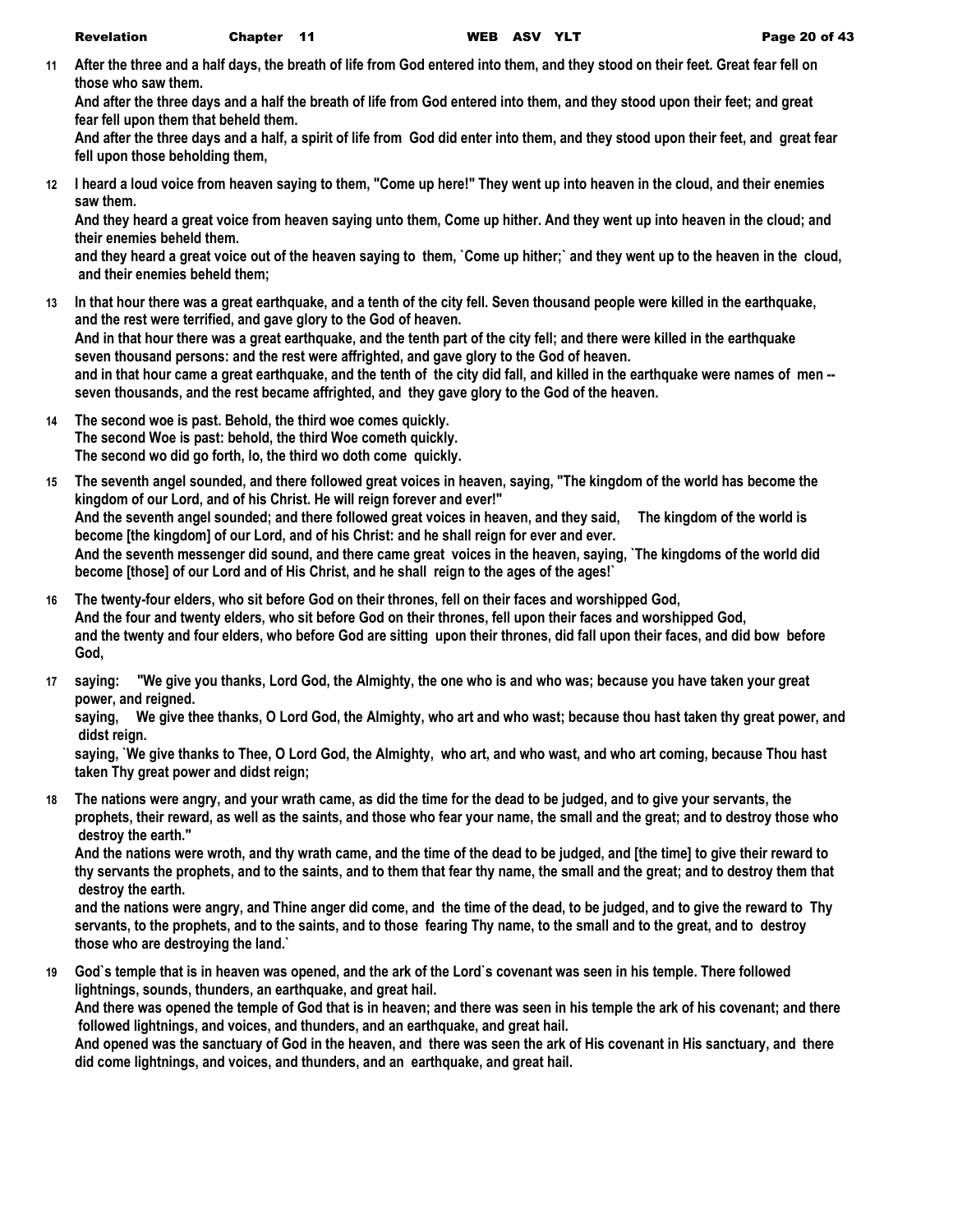**1 A great sign was seen in heaven: a woman clothed with the sun, and the moon under her feet, and on her head a crown of twelve stars.**

**And a great sign was seen in heaven: a woman arrayed with the sun, and the moon under her feet, and upon her head a crown of twelve stars;**

**And a great sign was seen in the heaven, a woman arrayed with the sun, and the moon under her feet, and upon her head a crown of twelve stars,**

**2 She was with child. She cried out, laboring and in pain, giving birth.**

**and she was the child; and she crieth out, travailing in birth, and in pain to be delivered.**

**and being with child she doth cry out, travailing and pained to bring forth.**

**3 Another sign was seen in heaven. Behold, a great red dragon, having seven heads and ten horns, and on his heads seven crowns.**

**And there was seen another sign in heaven: and behold, a great red dragon, having seven heads and ten horns, and upon his heads seven diadems.**

**And there was seen another sign in the heaven, and, lo, a great red dragon, having seven heads and ten horns, and upon his head seven diadems,**

**4 His tail drew one third of the stars of the sky, and threw them to the earth. The dragon stood before the woman who was about to give birth, so that when she gave birth he might devour her child.**

**And his tail draweth the third part of the stars of heaven, and did cast them to the earth: and the dragon standeth before the woman that is about to be delivered, that when she is delivered he may devour her child.**

**and his tail doth draw the third of the stars of the heaven, and he did cast them to the earth; and the dragon did stand before the woman who is about to bring forth, that when she may bring forth, her child he may devour;**

**5 She gave birth to a son, a male child, who is to rule all the nations with a rod of iron. Her child was caught up to God, and to his throne.**

**And she was delivered of a son, a man child, who is to rule all the nations with a rod of iron: and her child was caught up unto God, and unto his throne.**

**and she brought forth a male child, who is about to rule all the nations with a rod of iron, and caught away was her child unto God and His throne,**

**6 The woman fled into the wilderness, where she has a place prepared by God, that there they may nourish her one thousand two hundred sixty days.**

**And the woman fled into the wilderness, where she hath a place prepared of God, that there they may nourish her a thousand two hundred and threescore days.**

**and the woman did flee to the wilderness, where she hath a place made ready from God, that there they may nourish her - days a thousand, two hundred, sixty.**

**7 There was war in the sky. Michael and his angels made war on the dragon. The dragon and his angels made war. And there was war in heaven: Michael and his angels [going forth] to war with the dragon; and the dragon warred and his angels;**

**And there came war in the heaven; Michael and his messengers did war against the dragon, and the dragon did war, and his messengers,**

**8 They didn`t prevail, neither was a place found for him any more in heaven. And they prevailed not, neither was their place found any more in heaven. and they did not prevail, nor was their place found any more in the heaven;**

**9 The great dragon was thrown down, the old serpent, he who is called the Devil and Satan, the deceiver of the whole world. He was thrown down to the earth, and his angels were thrown down with him. And the great dragon was cast down, the old serpent, he that is called the Devil and Satan, the deceiver of the whole world; he was cast down to the earth, and his angels were cast down with him. and the great dragon was cast forth -- the old serpent, who is called `Devil,` and `the Adversary,` who is leading astray the whole world -- he was cast forth to the earth, and his messengers were cast forth with him.**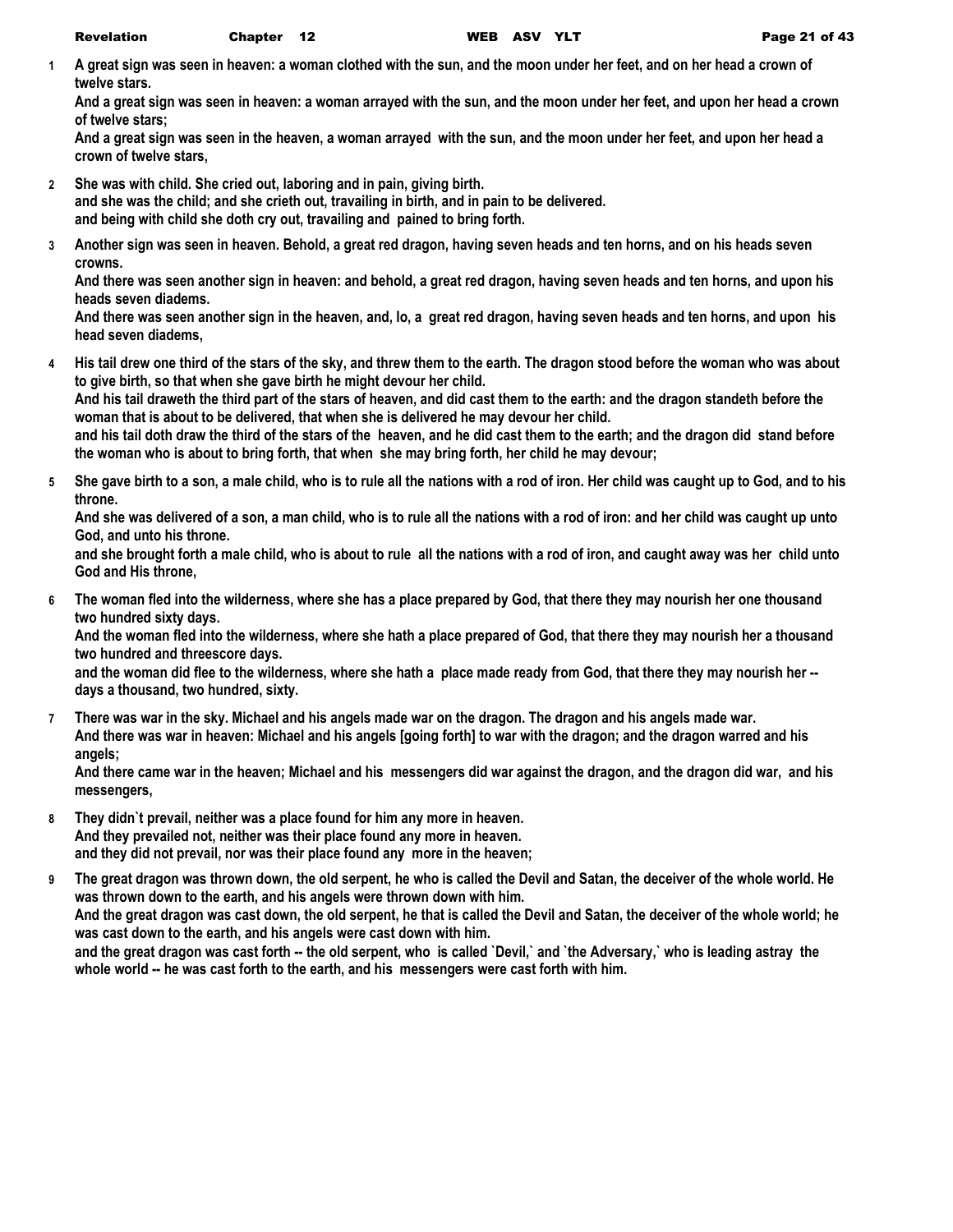| <b>Revelation</b> | Chapter 12 |  |
|-------------------|------------|--|
|-------------------|------------|--|

- **10 I heard a loud voice in heaven, saying, "Now is come the salvation, the power, and the kingdom of our God, and the authority of his Christ; for the accuser of our brothers has been thrown down, who accuses them before our God day and night. And I heard a great voice in heaven, saying, Now is come the salvation, and the power, and the kingdom of our God, and the authority of his Christ: for the accuser of our brethren is cast down, who accuseth them before our God day and night. And I heard a great voice saying in the heaven, `Now did come the salvation, and the power, and the reign, of our God, and the authority of His Christ, because cast down was the accuser of our brethren, who is accusing them before our God day and night;**
- **11 They overcame him because of the Lamb`s blood, and because of the word of their testimony. They didn`t love their life, even to death.**

**And they overcame him because of the blood of the Lamb, and because of the word of their testimony; and they loved not their life even unto death.**

**and they did overcome him because of the blood of the Lamb, and because of the word of their testimony, and they did not love their life -- unto death;**

**12 Therefore rejoice, heavens, and you who dwell in them. Woe for the earth and for the sea, because the devil has gone down to you, having great wrath, knowing that he has but a short time."**

**Therefore rejoice, O heavens, and ye that dwell in them. Woe for the earth and for the sea: because the devil is gone down unto you, having great wrath, knowing that he hath but a short time.**

**because of this be glad, ye heavens, and those in them who do tabernacle; wo to those inhabiting the land and the sea, because the Devil did go down unto you, having great wrath, having known that he hath little time.`**

- **13 When the dragon saw that he was thrown down to the earth, he persecuted the woman who gave birth to the male child. And when the dragon saw that he was cast down to the earth, he persecuted the woman that brought forth the man [child]. And when the dragon saw that he was cast forth to the earth, he pursued the woman who did bring forth the male,**
- **14 Two wings of the great eagle were given to the woman, that she might fly into the wilderness to her place, where she was nourished for a time, and times, and half a time, from the face of the serpent. And there were given to the woman the two wings of the great eagle, that she might fly into the wilderness unto her place, where she is nourished for a time, and times, and half a time, from the face of the serpent. and there were given to the woman two wings of the great eagle, that she may fly to the wilderness, to her place, where she is nourished a time, and times, and half a time, from the face of the serpent;**
- **15 The serpent spewed water out of his mouth after the woman like a river, that he might cause her to be carried away by the stream.**

**And the serpent cast out of his mouth after the woman water as a river, that he might cause her to be carried away by the stream.**

**and the serpent did cast forth after the woman, out of his mouth, water as a river, that he may cause her to be carried away by the river,**

**16 The earth helped the woman, and the earth opened its mouth and swallowed up the river which the dragon spewed out of his mouth.**

**And the earth helped the woman, and the earth opened her mouth and swallowed up the river which the dragon cast out of his mouth.**

**and the land did help the woman, and the land did open its mouth and did swallow up the river, that the dragon did cast forth out of his mouth;**

**17 The dragon grew angry with the woman, and went away to make war with the rest of her seed, who keep God`s commandments and hold Jesus` testimony.**

**And the dragon waxed wroth with the woman, and went away to make war with the rest of her seed, that keep the commandments of God, and hold the testimony of Jesus:**

**and the dragon was angry against the woman, and went away to make war with the rest of her seed, those keeping the commands of God, and having the testimony of Jesus Christ.**

**1 Then I stood on the sand of the sea. I saw a beast coming up out of the sea, having ten horns and seven heads. On his horns were ten crowns, and on his heads, blasphemous names. and he stood upon the sand of the sea. And I saw a beast coming up out of the sea, having ten horns, and seven heads, and on his horns ten diadems, and upon his heads names of blasphemy. And I stood upon the sand of the sea, and I saw out of the sea a beast coming up, having seven heads and ten horns, and** 

**upon its horns ten diadems, and upon its heads a name of evil speaking,**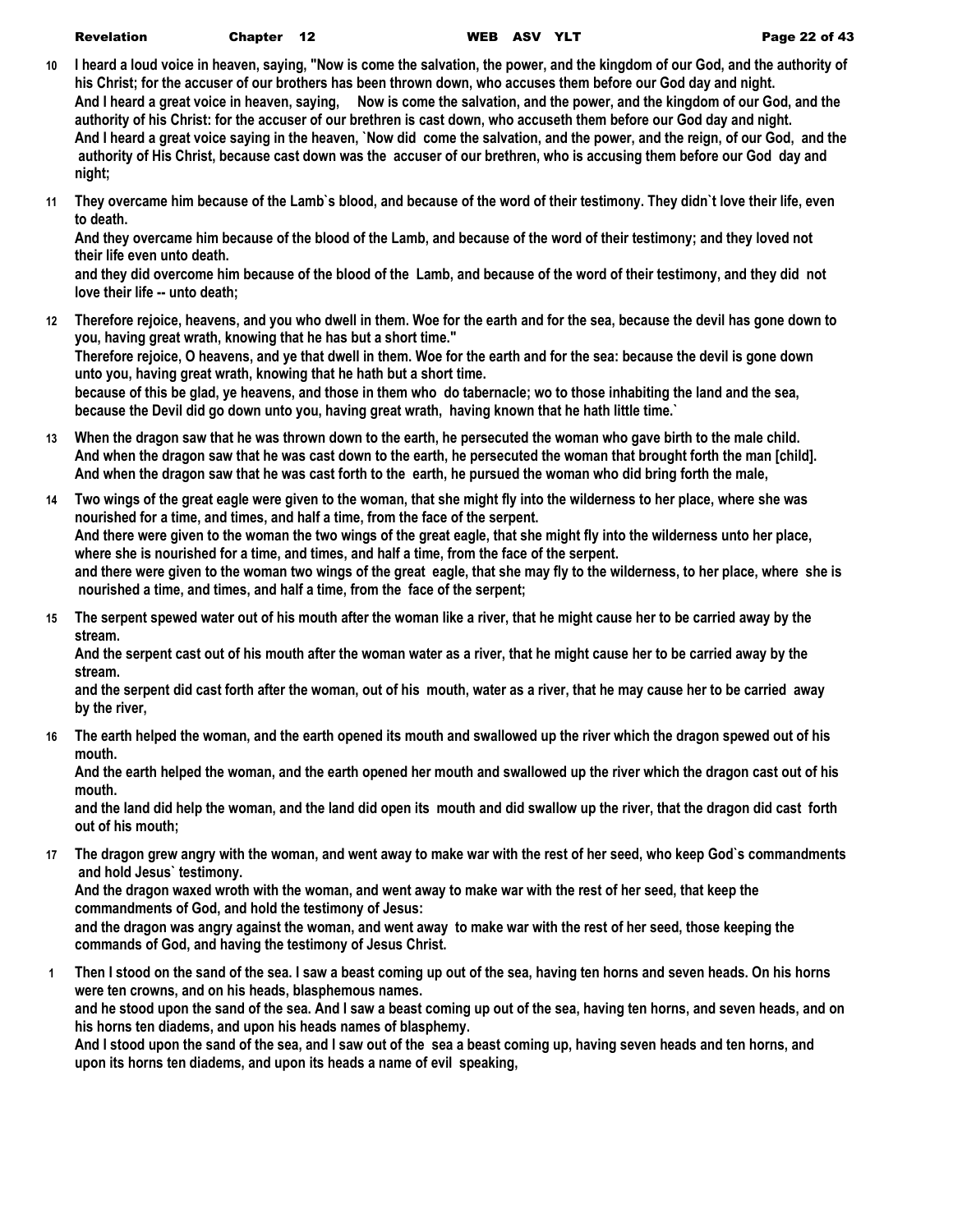**2 The beast which I saw was like a leopard, and his feet were like those of a bear, and his mouth like the mouth of a lion. The dragon gave him his power, his throne, and great authority.**

**And the beast which I saw was like unto a leopard, and his feet were as [the feet] of a bear, and his mouth as the mouth of a lion: and the dragon gave him his power, and his throne, and great authority.**

**and the beast that I saw was like to a leopard, and its feet as of a bear, and its mouth as the mouth of a lion, and the dragon did give to it his power, and his throne, and great authority.**

**3 One of his heads looked like it had been wounded fatally. His fatal wound was healed, and the whole earth marveled at the beast.**

**And [I saw] one of his heads as though it had been smitten unto death; and his death-stroke was healed: and the whole earth wondered after the beast;**

**And I saw one of its heads as slain to death, and its deadly stroke was healed, and all the earth did wonder after the beast,**

**4 They worshipped the dragon, because he gave his authority to the beast, and they worshipped the beast, saying, "Who is like the beast? Who is able to make war with him?"**

**and they worshipped the dragon, because he gave his authority unto the beast; and they worshipped the beast, saying, Who is like unto the beast? And who is able to war with him?**

**and they did bow before the dragon who did give authority to the beast, and they did bow before the beast, saying, `Who [is] like to the beast? who is able to war with it?`**

**5 A mouth speaking great things and blasphemy was given to him. Authority to continue for forty-two months was given to him. and there was given to him a mouth speaking great things and blasphemies; and there was given to him authority to continue forty and two months.**

**And there was given to it a mouth speaking great things, and evil-speakings, and there was given to it authority to make war forty-two months,**

**6 He opened his mouth for blasphemy against God, to blaspheme his name, and his tent, those who dwell in heaven. And he opened his mouth for blasphemies against God, to blaspheme his name, and his tabernacle, [even] them that dwell in the heaven.**

**and it did open its mouth for evil-speaking toward God, to speak evil of His name, and of His tabernacle, and of those who in the heaven tabernacle,**

**7 It was given to him to make war with the saints, and to overcome them. Authority over every tribe, people, language, and nation was given to him.**

**And it was given unto him to make war with the saints, and to overcome them: and there was given to him authority over every tribe and people and tongue and nation.**

**and there was given to it to make war with the saints, and to overcome them, and there was given to it authority over every tribe, and tongue, and nation.**

**8 All who dwell on the earth will worship him, everyone whose name has not been written from the foundation of the world in the book of life of the Lamb who has been killed. And all that dwell on the earth shall worship him, [every one] whose name hath not been written from the foundation of the world in the book of life of the Lamb that hath been slain. And bow before it shall all who are dwelling upon the land, whose names have not been written in the scroll of the life of the** 

**Lamb slain from the foundation of the world;**

- **9 If anyone has an ear, let him hear. If any man hath an ear, let him hear. if any one hath an ear -- let him hear:**
- **10 If anyone gathers into captivity, into captivity he goes. If anyone will kill with the sword, with the sword he must be killed. Here is the patience and the faith of the saints. If any man [is] for captivity, into captivity he goeth: if any man shall kill with the sword, with the sword must he be killed. Here is the patience and the faith of the saints.**

**if any one a captivity doth gather, into captivity he doth go away; if any one by sword doth kill, it behoveth him by sword to be killed; here is the endurance and the faith of the saints.**

**11 I saw another beast coming up out of the earth. He had two horns like a lamb, and he spoke like a dragon. And I saw another beast coming up out of the earth; and he had two horns like unto lamb, and he spake as a dragon. And I saw another beast coming up out of the land, and it had two horns, like a lamb, and it was speaking as a dragon,**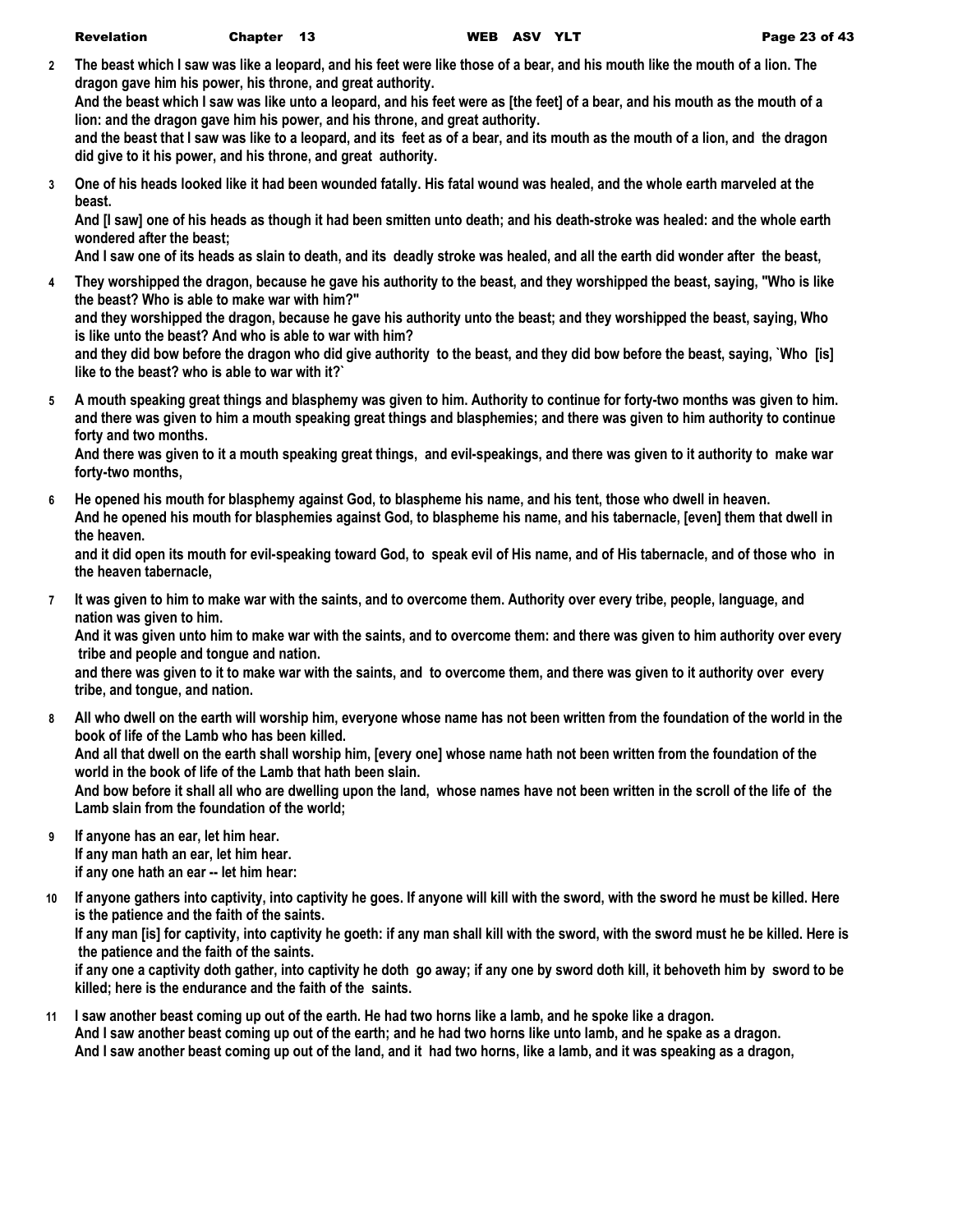**12 He exercises all the authority of the first beast in his presence. He makes the earth and those who dwell in it to worship the first beast, whose fatal wound was healed.**

**And he exerciseth all the authority of the first beast in his sight. And he maketh the earth and them dwell therein to worship the first beast, whose death-stroke was healed.**

**and all the authority of the first beast doth it do before it, and it maketh the land and those dwelling in it that they shall bow before the first beast, whose deadly stroke was healed,**

- **13 He performs great signs, even making fire come down out of the sky on the earth in the sight of men. And he doeth great signs, that he should even make fire to come down out of heaven upon the earth in the sight of men. and it doth great signs, that fire also it may make to come down from the heaven to the earth before men,**
- **14 He deceives my own people who dwell on the earth because of the signs which it was given him to do in front of the beast; saying to those who dwell on the earth, that they should make an image to the beast who had the sword wound and lived. And he deceiveth them that dwell on the earth by reason of the signs which it was given him to do in the sight of the beast; saying to them that dwell on the earth, that they should make an image to the beast who hath the stroke of the sword and lived. and it leadeth astray those dwelling on the land, because of the signs that were given it to do before the beast, saying to those dwelling upon the land to make an image to the beast that hath the stroke of the sword and did live,**
- **15 It was given to him to give breath to it, to the image of the beast, that the image of the beast should both speak, and cause as many as wouldn`t worship the image of the beast to be killed. And it was given [unto him] to give breath to it, [even] to the image to the breast, that the image of the beast should both speak, and cause that as many as should not worship the image of the beast should be killed. and there was given to it to give a spirit to the image of the beast, that also the image of the beast may speak, and [that] it may cause as many as shall not bow before the image of the beast, that they may be killed.**
- **16 He causes all, the small and the great, the rich and the poor, and the free and the slave, to be given a mark on their right hand, or on their forehead;**

**And he causeth all, the small and the great, and the rich and the poor, and the free and the bond, that there be given them a mark on their right hand, or upon their forehead;**

**And it maketh all, the small, and the great, and the rich, and the poor, and the freemen, and the servants, that it may give to them a mark upon their right hand or upon their foreheads,**

**17 and that no one would be able to buy or to sell, unless he has that mark, the name of the beast or the number of his name. and that no man should be able to buy or to sell, save he that hath the mark, [even] the name of the beast or the number of his name.**

**and that no one may be able to buy, or to sell, except he who is having the mark, or the name of the beast, or the number of his name.**

**18 Here is wisdom. He who has understanding, let him calculate the number of the beast, for it is the number of a man. His number is six hundred sixty-six.**

**Here is wisdom. He that hath understanding, let him count the number of the beast; for it is the number of a man: and his number is Six hundred and sixty and six.**

**Here is the wisdom! He who is having the understanding, let him count the number of the beast, for the number of a man it is, and its number [is] 666.**

**1 I saw, and behold, the Lamb standing on Mount Zion, and with him one hundred forty-four thousand, having his name, and the name of his Father, written on their foreheads.**

**And I saw, and behold, the Lamb standing on the mount Zion, and with him a hundred and forty and four thousand, having his name, and the name of his Father, written on their foreheads.**

**And I saw, and lo, a Lamb having stood upon the mount Sion, and with him an hundred forty-four thousands, having the name of his Father written upon their foreheads;**

**2 I heard a sound from heaven, like the sound of many waters, and like the sound of a great thunder. The sound which I heard was like that of harpers playing on their harps.**

**And I heard a voice from heaven, as the voice of many waters, and as the voice of a great thunder: and the voice which I heard [was] as [the voice] of harpers harping with their harps:**

**and I heard a voice out of the heaven, as a voice of many waters, and as a voice of great thunder, and a voice I heard of harpers harping with their harps,**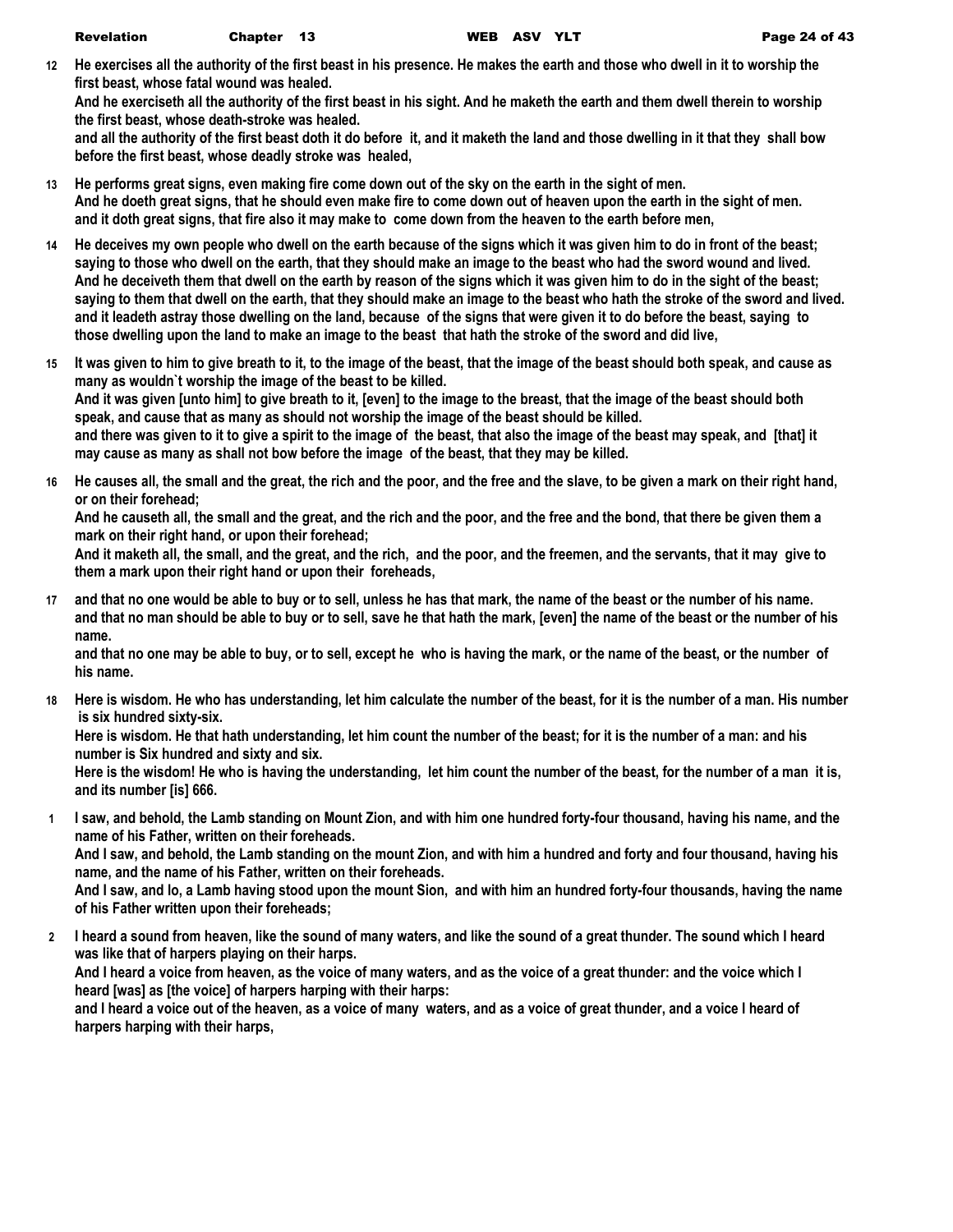| Revelation | Chapter 14 |  | WEB ASV YLT | Page 25 of 43 |
|------------|------------|--|-------------|---------------|
|            |            |  |             |               |

- **3 They sing something like a new song before the throne, and before the four living creatures and the elders. None could learn the song except the one hundred forty-four thousand, those who had been redeemed out of the earth. and they sing as it were a new song before the throne, and before the four living creatures and the elders: and no man could learn the song save the hundred and forty and four thousand, [even] they that had been purchased out of the earth. and they sing, as it were, a new song before the throne, and before the four living creatures, and the elders, and no one was able to learn the song except the hundred forty-four thousands, who have been bought from the earth;**
- **4 These are those who were not defiled with women, for they are virgins. These are those who follow the Lamb wherever he goes. These were redeemed by Jesus from among men, the first fruits to God and to the Lamb. These are they that were not defiled with women; for they are virgins. These [are] they that follow the Lamb whithersoever he goeth. These were purchased from among men, [to be] the firstfruits unto God and unto the Lamb. these are they who with women were not defiled, for they are virgin; these are they who are following the Lamb whithersoever he may go; these were bought from among men -- a first-fruit to God and to the Lamb --**
- **5 In their mouth was found no lie. They are without fault. And in their mouth was found no lie: they are without blemish. and in their mouth there was not found guile, for unblemished are they before the throne of God.**
- **6 I saw another angel flying in mid heaven, having an eternal gospel to proclaim to those who dwell on the earth, and to every nation, tribe, language, and people. And I saw another angel flying in mid heaven, having eternal good tidings to proclaim unto them that dwell on the earth, and unto every nation and tribe and tongue and people; And I saw another messenger flying in mid-heaven, having good news age-during to proclaim to those dwelling upon the earth, and to every nation, and tribe, and tongue, and people,**
- **7 He said with a loud voice, "Fear God, and give him glory; for the hour of his judgment has come. Worship him who made the heaven, the earth, the sea, and the springs of waters!" and he saith with a great voice, Fear God, and give him glory; for the hour of his judgment is come: and worship him that made the heaven and the earth and sea and fountains of waters. saying in a great voice, `Fear ye God, and give to Him glory, because come did the hour of His judgment, and bow ye before Him who did make the heaven, and the land, and sea, and fountains of waters.`**
- **8 Another, a second angel, followed, saying, "Babylon the great has fallen, which has made all the nations to drink of the wine of the wrath of her sexual immorality."**

**And another, a second angel, followed, saying, Fallen, fallen is Babylon the great, that hath made all the nations to drink of the wine of the wrath of her fornication.**

**And another messenger did follow, saying, `Fall, fall, did Babylon, the great city, because of the wine of the wrath of her whoredom she hath given to all nations to drink.`**

- **9 Another angel, a third, followed them, saying with a great voice, "If anyone worships the beast and his image, and receives a mark on his forehead, or on his hand, And another angel, a third, followed them, saying with a great voice, If any man worshippeth the beast and his image, and receiveth a mark on his forehead, or upon his hand, And a third messenger did follow them, saying in a great voice, `If any one the beast doth bow before, and his image, and doth receive a mark upon his forehead, or upon his hand,**
- **10 he also will drink of the wine of the wrath of God, which is prepared unmixed in the cup of his anger. He will be tormented with fire and sulfur in the presence of the holy angels, and in the presence of the Lamb. he also shall drink of the wine of the wrath of God, which is prepared unmixed in the cup of his anger; and he shall be tormented with fire and brimstone in the presence of the holy angels, and in the presence of the Lamb: he also shall drink of the wine of the wrath of God, that hath been mingled unmixed in the cup of His anger, and he shall be tormented in fire and brimstone before the holy messengers, and before the Lamb,**
- **11 The smoke of their torment goes up forever and ever. They have no rest day and night, those who worship the beast and his image, and whoever receives the mark of his name. and the smoke of their torment goeth up for ever and ever; and they have no rest day and night, they that worship the beast and his image, and whoso receiveth the mark of his name. and the smoke of their torment doth go up to ages of ages; and they have no rest day and night, who are bowing before the beast and his image, also if any doth receive the mark of his name.**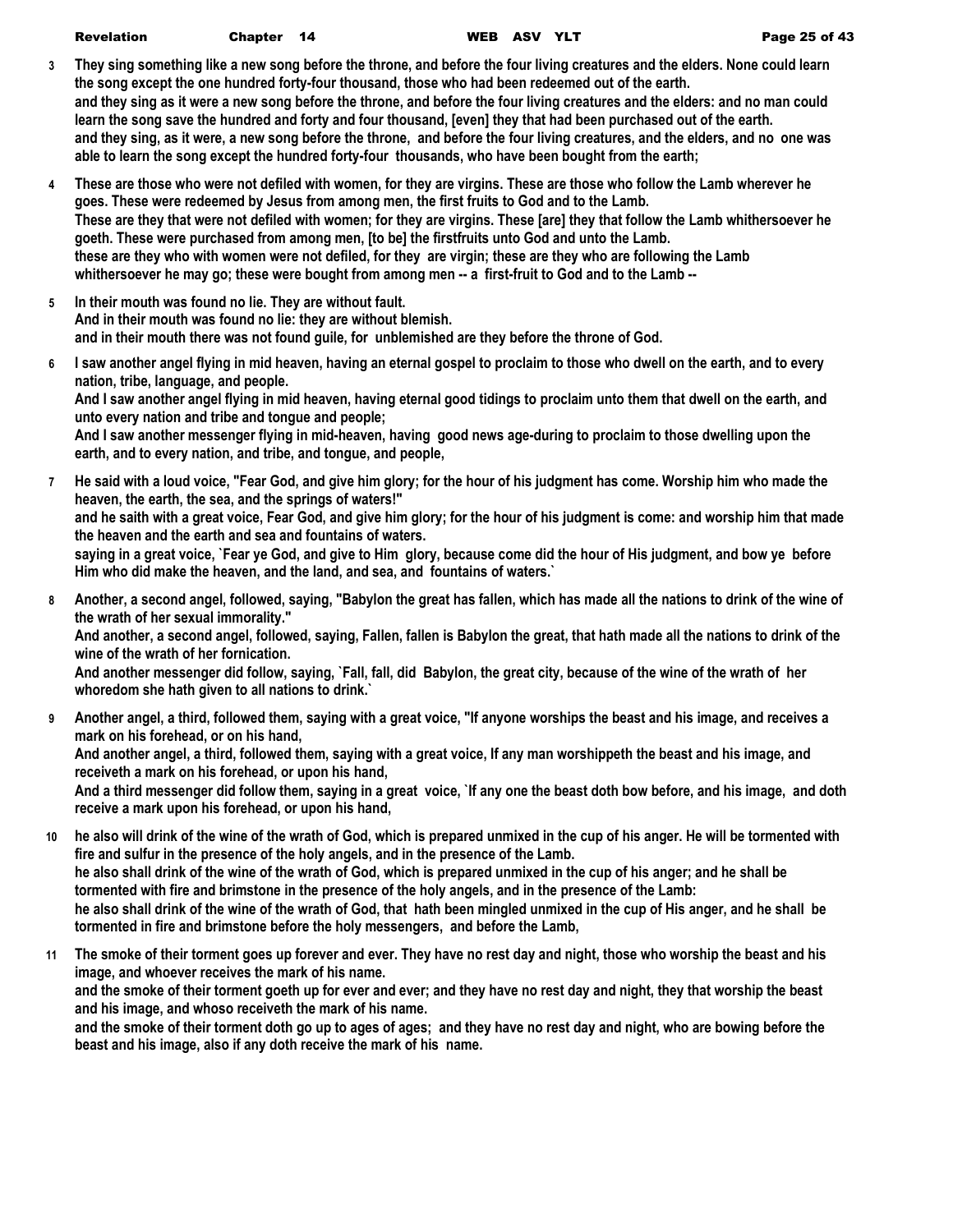|  | <b>Revelation</b> | Chapter 14 |  |
|--|-------------------|------------|--|
|--|-------------------|------------|--|

- **12 Here is the patience of the saints, those who keep the commandments of God, and the faith of Jesus." Here is the patience of the saints, they that keep the commandments of God, and the faith of Jesus. Here is endurance of the saints: here [are] those keeping the commands of God, and the faith of Jesus.`**
- **13 I heard the voice from heaven saying, "Write, `Blessed are the dead who die in the Lord from now on.`" "Yes," says the Spirit, "that they may rest from their labors; for their works follow with them." And I heard the voice from heaven saying, Write, Blessed are the dead who die in the Lord from henceforth: yea, saith the Spirit, that they may rest from their labors; for their works follow with them. And I heard a voice out of the heaven saying to me, `Write: Happy are the dead who in the Lord are dying from this time!` `Yes, (saith the Spirit,) That they may rest from their labours -- and their works do follow them!`**
- **14 I looked, and behold, a white cloud; and on the cloud one sitting like a son of man, having on his head a golden crown, and in his hand a sharp sickle.**

**And I saw, and behold, a white cloud; and on the cloud [I saw] one sitting like unto a son of man, having on his head a golden crown, and in his hand sharp sickle.**

**And I saw, and lo, a white cloud, and upon the cloud [one] sitting like to a son of man, having upon his head a golden crown, and in his hand a sharp sickle;**

- **15 Another angel came out from the temple, crying with a loud voice to him who sat on the cloud, "Send forth your sickle, and reap; for the hour to reap has come; for the harvest of the earth is ripe!" And another angel came out from the temple, crying with a great voice to him that sat on the cloud, Send forth thy sickle, and reap: for the hour to reap is come; for the harvest of the earth is ripe. and another messenger did come forth out of the sanctuary crying in a great voice to him who is sitting upon the cloud, `Send forth thy sickle and reap, because come to thee hath the hour of reaping, because ripe hath been the harvest of the earth;`**
- **16 He who sat on the cloud thrust his sickle on the earth, and the earth was reaped. And he that sat on the cloud cast his sickle upon the earth; and the earth was reaped. and he who is sitting upon the cloud did put forth his sickle upon the earth, and the earth was reaped.**
- **17 Another angel came out from the temple which is in heaven. He also had a sharp sickle. Another angel came out from the temple which is in heaven, he also having a sharp sickle. And another messenger did come forth out of the sanctuary that [is] in the heaven, having -- he also -- a sharp sickle,**
- **18 Another angel came out from the altar, he who has power over fire, and he called with a great voice to him who had the sharp sickle, saying, "Send forth your sharp sickle, and gather the clusters of the vine of the earth, for her grapes are fully ripe!" And another angel came out from the altar, he that hath power over fire; and he called with a great voice to him that had the sharp sickle, saying, Send forth thy sharp sickle, and gather the clusters of the vine of the earth; for her grapes are fully ripe. and another messenger did come forth out from the altar, having authority over the fire, and he called with a great cry to him having the sharp sickle, saying, `Send forth thy sharp sickle, and gather the clusters of the vine of the earth, because come to perfection have her grapes;`**
- **19 The angel thrust his sickle into the earth, and gathered the vintage of the earth, and threw it into the great winepress of the wrath of God.**

**And the angel cast his sickle into the earth, and gathered the vintage of the earth, and cast it into the winepress, the great [winepress], of the wrath of God.**

**and the messenger did put forth his sickle to the earth, and did gather the vine of the earth, and did cast [it] to the great winepress of the wrath of God;**

**20 The winepress was trodden outside of the city, and blood came out from the winepress, even to the bridles of the horses, as far as one thousand six hundred stadia.**

**And the winepress are trodden without the city, and there came out blood from the winepress, even unto the bridles of the horses, as far as a thousand and six hundred furlongs.**

**and trodden was the wine-press outside of the city, and blood did come forth out of the wine-press -- unto the bridles of the horses, a thousand, six hundred furlongs.**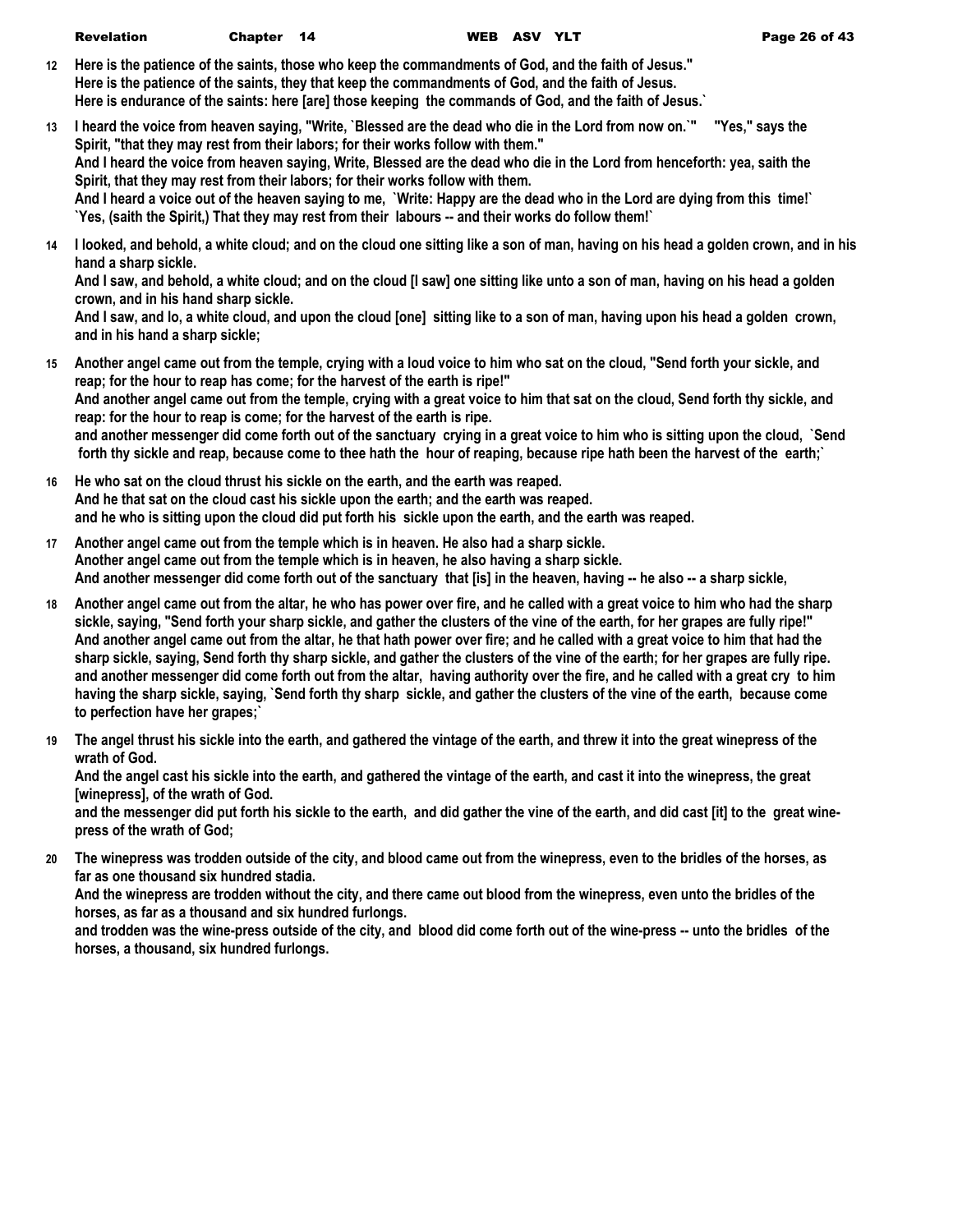**1 I saw another great and marvelous sign in the sky: seven angels having the seven last plagues, for in them God`s wrath is finished.**

**And I saw another sign in heaven, great and marvellous, seven angels having seven plagues, [which are] the last, for in them is finished the wrath of God.**

**And I saw another sign in the heaven, great and wonderful, seven messengers having the seven last plagues, because in these was completed the wrath of God,**

- **2 I saw something like a sea of glass mixed with fire. Those who overcame the beast, and his image, and the number of his name, standing on the sea of glass, having harps of God. And I saw as it were a sea of glass mingled with fire; and them that come off victorious from the beast, and from his image, and from the number of his name, standing by the sea of glass, having harps of God. and I saw as a sea of glass mingled with fire, and those who do gain the victory over the beast, and his image, and his mark, [and] the number of his name, standing by the sea of the glass, having harps of God,**
- **3 They sang the song of Moses, the servant of God, and the song of the Lamb, saying, "Great and marvelous are your works, Lord God, the Almighty; Righteous and true are your ways, you King of the nations. And they sing the song of Moses the servant of God, and the song of the Lamb, saying, Great and marvellous are thy works, O Lord God, the Almighty; righteous and true are thy ways, thou King of the ages. and they sing the song of Moses, servant of God, and the song of the Lamb, saying, `Great and wonderful [are] Thy works, O Lord God, the Almighty, righteous and true [are] Thy ways, O King of saints,**
- **4 Who wouldn`t fear you, Lord, And glorify your name? For you only are holy. For all the nations will come and worship before you. For your righteous acts have been revealed.**

**Who shall not fear, O Lord, and glorify thy name? for thou only art holy; for all the nations shall come and worship before thee; for thy righteous acts have been made manifest.**

**who may not fear Thee, O Lord, and glorify Thy name? because Thou alone [art] kind, because all the nations shall come and bow before Thee, because Thy righteous acts were manifested.`**

- **5 After these things I looked, and the temple of the tent of the testimony in heaven was opened. And after these things I saw, and the temple of the tabernacle of the testimony in heaven was opened: And after these things I saw, and lo, opened was the sanctuary of the tabernacle of the testimony in the heaven;**
- **6 The seven angels who had the seven plagues came out from the temple, clothed with pure, bright linen, and wearing golden sashes around their breasts.**

**and there came out from the temple the seven angels that had the seven plagues, arrayed with [precious] stone, pure [and] bright, and girt about their breasts with golden girdles.**

**and come forth did the seven messengers having the seven plagues, out of the sanctuary, clothed in linen, pure and shining, and girded round the breasts with golden girdles:**

**7 One of the four living creatures gave to the seven angels seven golden bowls full of the wrath of God, who lives forever and ever.**

**And one of the four living creatures gave unto the seven angels seven golden bowls full of the wrath of God, who liveth for ever and ever.**

**and one of the four living creatures did give to the seven messengers seven golden vials, full of the wrath of God, who is living to the ages of the ages;**

**8 The temple was filled with smoke from the glory of God, and from his power. No one was able to enter into the temple, until the seven plagues of the seven angels would be finished.**

**And the temple was filled with smoke from the glory of God, and from his power; and none was able to enter into the temple, till the seven plagues of the seven angels should be finished.**

**and filled was the sanctuary with smoke from the glory of God, and from His power, and no one was able to enter into the sanctuary till the seven plagues of the seven messengers may be finished.**

**1 I heard a loud voice out of the temple, saying to the seven angels, "Go and pour out the seven bowls of the wrath of God on the earth!"**

**And I heard a great voice out of the temple, saying to the seven angels, Go ye, and pour out the seven bowls of the wrath of God into the earth.**

**And I heard a great voice out of the sanctuary saying to the seven messengers, `Go away, and pour out the vials of the wrath of God to the earth;`**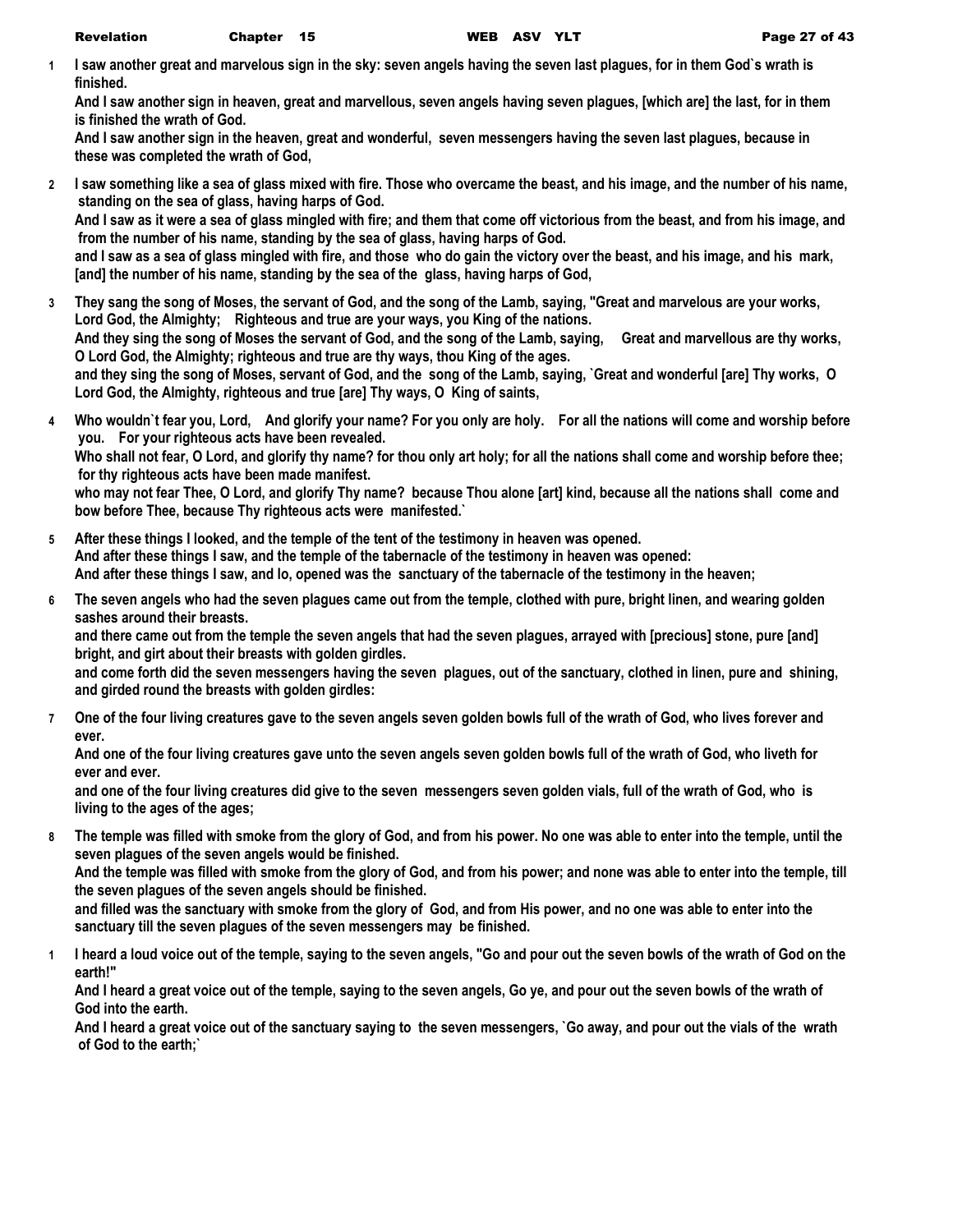**2 The first went, and poured out his bowl into the earth, and it became a harmful and evil sore on the men that had the mark of the beast, and that worshipped his image.**

**And the first went, and poured out his bowl into the earth; and it became a noisome and grievous sore upon the men that had the mark of the beast, and that worshipped his image.**

**and the first did go away, and did pour out his vial upon the land, and there came a sore -- bad and grievous -- to men, those having the mark of the beast, and those bowing to his image.**

**3 The second angel poured out his bowl into the sea, and it became blood as of a dead man. Every living thing in the sea died. And the second poured out his bowl into the sea; and it became blood as of a dead man; and every living soul died, [even] the things that were in the sea.**

**And the second messenger did pour out his vial to the sea, and there came blood as of [one] dead, and every living soul died in the sea.**

- **4 The third poured out his bowl into the rivers and springs of water, and it became blood. And the third poured out his bowl into the rivers and the fountains of the waters; and it became blood. And the third messenger did pour out his vial to the rivers, and to the fountains of the waters, and there came blood,**
- **5 I heard the angel of the waters saying, "You are righteous, who are and who were, you Holy One, because you judged this way. And I heard the angel of the waters saying, Righteous art thou, who art and who wast, thou Holy One, because thou didst thus judge:**

**and I heard the messenger of the waters, saying, `righteous, O Lord, art Thou, who art, and who wast, and who shalt be, because these things Thou didst judge,**

- **6 For they poured out the blood of the saints and the prophets, and you have given them blood to drink. They deserve this." for they poured out the blood of the saints and the prophets, and blood hast thou given them to drink: they are worthy. because blood of saints and prophets they did pour out, and blood to them Thou didst give to drink, for they are worthy;`**
- **7 I heard the altar saying, "Yes, Lord God, the Almighty, true and righteous are your judgments." And I heard the altar saying, Yea, O Lord God, the Almighty, true and righteous are thy judgments. and I heard another out of the altar, saying, `Yes, Lord God, the Almighty, true and righteous [are] Thy judgments.`**
- **8 The fourth poured out his bowl on the sun, and it was given to him to scorch men with fire. And the fourth poured out his bowl upon the sun; and it was given unto it to scorch men with fire. And the fourth messenger did pour out his vial upon the sun, and there was given to him to scorch men with fire,**
- **9 Men were scorched with great heat, and they blasphemed the name of God who has the power over these plagues. They didn`t repent and give him glory.**

**And men were scorched men with great heat: and they blasphemed the name of God who hath the power over these plagues; and they repented not to give him glory.**

**and men were scorched with great heat, and they did speak evil of the name of God, who hath authority over these plagues, and they did not reform -- to give to Him glory.**

**10 The fifth poured out his bowl on the throne of the beast, and his kingdom was darkened. They gnawed their tongues because of the pain,**

**And the fifth poured out his bowl upon the throne of the beast; and his kingdom was darkened; and they gnawed their tongues for pain,**

**And the fifth messenger did pour out his vial upon the throne of the beast, and his kingdom did become darkened, and they were gnawing their tongues from the pain,**

- **11 and they blasphemed the God of heaven because of their pains and their sores. They didn`t repent of their works. and they blasphemed the God of heaven because of their pains and their sores; and they repented not of their works. and they did speak evil of the God of the heaven, from their pains, and from their sores, and they did not reform from their works.**
- **12 The sixth poured out his bowl on the great river, the Euphrates. Its water was dried up, that the way might be made ready for the kings that come from the sunrise.**

**And the sixth poured out his bowl upon the great river, the [river] Euphrates; and the water thereof was dried up, that the way might by made ready for the kings that [come] from the sunrising.**

**And the sixth messenger did pour out his vial upon the great river, the Euphrates, and dried up was its water, that the way of the kings who are from the rising of the sun may be made ready;**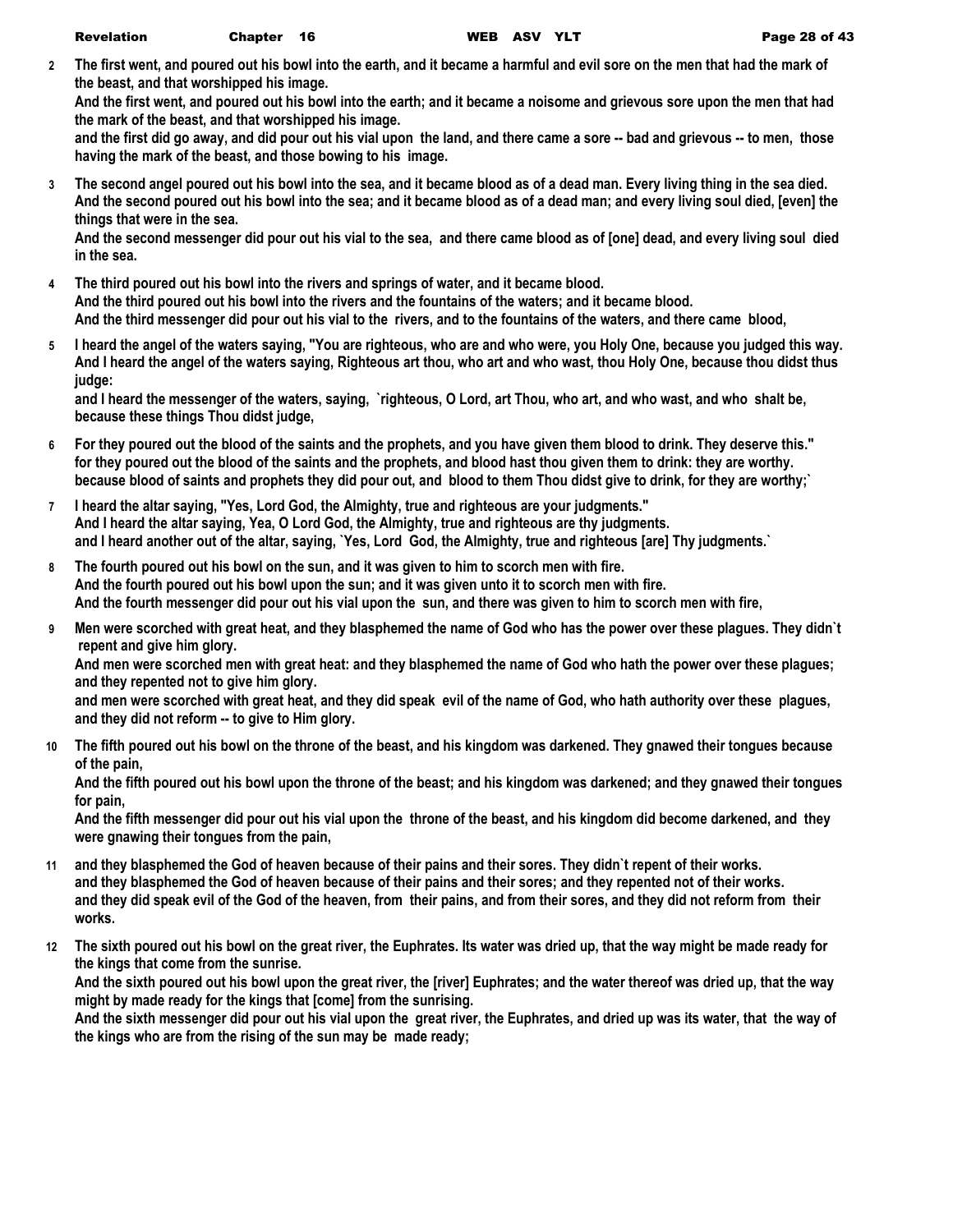**13 I saw coming out of the mouth of the dragon, and out of the mouth of the beast, and out of the mouth of the false prophet, three unclean spirits, something like frogs;**

**And I saw [coming] out of the mouth of the dragon, and out of the mouth of the beast, and out of the mouth of the false prophet, three unclean spirits, as it were frogs:**

**and I saw [come] out of the mouth of the dragon, and out of the mouth of the beast, and out of the mouth of the false prophet, three unclean spirits like frogs --**

**14 for they are spirits of demons, performing signs; which go forth to the kings of the whole world, to gather them together for the war of the great day of God, the Almighty.**

**for they are spirits of demons, working signs; which go forth unto the kings of the whole world, to gather them together unto the war of the great day of God, the Almighty.**

**for they are spirits of demons, doing signs -- which go forth unto the kings of the earth, and of the whole world, to bring them together to the battle of that great day of God the Almighty; --**

**15 "Behold, I come like a thief. Blessed is he who watches, and keeps his clothes, so that he doesn`t walk naked, and they see his shame."**

**(Behold, I come as a thief. Blessed is he that watcheth, and keepeth his garments, lest he walked naked, and they see his shame.)**

**`lo, I do come as a thief; happy [is] he who is watching, and keeping his garments, that he may not walk naked, and they may see his unseemliness,` --**

- **16 He gathered them together into the place which is called in Hebrew, "Har-magedon." And they gathered them together into the place which is called in Hebrew Har-magedon. and they did bring them together to the place that is called in Hebrew Armageddon.**
- **17 The seventh poured out his bowl into the air. A loud voice came forth out of the temple, from the throne, saying, "It is done!" And the seventh poured out his bowl upon the air; and there came forth a great voice out of the temple, from the throne, saying, It is done:**

**And the seventh messenger did pour out his vial to the air, and there came forth a great voice from the sanctuary of the heaven, from the throne, saying, `It hath come!`**

**18 There were lightnings, sounds, and thunders; and there was a great earthquake, such as was not since there were men on the earth, so great an earthquake, so mighty. and there were lightnings, and voices, and thunders; and there was a great earthquake, such as was not since there were** 

**men upon the earth, so great an earthquake, so mighty.**

**and there came voices, and thunders, and lightnings; and a great earthquake came, such as came not since men came upon the earth, so mighty an earthquake -- so great!**

- **19 The great city was divided into three parts, and the cities of the nations fell. Babylon the great was remembered in the sight of God, to give to her the cup of the wine of the fierceness of his wrath. And the great city was divided into three parts, and the cities of the nations fell: and Babylon the great was remembered in the sight of God, to give unto her the cup of the wine of the fierceness of his wrath. And it came -- the great city -- into three parts, and the cities of the nations did fall, and Babylon the great was remembered before God, to give to her the cup of the wine of the wrath of His anger,**
- **20 Every island fled away, and the mountains were not found. And every island fled away, and the mountains were not found. and every island did flee away, and mountains were not found,**
- **21 Great hailstones, about the weight of a talent, came down out of the sky on men. Men blasphemed God because of the plague of the hail, for the plague of it is exceeding great. And great hail, [every stone] about the weight of a talent, cometh down out of heaven upon men: and men blasphemed God because of the plague of the hail; for the plague thereof is exceeding great. and great hail (as of talent weight) doth come down out of the heaven upon men, and men did speak evil of God because of the plague of the hail, because its plague is very great.**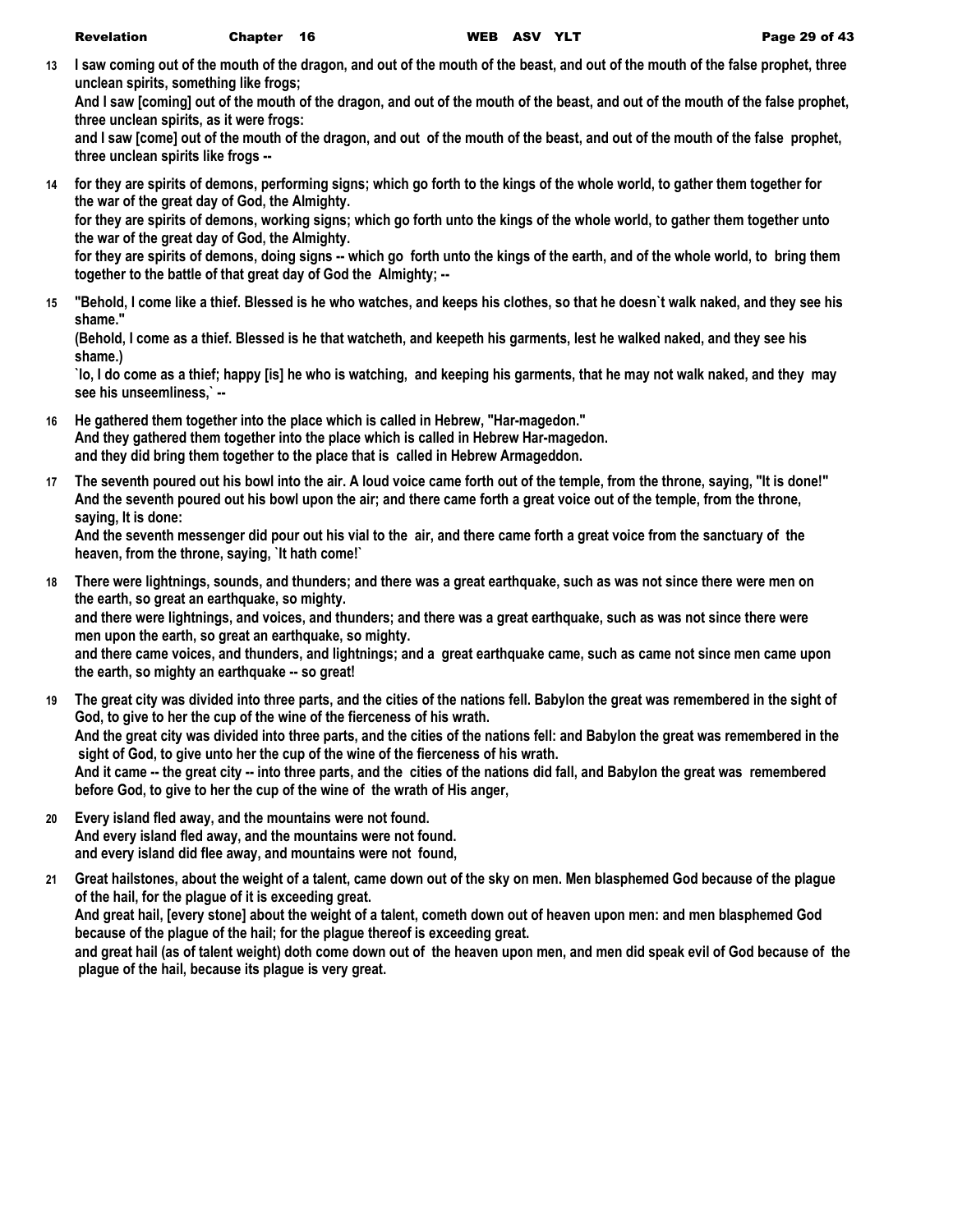**1 One of the seven angels who had the seven bowls came and spoke with me, saying, "Come here. I will show you the judgment of the great prostitute who sits on many waters,**

**And there came one of the seven angels that had the seven bowls, and spake with me, saying, Come hither, I will show thee the judgment of the great harlot that sitteth upon many waters;**

**And there came one of the seven messengers, who were having the seven vials, and he spake with me, saying to me, `Come, I will shew to thee the judgment of the great whore, who is sitting upon the many waters,**

**2 with whom the kings of the earth committed sexual immorality, and those who dwell in the earth were made drunken with the wine of her sexual immorality."**

**with whom the kings of the earth committed fornication, and they that dwell in the earth were made drunken with the wine of her fornication.**

**with whom the kings of the earth did commit whoredom; and made drunk from the wine of her whoredom were those inhabiting the earth;`**

**3 He carried me away in the Spirit into a wilderness. I saw a woman sitting on a scarlet-colored animal, full of blasphemous names, having seven heads and ten horns.**

**And he carried me away in the Spirit into a wilderness: and I saw a woman sitting upon a scarlet-colored beast, full of names of blasphemy, having seven heads and ten horns.**

**and he carried me away to a wilderness in the Spirit, and I saw a woman sitting upon a scarlet-coloured beast, full of names of evil-speaking, having seven heads and ten horns,**

- **4 The woman was dressed in purple and scarlet, and decked with gold and precious stones and pearls, having in her hand a golden cup full of abominations, even the unclean things of her sexual immorality, And the woman was arrayed in purple and scarlet, and decked with gold and precious stone and pearls, having in her hand a golden cup full of abominations, even the unclean things of her fornication, and the woman was arrayed with purple and scarlet-colour, and gilded with gold, and precious stone, and pearls, having a golden cup in her hand full of abominations and uncleanness of her whoredom,**
- **5 and on her forehead a name written, "MYSTERY, BABYLON THE GREAT, THE MOTHER OF THE PROSTITUTES AND OF THE ABOMINATIONS OF THE EARTH." and upon her forehead a name written, MYSTERY, BABYLON THE GREAT, THE MOTHER OF THE HARLOTS AND OF THE ABOMINATIONS OF THE EARTH. and upon her forehead was a name written: `Secret, Babylon the Great, the Mother of the Whores, and the Abominations of the earth.`**
- **6 I saw the woman drunken with the blood of the saints, and with the blood of the martyrs of Jesus. When I saw her, I wondered with great amazement.**

**And I saw the woman drunken with the blood of the saints, and with the blood of the martyrs of Jesus. And when I saw her, I wondered with a great wonder.**

**And I saw the woman drunken from the blood of the saints, and from the blood of the witnesses of Jesus, and I did wonder - having seen her -- with great wonder;**

**7 The angel said to me, "Why do you wonder? I will tell you the mystery of the woman, and of the beast that carries her, which has the seven heads and the ten horns.**

**And the angel said unto me, Wherefore didst thou wonder? I will tell thee the mystery of the woman, and of the beast that carrieth her, which hath the seven heads and the ten horns.**

**and the messenger said to me, `Wherefore didst thou wonder? I -- I will tell thee the secret of the woman and of the beast that [is] carrying her, which hath the seven heads and the ten horns.**

**8 The beast that you saw was, and is not; and is about to come up out of the abyss, and to go into destruction. Those who dwell on the earth will wonder, whose name has not been written in the book of life from the foundation of the world, when they see the beast, how that he was, and is not, and will come.**

**The beast that thou sawest was, and is not; and is about to come up out of the abyss, and to go into perdition. And they that dwell on the earth shall wonder, [they] whose name hath not been written in the book of life from the foundation of the world, when they behold the beast, how that he was, and is not, and shall come.**

**`The beast that thou didst see: it was, and it is not; and it is about to come up out of the abyss, and to go away to destruction, and wonder shall those dwelling upon the earth, whose names have not been written upon the scroll of the life from the foundation of the world, beholding the beast that was, and is not, although it is.**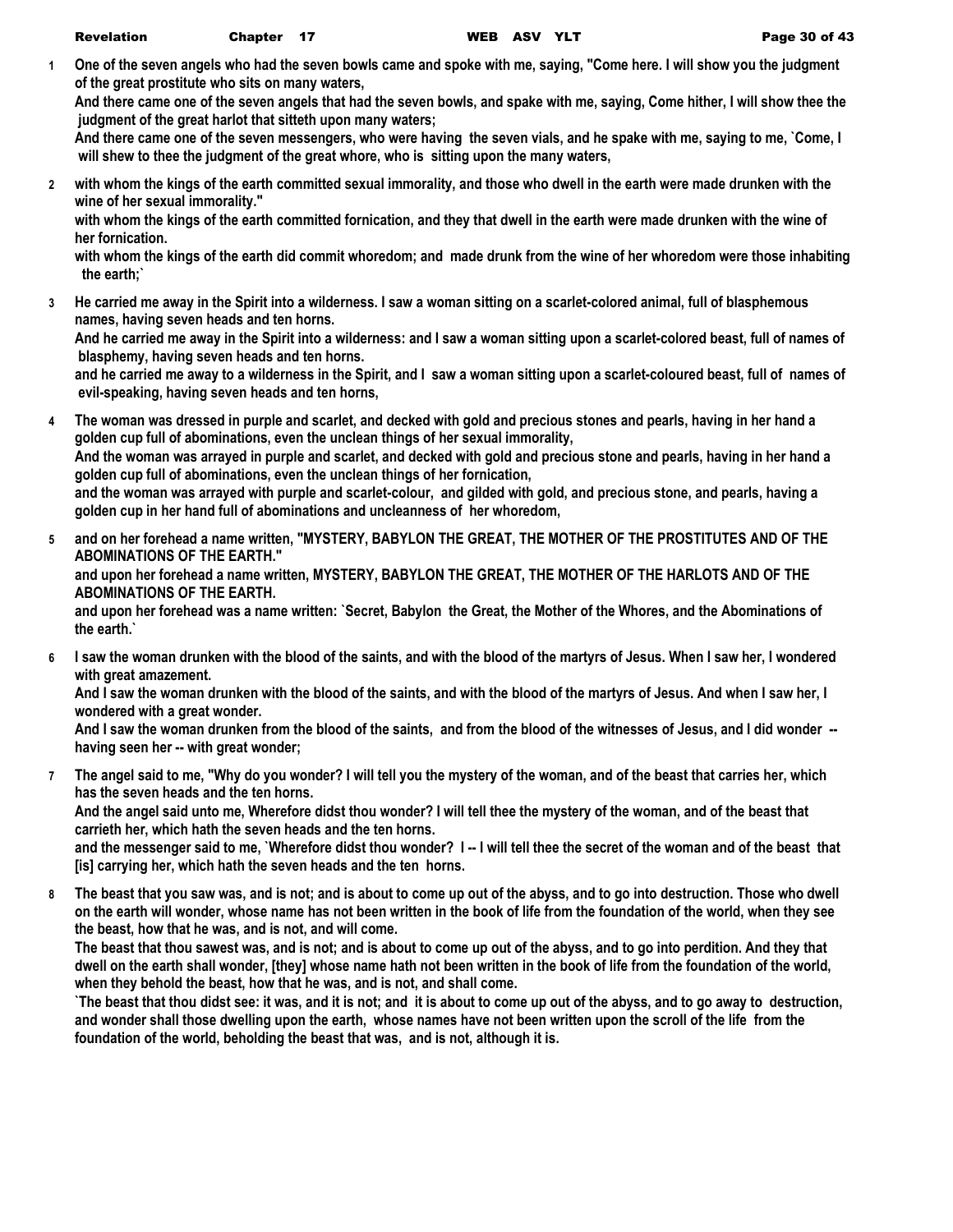- **9 Here is the mind that has wisdom. The seven heads are seven mountains, on which the woman sits. Here is the mind that hath wisdom. The seven heads are seven mountains, on which the woman sitteth: `Here [is] the mind that is having wisdom; the seven heads are seven mountains, upon which the woman doth sit,**
- **10 They are seven kings. Five have fallen, the one is, the other is not yet come. When he comes, he must continue a little while. and they are seven kings; the five are fallen, the one is, the other is not yet come; and when he cometh, he must continue a little while.**

**and there are seven kings, the five did fall, and the one is, the other did not yet come, and when he may come, it behoveth him to remain a little time;**

- **11 The beast that was, and is not, is himself also an eighth, and is of the seven; and he goes to destruction. And the beast that was, and is not, is himself also an eighth, and is of the seven; and he goeth into perdition. and the beast that was, and is not, he also is eighth, and out of the seven he is, and to destruction he doth go away.**
- **12 The ten horns that you saw are ten kings, who have received no kingdom as yet, but they receive authority as kings, with the beast, for one hour.**

**And the ten horns that thou sawest are ten kings, who have received no kingdom as yet; but they receive authority as kings, with the beast, for one hour.**

**`And the ten horns that thou sawest, are ten kings, who a kingdom did not yet receive, but authority as kings the same hour do receive with the beast,**

- **13 These have one mind, and they give their power and authority to the beast. These have one mind, and they give their power and authority unto the beast. these have one mind, and their own power and authority to the beast they shall give over;**
- **14 These will war against the Lamb, and the Lamb will overcome them, for he is Lord of lords, and King of kings. They also will overcome who are with him, called and chosen and faithful." These shall war against the Lamb, and the Lamb shall overcome them, for he is Lord of lords, and King of kings; and they [also shall overcome] that are with him, called and chosen and faithful. these with the Lamb shall make war, and the Lamb shall overcome them, because Lord of lords he is, and King of kings, and those with him are called, and choice, and stedfast.`**
- **15 He said to me, "The waters which you saw, where the prostitute sits, are peoples, multitudes, nations, and languages. And he saith unto me, The waters which thou sawest, where the harlot sitteth, are peoples, and multitudes, and nations, and tongues.**

**And he saith to me, `The waters that thou didst see, where the whore doth sit, are peoples, and multitudes, and nations, and tongues;`**

**16 The ten horns which you saw, and the beast, these will hate the prostitute, and will make her desolate and naked, and will eat her flesh, and will burn her utterly with fire.**

**And the ten horns which thou sawest, and the beast, these shall hate the harlot, and shall make her desolate and naked, and shall eat her flesh, and shall burn her utterly with fire.**

**and the ten horns that thou didst see upon the beast, these shall hate the whore, and shall make her desolate and naked, and shall eat her flesh, and shall burn her in fire,**

**17 For God has put in their hearts to do what he has in mind, and to come to unity of mind, and to give their kingdom to the beast, until the words of God should be accomplished.**

**For God did put in their hearts to do his mind, and to come to one mind, and to give their kingdom unto the beast, until the words of God should be accomplished.**

**for God did give into their hearts to do its mind, and to make one mind, and to give their kingdom to the beast till the sayings of God may be complete,**

**18 The woman whom you saw is the great city, which reigns over the kings of the earth." And the woman whom thou sawest is the great city, which reigneth over the kings of the earth. and the woman that thou didst see is the great city that is having reign over the kings of the land.`**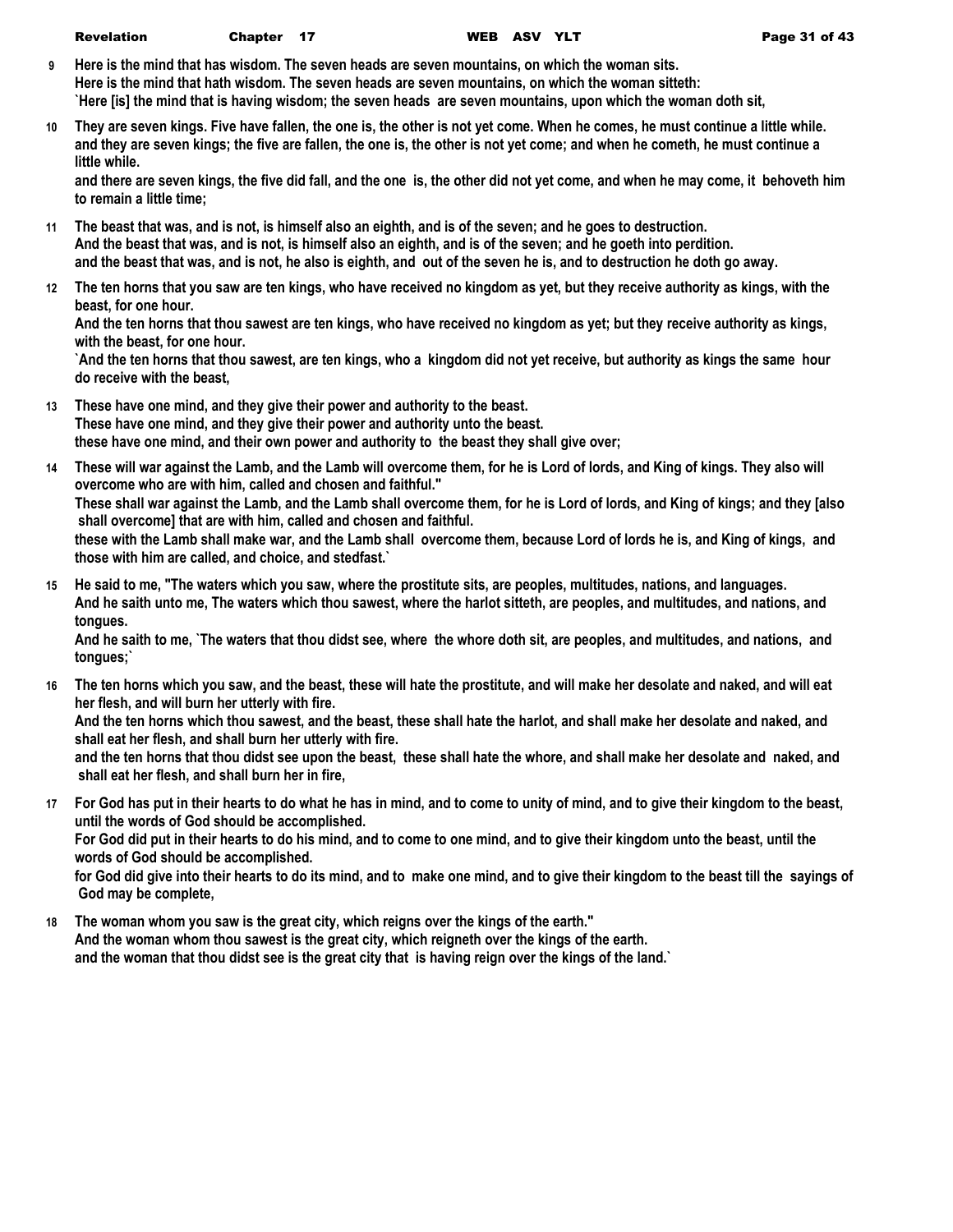**1 After these things, I saw another angel coming down out of the sky, having great authority. The earth was illuminated with his glory.**

**After these things I saw another angel coming down out of heaven, having great authority; and the earth was lightened with his glory.**

**And after these things I saw another messenger coming down out of the heaven, having great authority, and the earth was lightened from his glory,**

- **2 He cried with a mighty voice, saying, "Fallen, fallen is Babylon the great, and has become a habitation of demons, and a prison of every unclean spirit, and a prison of every unclean and hateful bird! And he cried with a mighty voice, saying, Fallen, fallen is Babylon the great, and is become a habitation of demons, and a hold of every unclean spirit, and a hold of every unclean and hateful bird. and he did cry in might -- a great voice, saying, `Fall, fall did Babylon the great, and she became a habitation of demons, and a hold of every unclean spirit, and a hold of every unclean and hateful bird,**
- **3 For all the nations have drunk of the wine of the wrath of her sexual immorality, the kings of the earth committed sexual immorality with her, and the merchants of the earth grew rich from the abundance of her luxury." For by the wine of the wrath of her fornication all the nations are fallen; and the kings of the earth committed fornication with her, and the merchants of the earth waxed rich by the power of her wantonness. because of the wine of the wrath of her whoredom have all the nations drunk, and the kings of the earth with her did commit whoredom, and merchants of the earth from the power of her revel were made rich.**
- **4 I heard another voice from heaven, saying, "Come forth, my people, out of her, that you have no participation her sins, and that you don`t receive of her plagues,**

**And I heard another voice from heaven, saying, Come forth, my people, out of her, that ye have no fellowship with her sins, and that ye receive not of her plagues:**

**And I heard another voice out of the heaven, saying, `Come forth out of her, My people, that ye may not partake with her sins, and that ye may not receive of her plagues,**

- **5 for her sins have reached to the sky, and God has remembered her iniquities. for her sins have reached even unto heaven, and God hath remembered her iniquities. because her sins did follow -- unto the heaven, and God did remember her unrighteousness.**
- **6 Return to her just as she returned, and double to her the double according to her works. In the cup which she mixed, mix to her double.**

**Render unto her even as she rendered, and double [unto her] the double according to her works: in the cup which she mingled, mingle unto her double.**

**Render to her as also she did render to you, and double to her doubles according to her works; in the cup that she did mingle mingle to her double.**

- **7 However much she glorified herself, and grew wanton, so much give her of torment and mourning. For she says in her heart, `I sit a queen, and am no widow, and will in no way see mourning.` How much soever she glorified herself, and waxed wanton, so much give her of torment and mourning: for she saith in her heart, I sit a queen, and am no widow, and shall in no wise see mourning. `As much as she did glorify herself and did revel, so much torment and sorrow give to her, because in her heart she saith, I sit a queen, and a widow I am not, and sorrow I shall not see;**
- **8 Therefore in one day her plagues will come: death, mourning, and famine; and she will be utterly burned with fire; for the Lord God who has judged her is strong.**

**Therefore in one day shall her plagues come, death, and mourning, and famine; and she shall be utterly burned with fire; for strong is the Lord God who judged her.**

**because of this, in one day, shall come her plagues, death, and sorrow, and famine; and in fire she shall be utterly burned, because strong [is] the Lord God who is judging her;**

**9 The kings of the earth, who committed sexual immorality and lived wantonly with her, will weep and wail over her, when they look at the smoke of her burning,**

**And the kings of the earth, who committed fornication and lived wantonly with her, shall weep and wail over her, when they look upon the smoke of her burning,**

**and weep over her, and smite themselves for her, shall the kings of the earth, who with her did commit whoredom and did revel, when they may see the smoke of her burning,**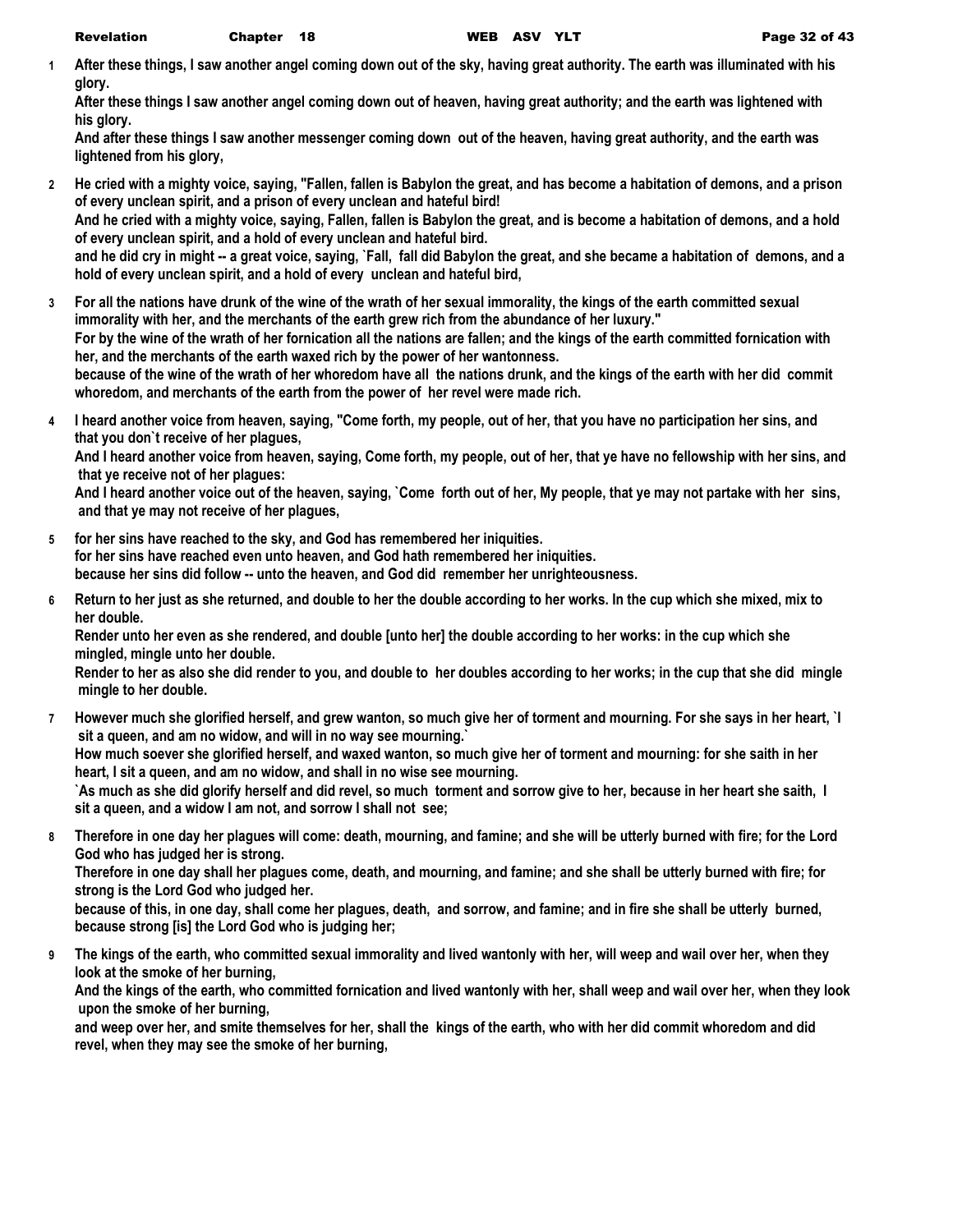**10 standing far away for the fear of her torment, saying, `Woe, woe, the great city, Babylon, the strong city! For your judgment has come in one hour.`**

**standing afar off for the fear of her torment, saying, Woe, woe, the great city, Babylon, the strong city! for in one hour is thy judgment come.**

**from afar having stood because of the fear of her torment, saying, Wo, wo, the great city! Babylon, the strong city! because in one hour did come thy judgment.**

- **11 The merchants of the earth weep and mourn over her, for no one buys their merchandise any more; And the merchants of the earth weep and mourn over her, for no man buyeth their merchandise any more; `And the merchants of the earth shall weep and sorrow over her, because their lading no one doth buy any more;**
- **12 merchandise of gold, silver, precious stones, pearls, fine linen, purple, silk, scarlet, all expensive wood, every vessel of ivory, every vessel made of most precious wood, and of brass, and iron, and marble; merchandise of gold, and silver, and precious stone, and pearls, and fine linen, and purple, and silk, and scarlet; and all thyine wood, and every vessel of ivory, and every vessel made of most precious wood, and of brass, and iron, and marble; lading of gold, and silver, and precious stone, and pearl, and fine linen, and purple, and silk, and scarlet, and all thyne wood, and every vessel of ivory, and every vessel of most precious wood, and brass, and iron, and marble,**
- **13 and cinnamon, spices, incense, ointment, frankincense, wine, oil, fine flour, wheat, cattle, and sheep; and merchandise of horses and chariots and slaves; and souls of men. and cinnamon, and spice, and incense, and ointment, and frankincense, and wine, and oil, and fine flour, and wheat, and cattle, and sheep; and [merchandise] of horses and chariots and slaves; and souls of men. and cinnamon, and odours, and ointment, and frankincense, and wine, and oil, and fine flour, and wheat, and cattle, and sheep, and of horses, and of chariots, and of bodies and souls of men.**
- **14 The fruits which your soul lusted after have been lost to you, and all things that were dainty and sumptuous have perished from you, and you will find them no more at all.**

**And the fruits which thy soul lusted after are gone from thee, and all things that were dainty and sumptuous are perished from thee, and [men] shall find them no more at all.**

**`And the fruits of the desire of thy soul did go away from thee, and all things -- the dainty and the bright -- did go away from thee, and no more at all mayest thou find them.**

**15 The merchants of these things, who were made rich by her, will stand far away for the fear of her torment, weeping and mourning;**

**The merchants of these things, who were made rich by her, shall stand afar off for the fear of her torment, weeping and mourning;**

**The merchants of these things, who were made rich by her, far off shall stand because of the fear of her torment, weeping, and sorrowing,**

**16 saying, `Woe, woe, the great city, she who was dressed in fine linen, purple, and scarlet, and decked with gold and precious stones and pearls!**

**saying, Woe, woe, the great city, she that was arrayed in fine linen and purple and scarlet, and decked with gold and precious stone and pearl!**

**and saying, Wo, wo, the great city, that was arrayed with fine linen, and purple, and scarlet, and gilded in gold, and precious stone, and pearls -- because in one hour so much riches were made waste!**

**17 For in an hour such great riches are made desolate.` Every shipmaster, and everyone who sails anywhere, and mariners, and as many as gain their living by sea, stood far away,**

**for in an hour so great riches is made desolate. And every shipmaster, and every one that saileth any wither, and mariners, and as many as gain their living by sea, stood afar off,**

**`And every shipmaster, and all the company upon the ships, and sailors, and as many as work the sea, far off stood,**

**18 and cried out as they looked at the smoke of her burning, saying, `What is like the great city?` and cried out as they looked upon the smoke of her burning, saying, What [city] is like the great city? and were crying, seeing the smoke of her burning, saying, What [city is] like to the great city?**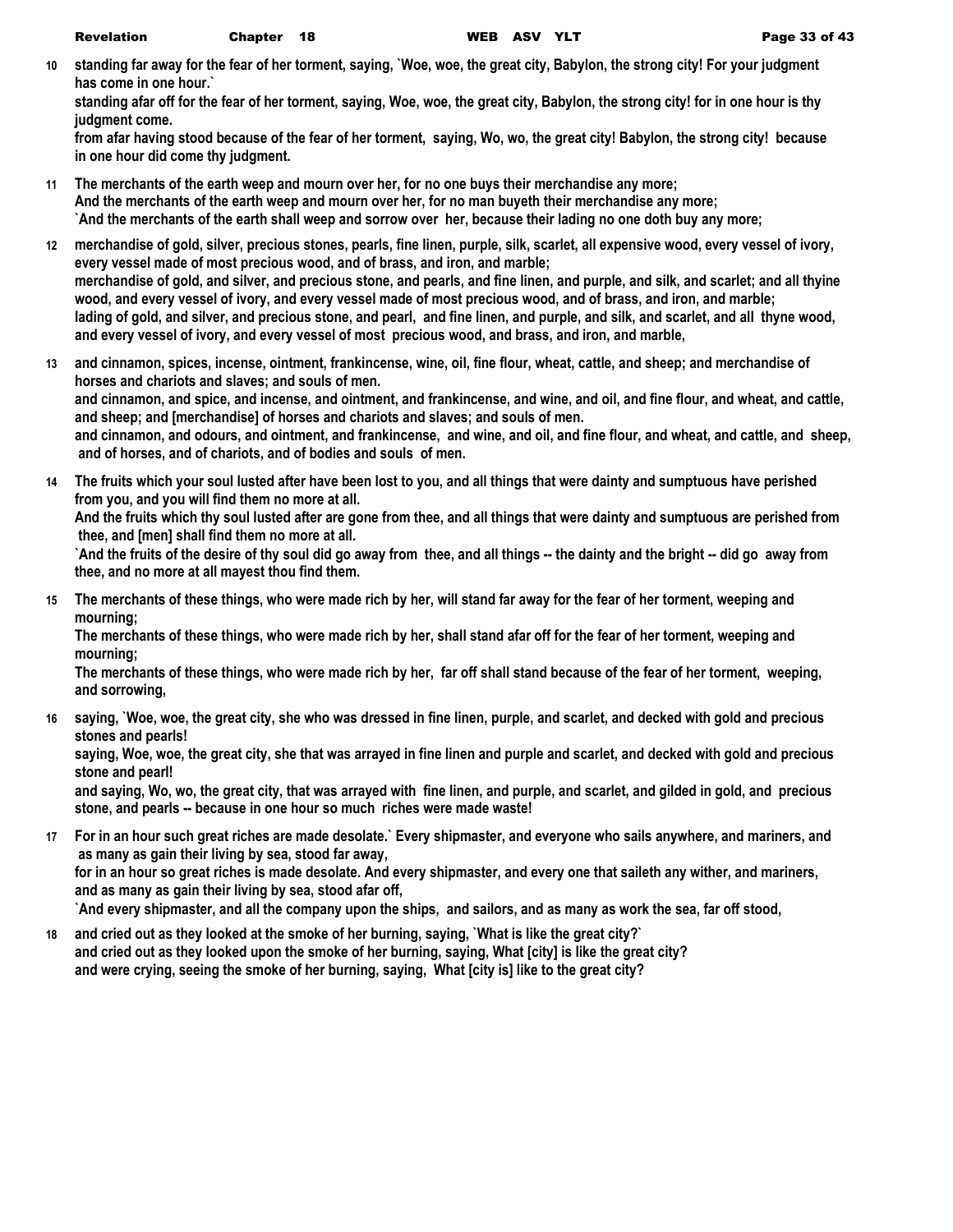| Revelation | Chapter 18 | WEB ASV YLT | Page 34 of 43 |
|------------|------------|-------------|---------------|
|            |            |             |               |

- **19 They cast dust on their heads, and cried, weeping and mourning, saying, `Woe, woe, the great city, in which all who had their ships in the sea were made rich by reason of her great wealth!` For in one hour is she made desolate. And they cast dust on their heads, and cried, weeping and mourning, saying, Woe, woe, the great city, wherein all that had their ships in the sea were made rich by reason of her costliness! for in one hour is she made desolate. and they did cast dust upon their heads, and were crying out, weeping and sorrowing, saying, Wo, wo, the great city! in which were made rich all having ships in the sea, out of her costliness -- for in one hour was she made waste.**
- **20 Rejoice over her, O heaven, you saints, you apostles, and you prophets; for God has judged your judgment on her." Rejoice over her, thou heaven, and ye saints, and ye apostles, and ye prophets; for God hath judged your judgment on her. `Be glad over her, O heaven, and ye holy apostles and prophets, because God did judge your judgment of her!`**
- **21 A mighty angel took up a stone like a great millstone and cast it into the sea, saying, "Thus with violence will Babylon, the great city, be thrown down, and will be found no more at all. And a strong angel took up a stone as it were a great millstone and cast it into the sea, saying, Thus with a mighty fall shall Babylon, the great city, be cast down, and shall be found no more at all. And one strong messenger did take up a stone as a great millstone, and did cast [it] to the sea, saying, `Thus with violence shall Babylon be cast, the great city, and may not be found any more at all;**
- **22 The voice of harpers and minstrels and flute players and trumpeters will be heard no more at all in you. No craftsman, of whatever craft, will be found any more at all in you. The sound of a mill will be heard no more at all in you. And the voice of harpers and minstrels and flute-players and trumpeters shall be heard no more at all in thee; and no craftsman, of whatsoever craft, shall be found any more at all in thee; and the voice of a mill shall be heard no more at all in thee;**

**and voice of harpers, and musicians, and pipers, and trumpeters, may not be heard at all in thee any more; and any artizan of any art may not be found at all in thee any more; and noise of a millstone may not be heard at all in thee any more;**

- **23 The light of a lamp will shine no more at all in you. The voice of the bridegroom and of the bride will be heard no more at all in you; for your merchants were the princes of the earth; for with your sorcery all the nations were deceived. and the light of a lamp shall shine no more at all in thee; and the voice of the bridegroom and of the bride shall be heard no more at all in thee: for thy merchants were the princes of the earth; for with thy sorcery were all the nations deceived. and light of a lamp may not shine at all in thee any more; and voice of bridegroom and of bride may not be heard at all in thee any more; because thy merchants were the great ones of the earth, because in thy sorcery were all the nations led astray,**
- **24 In her was found the blood of prophets and of saints, and of all who have been slain on the earth." And in her was found the blood of prophets and of saints, and of all that have been slain upon the earth. and in her blood of prophets and of saints was found, and of all those who have been slain on the earth.`**
- **1 After these things I heard something like a loud voice of a great multitude in heaven, saying, "Hallelujah! Salvation, glory, and power belong to our God:**

**After these things I heard as it were a great voice of a great multitude in heaven, saying, Hallelujah; Salvation, and glory, and power, belong to our God:**

**And after these things I heard a great voice of a great multitude in the heaven, saying, `Alleluia! the salvation, and the glory, and the honour, and the power, [is] to the Lord our God;**

- **2 for true and righteous are his judgments. For he has judged the great prostitute, her who corrupted the earth with her sexual immorality, and he has avenged the blood of his servants at her hand." for true and righteous are his judgments; for he hath judged the great harlot, her that corrupted the earth with her fornication, and he hath avenged the blood of his servants at her hand. because true and righteous [are] His judgments, because He did judge the great whore who did corrupt the earth in her whoredom, and He did avenge the blood of His servants at her hand;`**
- **3 A second time they said, "Hallelujah! Her smoke goes up forever and ever." And a second time they say, Hallelujah. And her smoke goeth up for ever and ever. and a second time they said, `Alleluia;` and her smoke doth come up -- to the ages of the ages!**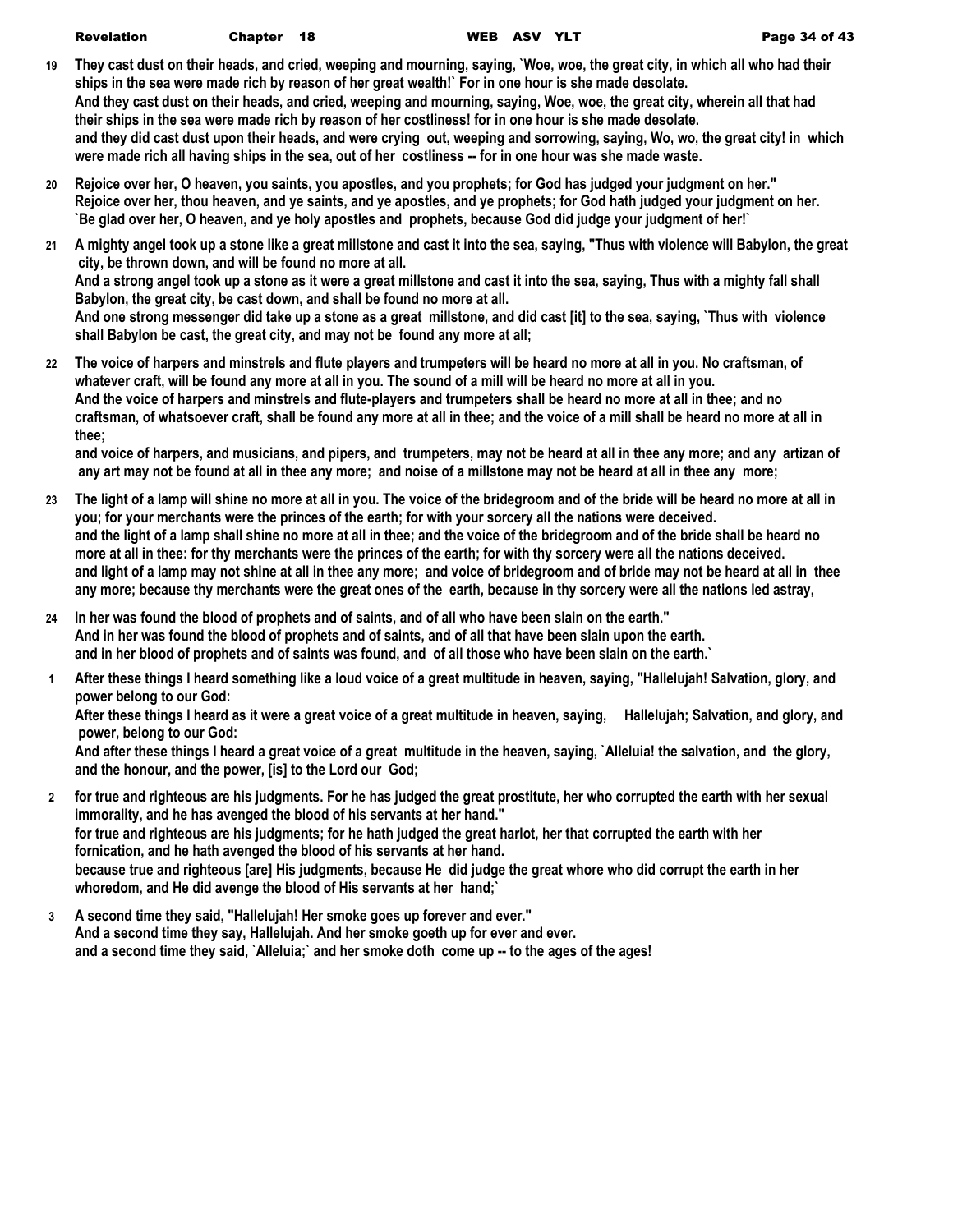**4 The twenty-four elders and the four living creatures fell down and worshipped God who sits on the throne, saying, "Amen! Hallelujah!"**

**And the four and twenty elders and the four living creatures fell down and worshipped God that sitteth on the throne, saying, Amen; Hallelujah.**

**And fall down did the elders -- the twenty and four -- and the four living creatures, and they did bow before God who is sitting upon the throne, saying, `Amen, Alleluia.`**

**5 A voice came forth from the throne, saying, "Give praise to our God, all you his servants, you who fear him, the small and the great!"**

**And a voice came forth from the throne, saying, Give praise to our God, all ye his servants, ye that fear him, the small and the great.**

**And a voice out of the throne did come forth, saying, `Praise our God, all ye His servants, and those fearing Him, both the small and the great;`**

**6 I heard something like the voice of a great multitude, and like the voice of many waters, and like the voice of mighty thunders, saying, "Hallelujah! For the Lord our God, the Almighty, reigns!**

**And I heard as it were the voice of a great multitude, and as the voice of many waters, and as the voice of mighty thunders, saying, Hallelujah: for the Lord our God, the Almighty, reigneth.**

**and I heard as the voice of a great multitude, and as the voice of many waters, and as the voice of mighty thunderings, saying, `Alleluia! because reign did the Lord God -- the Almighty!**

**7 Let us rejoice and be exceedingly glad, and let us give the glory to him. For the marriage of the Lamb has come, and his wife has made herself ready."**

**Let us rejoice and be exceeding glad, and let us give the glory unto him: for the marriage of the Lamb is come, and his wife hath made herself ready.**

**may we rejoice and exult, and give the glory to Him, because come did the marriage of the Lamb, and his wife did make herself ready;**

**8 It was given to her that she would array herself in bright, pure, fine linen: for the fine linen is the righteous acts of the saints. And it was given unto her that she should array herself in fine linen, bright [and] pure: for the fine linen is the righteous acts of the saints.**

**and there was given to her that she may be arrayed with fine linen, pure and shining, for the fine linen is the righteous acts of the saints.`**

**9 He said to me, "Write, `Blessed are those who are invited to the marriage supper of the Lamb.`" He said to me, "These are true words of God."**

**And he saith unto me, Write, Blessed are they that are bidden to the marriage supper of the Lamb. And he saith unto me, These are true words of God.**

**And he saith to me, `Write: Happy [are] they who to the supper of the marriage of the Lamb have been called;` and he saith to me, `These [are] the true words of God;`**

- **10 I fell down before his feet to worship him. He said to me, "Look! Don`t do it! I am a fellow bondservant with you and with your brothers who hold the testimony of Jesus. Worship God, for the testimony of Jesus is the Spirit of Prophecy." And I fell down before his feet to worship him. And he saith unto me, See thou do it not: I am a fellow-servant with thee and with thy brethren that hold the testimony of Jesus: worship God; for the testimony of Jesus is the spirit of prophecy. and I fell before his feet, to bow before him, and he saith to me, `See -- not! fellow servant of thee am I, and of thy brethren, those having the testimony of Jesus; bow before God, for the testimony of Jesus is the spirit of the prophecy.`**
- **11 I saw the heaven opened, and behold, a white horse, and he who sat on it is called Faithful and True. In righteousness he judges and makes war.**

**And I saw the heaven opened; and behold, a white horse, and he that sat thereon called Faithful and True; and in righteous he doth judge and make war.**

**And I saw the heaven having been opened, and lo, a white horse, and he who is sitting upon it is called Faithful and True, and in righteousness doth he judge and war,**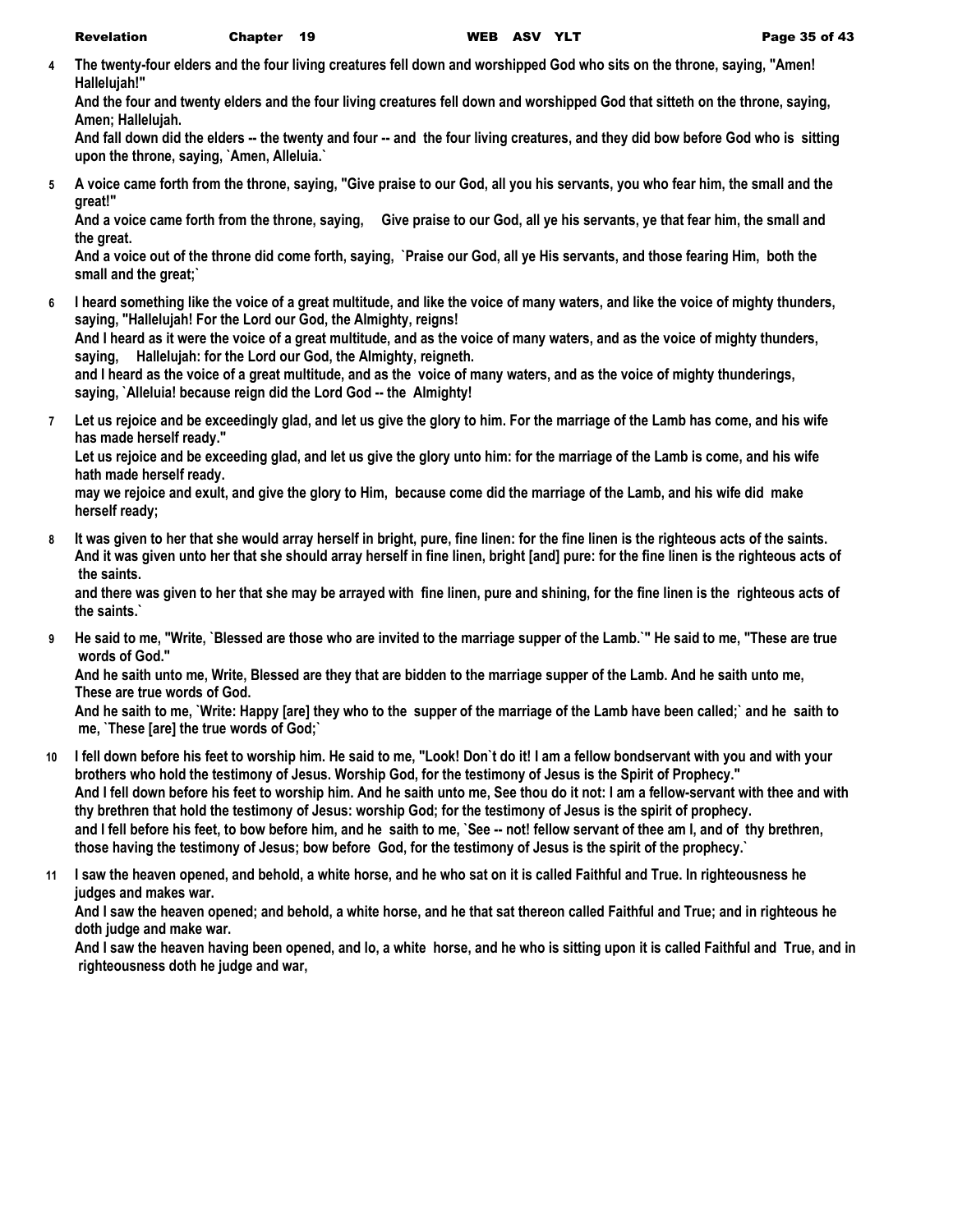**12 His eyes are a flame of fire, and on his head are many crowns. He has names written and a name written which no one knows but he himself.**

**And his eyes [are] a flame of fire, and upon his head [are] many diadems; and he hath a name written which no one knoweth but he himself.**

**and his eyes [are] as a flame of fire, and upon his head [are] many diadems -- having a name written that no one hath known, except himself,**

- **13 He is clothed in a garment sprinkled with blood. His name is called "The Word of God." And he [is] arrayed in a garment sprinkled with blood: and his name is called The Word of God. and he is arrayed with a garment covered with blood, and his name is called, The Word of God.**
- **14 The armies which are in heaven followed him on white horses, clothed in white, pure, fine linen. And the armies which are in heaven followed him upon white horses, clothed in fine linen, white [and] pure. And the armies in the heaven were following him upon white horses, clothed in fine linen -- white and pure;**
- **15 Out of his mouth proceeds a sharp, two-edged sword, that with it he should strike the nations. He will rule them with a rod of iron. He treads the winepress of the fierceness of the wrath of God, the Almighty. And out of his mouth proceedeth a sharp sword, that with it he should smite the nations: and he shall rule them with a rod of iron: and he treadeth the winepress of the fierceness of the wrath of God, the Almighty. and out of his mouth doth proceed a sharp sword, that with it he may smite the nations, and he shall rule them with a rod of iron, and he doth tread the press of the wine of the wrath and the anger of God the Almighty,**
- **16 He has on his garment and on his thigh a name written, "KING OF KINGS, AND LORD OF LORDS." And he hath on his garment and on his thigh a name written, KINGS OF KINGS, AND LORD OF LORDS. and he hath upon the garment and upon his thigh the name written, `King of kings, and Lord of lords.`**
- **17 I saw an angel standing in the sun. He cried with a loud voice, saying to all the birds that fly in the sky, "Come! Be gathered together to the great supper of God,**

**And I saw an angel standing in the sun; and he cried with a loud voice, saying to all the birds that fly in mid heaven, Come [and] be gathered together unto the great supper of God;**

**And I saw one messenger standing in the sun, and he cried, a great voice, saying to all the birds that are flying in mid-heaven, `Come and be gathered together to the supper of the great God,**

- **18 that you may eat the flesh of kings, the flesh of captains, the flesh of mighty men, and the flesh of horses and of those who sit on them, and the flesh of all men, both free and slave, and small and great." that ye may eat the flesh of kings, and the flesh of captains, and the flesh of mighty men, and the flesh of horses and of them that sit thereon, and the flesh of all men, both free and bond, and small and great. that ye may eat flesh of kings, and flesh of chiefs of thousands, and flesh of strong men, and flesh of horses, and of those**  sitting on them, and the flesh of all -- freemen and servants -- both small and great.`
- **19 I saw the beast, and the kings of the earth, and their armies, gathered together to make war against him who sat on the horse, and against his army.**

**And I saw the beast, and the kings of the earth, and their armies, gathered together to make war against him that sat upon the horse, and against his army.**

**And I saw the beast, and the kings of the earth, and their armies, having been gathered together to make war with him who is sitting upon the horse, and with his army;**

**20 The beast was taken, and with him the false prophet who worked the signs in his sight, with which he deceived those who had received the mark of the beast and those who worshipped his image. They two were thrown alive into the lake of fire that burns with sulfur.**

**And the beast was taken, and with him the false prophet that wrought the signs in his sight, wherewith he deceived them that had received the mark of the beast and them that worshipped his image: they two were cast alive into the lake of fire that burneth with brimstone:**

**and the beast was taken, and with him the false prophet who did the signs before him, in which he led astray those who did**  receive the mark of the beast, and those who did bow before his image; living they were cast -- the two -- to the lake of the **fire, that is burning with brimstone;**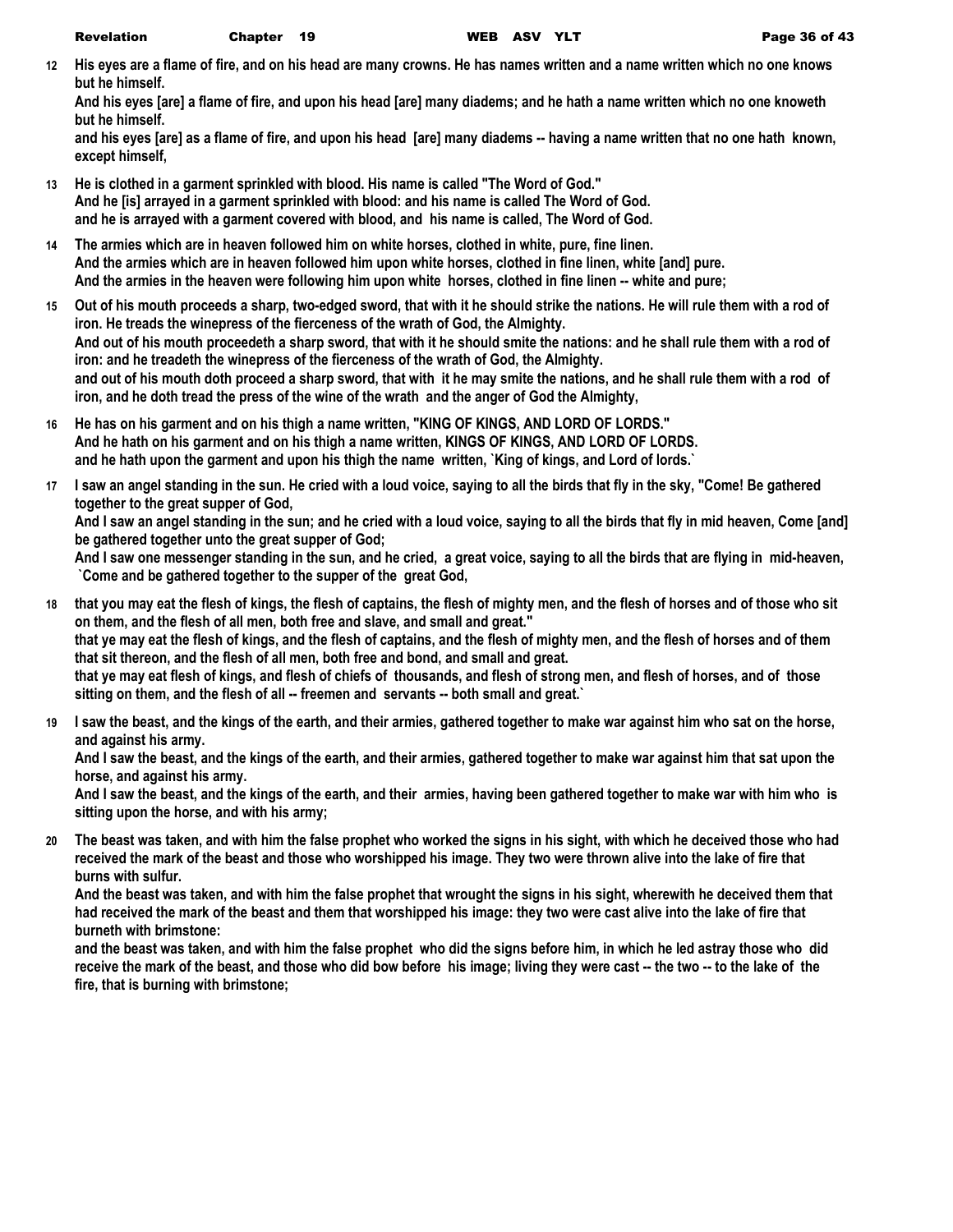**21 The rest were killed with the sword of him who sat on the horse, the sword which came forth out of his mouth. All the birds were filled with their flesh.**

**and the rest were killed with the sword of him that sat upon the horse, [even the sword] which came forth out of his mouth: and all the birds were filled with their flesh.**

**and the rest were killed with the sword of him who is sitting on the horse, which [sword] is proceeding out of his mouth, and all the birds were filled out of their flesh.**

- **1 I saw an angel coming down out of heaven, having the key of the abyss and a great chain in his hand. And I saw an angel coming down out of heaven, having the key of the abyss and a great chain in his hand. And I saw a messenger coming down out of the heaven, having the key of the abyss, and a great chain over his hand,**
- **2 He seized the dragon, the old serpent, which is the Devil and Satan, and bound him for one thousand years, And he laid hold on the dragon, the old serpent, which is the Devil and Satan, and bound him for a thousand years, and he laid hold on the dragon, the old serpent, who is Devil and Adversary, and did bind him a thousand years,**
- **3 and cast him into the abyss, and shut it, and sealed it over him, that he should deceive the nations no more, until the thousand years were finished. After this, he must be freed for a short time. and cast him into the abyss, and shut [it], and sealed [it] over him, that he should deceive the nations no more, until the thousand years should be finished: after this he must be loosed for a little time. and he cast him to the abyss, and did shut him up, and put a seal upon him, that he may not lead astray the nations any more, till the thousand years may be finished; and after these it behoveth him to be loosed a little time.**
- **4 I saw thrones, and they sat on them, and judgment was given to them. I saw the souls of those who had been beheaded for the testimony of Jesus, and for the word of God, and such as didn`t worship the beast nor his image, and didn`t receive the mark on their forehead and on their hand. They lived, and reigned with Christ one thousand years. And I saw thrones, and they sat upon them, and judgment was given unto them: and [I saw] the souls of them that had been beheaded for the testimony of Jesus, and for the word of God, and such as worshipped not the beast, neither his image, and received not the mark upon their forehead and upon their hand; and they lived, and reigned with Christ a thousand years. And I saw thrones, and they sat upon them, and judgment was given to them, and the souls of those who have been beheaded because of the testimony of Jesus, and because of the word of God, and who did not bow before the beast, nor his image, and did not receive the mark upon their forehead and upon their hand, and they did live and reign with Christ the thousand**
- **5 The rest of the dead didn`t live until the thousand years were finished. This is the first resurrection. The rest of the dead lived not until the thousand years should be finished. This is the first resurrection. and the rest of the dead did not live again till the thousand years may be finished; this [is] the first rising again.**
- **6 Blessed and holy is he who has part in the first resurrection. Over these, the second death has no power, but they will be priests of God and of Christ, and will reign with him one thousand years. Blessed and holy is he that hath part in the first resurrection: over these the second death hath no power; but they shall be priests of God and of Christ, and shall reign with him a thousand years. Happy and holy [is] he who is having part in the first rising again; over these the second death hath not authority, but they shall be priests of God and of the Christ, and shall reign with him a thousand years.**
- **7 And after the thousand years, Satan will be freed out of his prison, And when the thousand years are finished, Satan shall be loosed out of his prison, And when the thousand years may be finished, the Adversary shall be loosed out of his prison,**
- **8 and will come forth to deceive the nations which are in the four corners of the earth, Gog and Magog, to gather them together to the war; the number of whom is as the sand of the sea. and shall come forth to deceive the nations which are in the four corners of the earth, Gog and Magog, to gather them together to the war: the number of whom is as the sand of the sea. and he shall go forth to lead the nations astray, that are in the four corners of the earth -- Gog and Magog -- to gather them together to war, of whom the number [is] as the sand of the sea;**
- **9 They went up over the breadth of the earth, and surrounded the camp of the saints, and the beloved city. Fire came down out of heaven, and devoured them.**

**And they went up over the breadth of the earth, and compassed the camp of the saints about, and the beloved city: and fire came down out of heaven, and devoured them.**

**and they did go up over the breadth of the land, and did surround the camp of the saints, and the beloved city, and there came down fire from God out of the heaven, and devoured them;**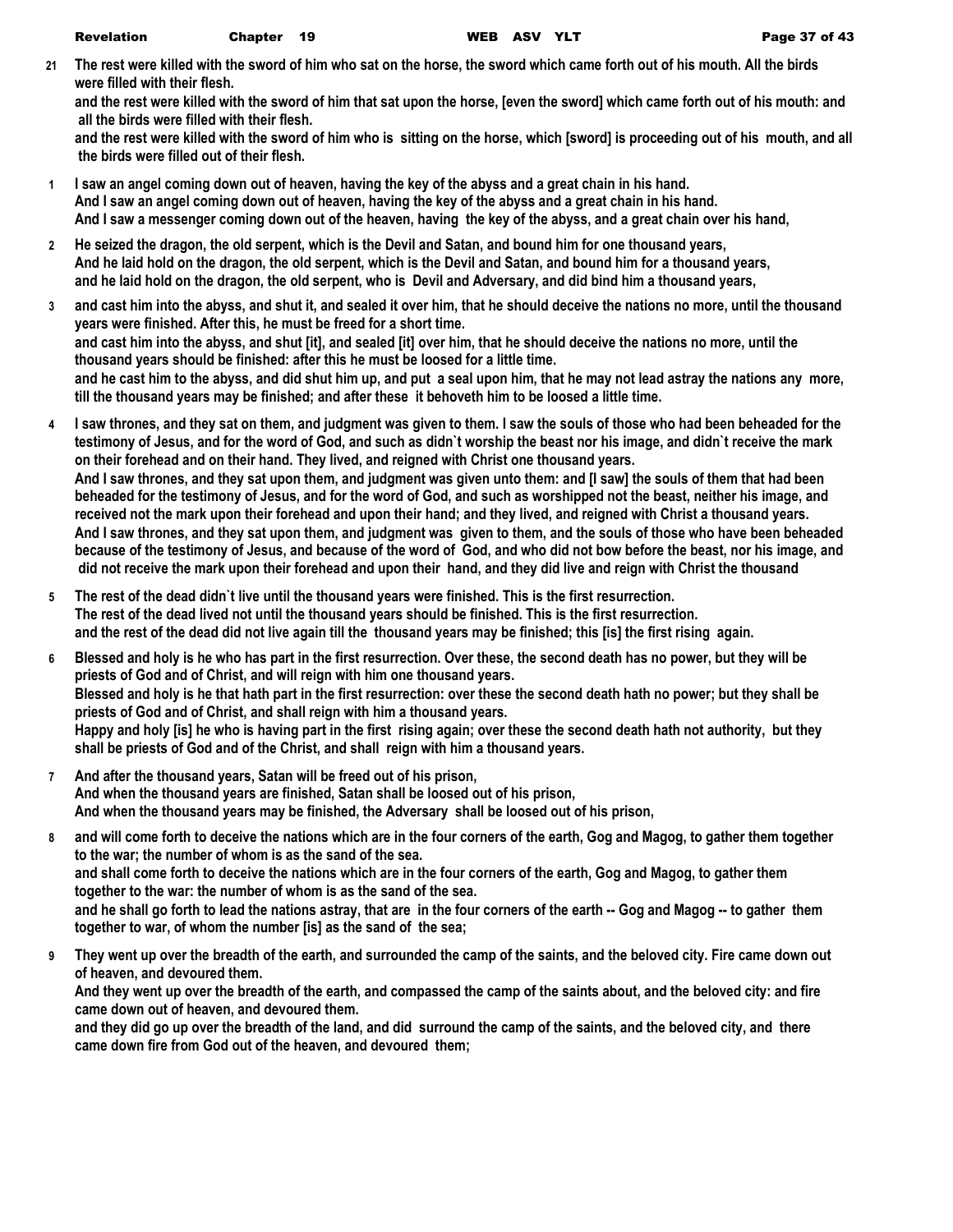**10 The devil who deceived them was thrown into the lake of fire and sulfur, where are also the beast and the false prophet. They will be tormented day and night forever and ever.**

**And the devil that deceived them was cast into the lake of fire and brimstone, where are also the beast and the false prophet; and they shall be tormented day and night for ever and ever.**

**and the Devil, who is leading them astray, was cast into the lake of fire and brimstone, where [are] the beast and the false prophet, and they shall be tormented day and night -- to the ages of the ages.**

**11 I saw a great white throne, and him who sat on it, from whose face the earth and the heaven fled away. There was found no place for them.**

**And I saw a great white throne, and him that sat upon it, from whose face the earth and the heaven fled away; and there was found no place for them.**

**And I saw a great white throne, and Him who is sitting upon it, from whose face the earth and the heaven did flee away, and place was not found for them;**

**12 I saw the dead, the great and the small, standing before the throne. Books were opened. Another book was opened, which is the book of life. The dead were judged out of the things which were written in the books, according to their works. And I saw the dead, the great and the small, standing before the throne; and books were opened: and another book was opened, which is [the book] of life: and the dead were judged out of the things which were written in the books, according to their works.**

**and I saw the dead, small and great, standing before God, and scrolls were opened, and another scroll was opened, which is that of the life, and the dead were judged out of the things written in the scrolls -- according to their works;**

**13 The sea gave up the dead who were in it. Death and Hades gave up the dead who were in them. They were judged, each one according to his works.**

**And the sea gave up the dead that were in it; and death and Hades gave up the dead that were in them: and they were judged every man according to their works.**

**and the sea did give up those dead in it, and the death and the hades did give up the dead in them, and they were judged, each one according to their works;**

- **14 Death and Hades were thrown into the lake of fire. This is the second death, the lake of fire. And death and Hades were cast into the lake of fire. This is the second death, [even] the lake of fire. and the death and the hades were cast to the lake of the fire -- this [is] the second death;**
- **15 If anyone was not found written in the book of life, he was cast into the lake of fire. And if any was not found written in the book of life, he was cast into the lake of fire. and if any one was not found written in the scroll of the life, he was cast to the lake of the fire.**
- **1 I saw a new heaven and a new earth: for the first heaven and the first earth have passed away, and the sea is no more. And I saw a new heaven and a new earth: for the first heaven and the first earth are passed away; and the sea is no more. And I saw a new heaven and a new earth, for the first heaven and the first earth did pass away, and the sea is not any more;**
- **2 I saw the holy city, New Jerusalem, coming down out of heaven from God, made ready as a bride adorned for her husband. And I saw the holy city, new Jerusalem, coming down out of heaven of God, made ready as a bride adorned for her husband. and I, John, saw the holy city -- new Jerusalem -- coming down from God out of the heaven, made ready as a bride adorned for her husband;**
- **3 I heard a loud voice out of heaven saying, "Behold, God`s tent is with men, and he will dwell with them, and they will be his people, and God himself will be with them as their God. And I heard a great voice out of the throne saying, Behold, the tabernacle of God is with men, and he shall dwell with them, and they shall be his peoples, and God himself shall be with them, [and be] their God: and I heard a great voice out of the heaven, saying, `Lo, the tabernacle of God [is] with men, and He will tabernacle with them, and they shall be His peoples, and God Himself shall be with them -- their God,**
- **4 He will wipe away every tear from their eyes. Death will be no more; neither will there be mourning, nor crying, nor pain, any more. The first things have passed away. and he shall wipe away every tear from their eyes; and death shall be no more; neither shall there be mourning, nor crying, nor pain, any more: the first things are passed away.**

**and God shall wipe away every tear from their eyes, and the death shall not be any more, nor sorrow, nor crying, nor shall there be any more pain, because the first things did go away.`**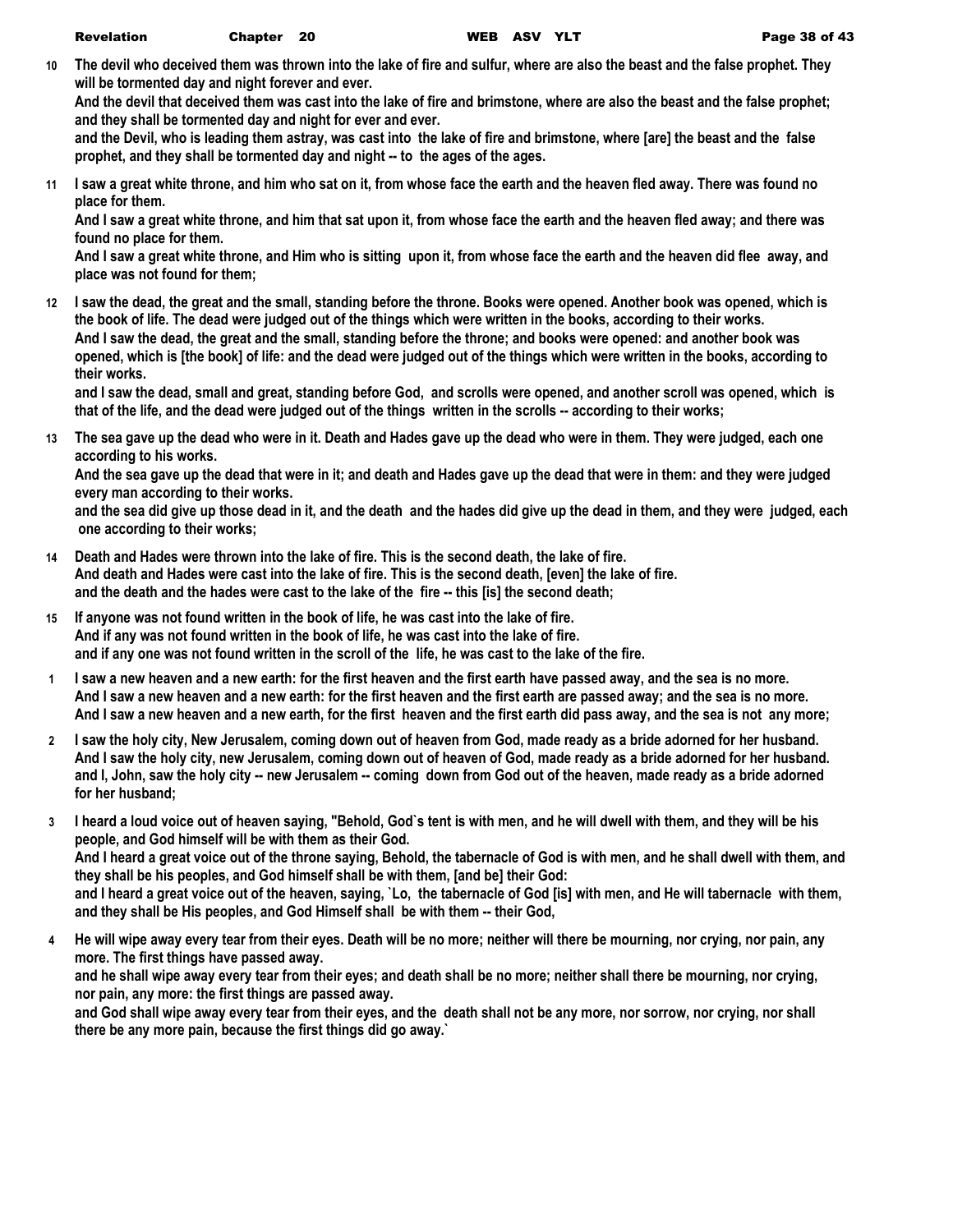| <b>Revelation</b> | <b>Chapter</b> |
|-------------------|----------------|
|-------------------|----------------|

- **5 He who sits on the throne said, "Behold, I make all things new." He said, "Write, for these words are faithful and true." And he that sitteth on the throne said, Behold, I make all things new. And he saith, Write: for these words are faithful and true. And He who is sitting upon the throne said, `Lo, new I make all things; and He saith to me, `Write, because these words are true and stedfast;`**
- **6 He said to me, "It is done! I am the Alpha and the Omega, the Beginning and the End. I will give freely to him who is thirsty from the spring of the water of life. And he said unto me, They are come to pass. I am the Alpha and the Omega, the beginning and the end. I will give unto him that is athirst of the fountain of the water of life freely.**

**and He said to me, `It hath been done! I am the Alpha and the Omega, the Beginning and the End; I, to him who is thirsting, will give of the fountain of the water of the life freely;**

- **7 He who overcomes, I will give him these things. I will be his God, and he will be my son. He that overcometh shall inherit these things; and I will be his God, and he shall be my son. he who is overcoming shall inherit all things, and I will be to him -- a God, and he shall be to me -- the son,**
- **8 But for the cowardly, unbelieving, sinners, abominable, murderers, sexually immoral, sorcerers, idolaters, and all liars, their part is in the lake that burns with fire and sulfur, which is the second death." But for the fearful, and unbelieving, and abominable, and murderers, and fornicators, and sorcerers, and idolaters, and all liars, their part [shall be] in the lake that burneth with fire and brimstone; which is the second death. and to fearful, and unstedfast, and abominable, and murderers, and whoremongers, and sorcerers, and idolaters, and all the liars, their part [is] in the lake that is burning with fire and brimstone, which is a second death.`**
- **9 One of the seven angels who had the seven bowls, who were laden with the seven last plagues came, and he spoke with me, saying, "Come here. I will show you the wife, the Lamb`s bride." And there came one of the seven angels who had the seven bowls, who were laden with the seven last plagues; and he spake with me, saying, Come hither, I will show thee the bride, the wife of the Lamb. And there came unto me one of the seven messengers, who have the seven vials that are full of the seven last plagues, and he spake with me, saying, `Come, I will shew thee the bride of the Lamb -- the wife,`**
- **10 He carried me away in the Spirit to a great and high mountain, and showed me the holy city, Jerusalem, coming down out of heaven from God,**

**And he carried me away in the Spirit to a mountain great and high, and showed me the holy city Jerusalem, coming down out of heaven from God,**

**and he carried me away in the Spirit to a mountain great and high, and did shew to me the great city, the holy Jerusalem, coming down out of the heaven from God,**

- **11 having the glory of God. Her light was like a most precious stone, as if it was a jasper stone, clear as crystal; having the glory of God: her light was like unto a stone most precious, as it were a jasper stone, clear as crystal: having the glory of God, and her light [is] like a stone most precious, as a jasper stone clear as crystal,**
- **12 having a great and high wall; having twelve gates, and at the gates twelve angels; and names written on them, which are the names of the twelve tribes of the children of Israel. having a wall great and high; having twelve gates, and at the gates twelve angels; and names written thereon, which are [the names] of the twelve tribes of the children of Israel: having also a wall great and high, having twelve gates, and at the gates twelve messengers, and names written thereon, which are [those] of the twelve tribes of the sons of Israel,**
- **13 On the east were three gates; and on the north three gates; and on the south three gates; and on the west three gates. on the east were three gates; and on the north three gates; and on the south three gates; and on the west three gates. at the east three gates, at the north three gates, at the south three gates, at the west three gates;**
- **14 The wall of the city had twelve foundations, and on them twelve names of the twelve Apostles of the Lamb. And the wall of the city had twelve foundations, and on them twelve names of the twelve apostles of the Lamb. and the wall of the city had twelve foundations, and in them names of the twelve apostles of the Lamb.**
- **15 He who spoke with me had for a measure a golden reed to measure the city, its gates, and its walls. And he that spake with me had for a measure a golden reed to measure the city, and the gates thereof, and the wall thereof. And he who is speaking with me had a golden reed, that he may measure the city, and its gates, and its wall;**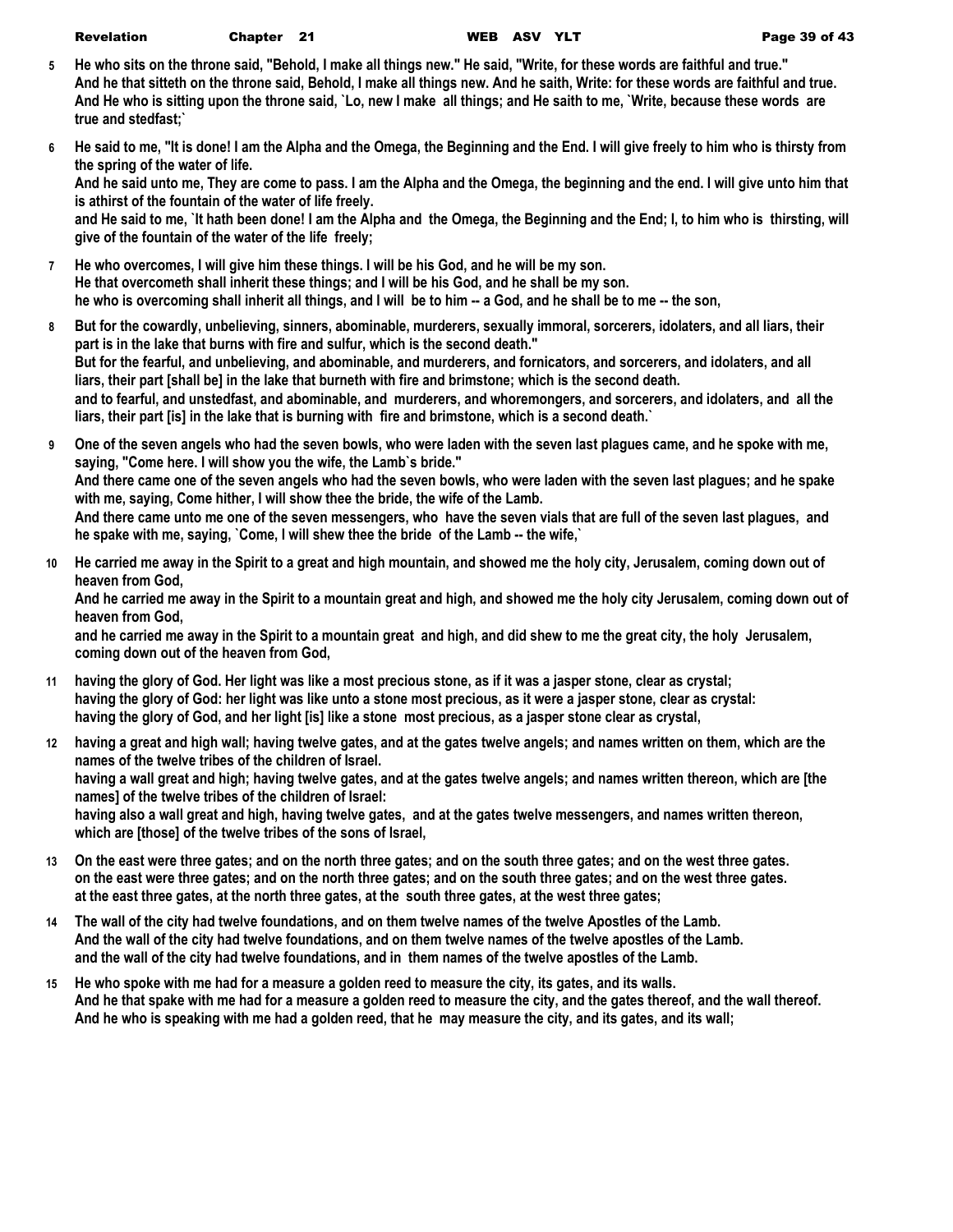**16 The city lies foursquare, and its length is as great as its breadth. He measured the city with the reed, twelve thousand stadia. Its length, breadth, and height are equal.**

**And the city lieth foursquare, and the length thereof is as great as the breadth: and he measured the city with the reed, twelve thousand furlongs: the length and the breadth and the height thereof are equal.**

and the city lieth square, and the length of it is as great as the breadth; and he did measure the city with the reed -- furlongs **twelve thousand; the length, and the breadth, and the height, of it are equal;**

- **17 He measured its wall, one hundred forty-four cubits, by the measure of a man, that is, of an angel. And he measured the wall thereof, a hundred and forty and four cubits, [according to] the measure of a man, that is, of an and he measured its wall, an hundred forty-four cubits, the measure of a man, that is, of the messenger;**
- **18 The construction of its wall was jasper. The city was pure gold, like pure glass. And the building of the wall thereof was jasper: and the city was pure gold, like unto pure glass. and the building of its wall was jasper, and the city [is] pure gold -- like to pure glass;**
- **19 The foundations of the city`s wall were adorned with all kinds of precious stones. The first foundation was jasper; the second, sapphire; the third, chalcedony; the fourth, emerald; The foundations of the wall of the city were adorned with all manner of precious stones. The first foundation was jasper; the second, sapphire; the third, chalcedony; the fourth, emerald; and the foundations of the wall of the city with every precious stone have been adorned; the first foundation jasper; the second, sapphire; the third, chalcedony; the fourth, emerald;**
- **20 the fifth, sardonyx; the sixth, sardius; the seventh, chrysolite; the eighth, beryl; the ninth, topaz; the tenth, chrysoprasus; the eleventh, jacinth; and the twelfth, amethyst. the fifth, sardonyx; the sixth, sardius; the seventh, chrysolite; the eighth, beryl; the ninth, topaz; the tenth, chrysoprase; the eleventh, jacinth; the twelfth, amethyst. the fifth, sardonyx; the sixth, sardius; the seventh, chrysolite; the eighth, beryl; the ninth, topaz; the tenth, chrysoprasus; the eleventh, jacinth; the twelfth, amethyst.**
- **21 The twelve gates were twelve pearls. Each one of the gates was made of one pearl. The street of the city was pure gold, like transparent glass. And the twelve gates were twelve pearls; each one of the several gates was of one pearl: and the street of the city was pure**

**gold, as it were transparent glass. And the twelve gates [are] twelve pearls, each several one of the gates was of one pearl; and the broad-place of the city [is] pure gold -- as transparent glass.**

- **22 I saw no temple in it, for the Lord God, the Almighty, and the Lamb, are its temple. And I saw no temple therein: for the Lord God the Almighty, and the Lamb, are the temple thereof. And a sanctuary I did not see in it, for the Lord God, the Almighty, is its sanctuary, and the Lamb,**
- **23 The city has no need for the sun, neither of the moon, to shine, for the very glory of God illuminated it, and its lamp is the Lamb. And the city hath no need of the sun, neither of the moon, to shine upon it: for the glory of God did lighten it, and the lamp thereof [is] the Lamb.**

**and the city hath no need of the sun, nor of the moon, that they may shine in it; for the glory of God did lighten it, and the lamp of it [is] the Lamb;**

- **24 The nations will walk in its light. The kings of the earth bring their glory into it. And the nations shall walk amidst the light thereof: and the kings of the earth bring their glory into it. and the nations of the saved in its light shall walk, and the kings of the earth do bring their glory and honour into it,**
- **25 Its gates will in no way be shut by day (for there will be no night there), And the gates thereof shall in no wise be shut by day (for there shall be no night there): and its gates shall not at all be shut by day, for night shall not be there;**
- **26 and they will bring the glory and the honor of the nations into it. and they shall bring the glory and the honor of the nations into it: and they shall bring the glory and the honour of the nations into it;**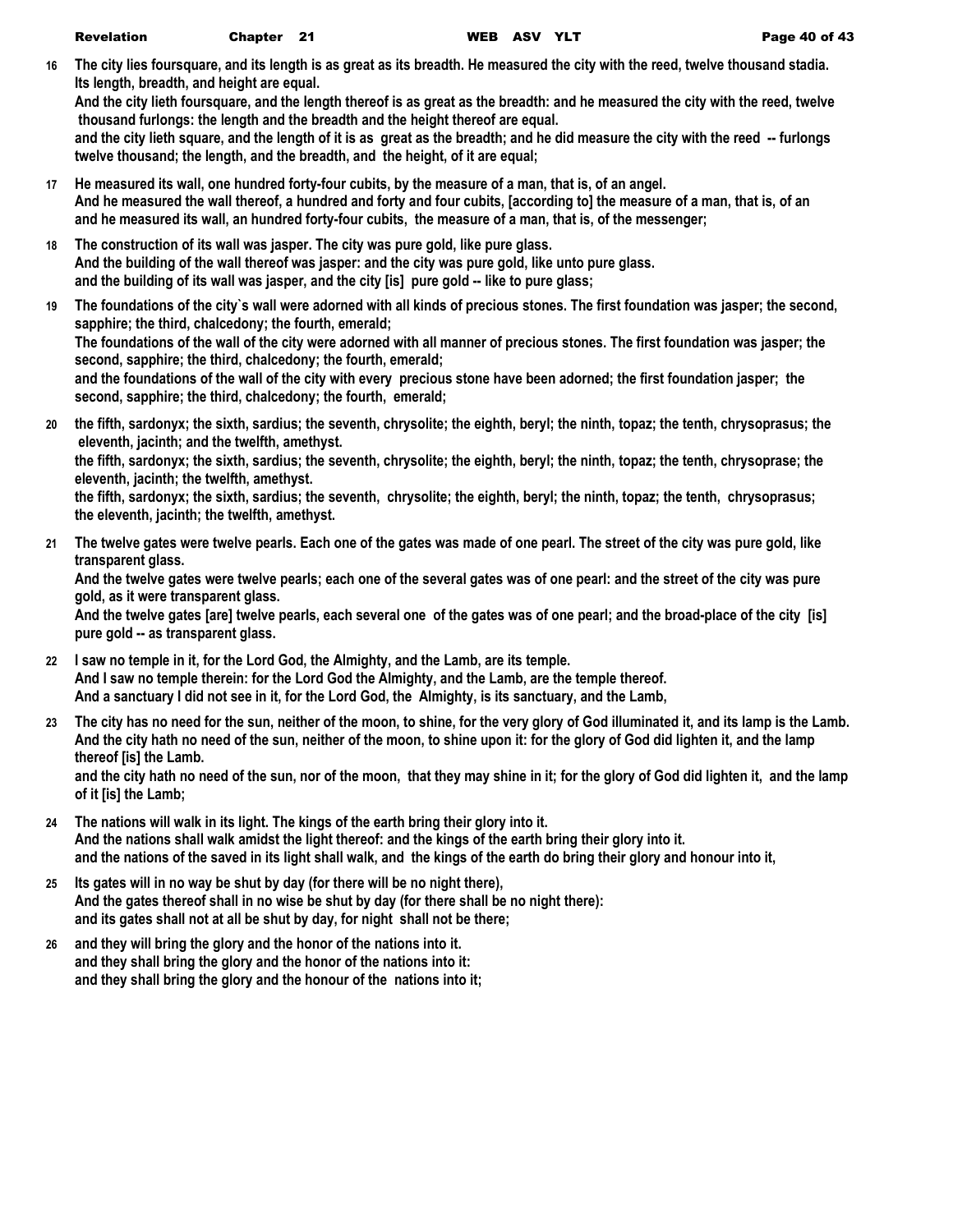**27 There will in no way enter into it anything profane, or one who causes an abomination or a lie, but only those who are written in the Lamb`s book of life.**

**and there shall in no wise enter into it anything unclean, or he that maketh an abomination and a lie: but only they that are written in the Lamb`s book of life.**

**and there may not at all enter into it any thing defiling and doing abomination, and a lie, but -- those written in the scroll of the life of the Lamb.**

- **1 He showed me a river of water of life, clear as crystal, proceeding out of the throne of God and of the Lamb, And he showed me a river of water of life, bright as crystal, proceeding out of the throne of God and of the Lamb, And he shewed me a pure river of water of life, bright as crystal, going forth out of the throne of God and of the Lamb:**
- **2 in the midst of its street. On this side of the river and on that was the tree of life, bearing twelve kinds of fruits, yielding its fruit every month. The leaves of the tree were for the healing of the nations. in the midst of the street thereof. And on this side of the river and on that was the tree of life, bearing twelve [manner of] fruits, yielding its fruit every month: and the leaves of the tree were for the healing of the nations. in the midst of its broad place, and of the river on this side and on that, [is] a tree of life, yielding twelve fruits, in each several month rendering its fruits, and the leaves of the tree [are] for the service of the nations;**
- **3 There will be no curse any more. The throne of God and of the Lamb will be in it, and his servants will serve him. And there shall be no curse any more: and the throne of God and of the Lamb shall be therein: and his servants shall serve and any curse there shall not be any more, and the throne of God and of the Lamb shall be in it, and His servants shall serve Him,**
- **4 They will see his face, and his name will be on their foreheads. and they shall see his face; and his name [shall be] on their foreheads. and they shall see His face, and His name [is] upon their foreheads,**
- **5 There will be no more night, and they need no lamp light, neither sunlight; for the Lord God will give them light. They will reign forever and ever.**

**And there shall be night no more; and they need no light of lamp, neither light of sun; for the Lord God shall give them light: and they shall reign for ever and ever.**

**and night shall not be there, and they have no need of a lamp and light of a sun, because the Lord God doth give them light, and they shall reign -- to the ages of the ages.**

**6 He said to me, "These words are faithful and true. The Lord, the God of the spirits of the prophets, sent his angels to show to his servants the things which must happen soon."**

**And he said unto me, These words are faithful and true: and the Lord, the God of the spirits of the prophets, sent his angels to show unto his servants the things which must shortly come to pass.**

**And he said to me, `These words [are] stedfast and true, and the Lord God of the holy prophets did send His messenger to shew to His servants the things that it behoveth to come quickly:**

- **7 "Behold, I come quickly. Blessed is he who keeps the words of the prophecy of this book." And behold, I come quickly. Blessed is he that keepeth the words of the prophecy of this book. Lo, I come quickly; happy [is] he who is keeping the words of the prophecy of this scroll.`**
- **8 Now I, John, am the one who heard and saw these things. When I heard and saw, I fell down to worship before the feet of the angel who showed me these things.**

**And I John am he that heard and saw these things. And when I heard and saw, I fell down to worship before the feet of the angel that showed me these things.**

**And I, John, am he who is seeing these things and hearing, and when I heard and beheld, I fell down to bow before the feet of the messenger who is shewing me these things;**

**9 He said to me, "See you don`t do it! I am a fellow bondservant with you and with your brothers, the prophets, and with those who keep the words of this book. Worship God."**

**And he saith unto me, See thou do it not: I am a fellow-servant with thee and with thy brethren the prophets, and with them that keep the words of this book: worship God.**

**and he saith to me, `See -- not; for fellow-servant of thee am I, and of thy brethren the prophets, and of those keeping the words of this scroll; before God bow.`**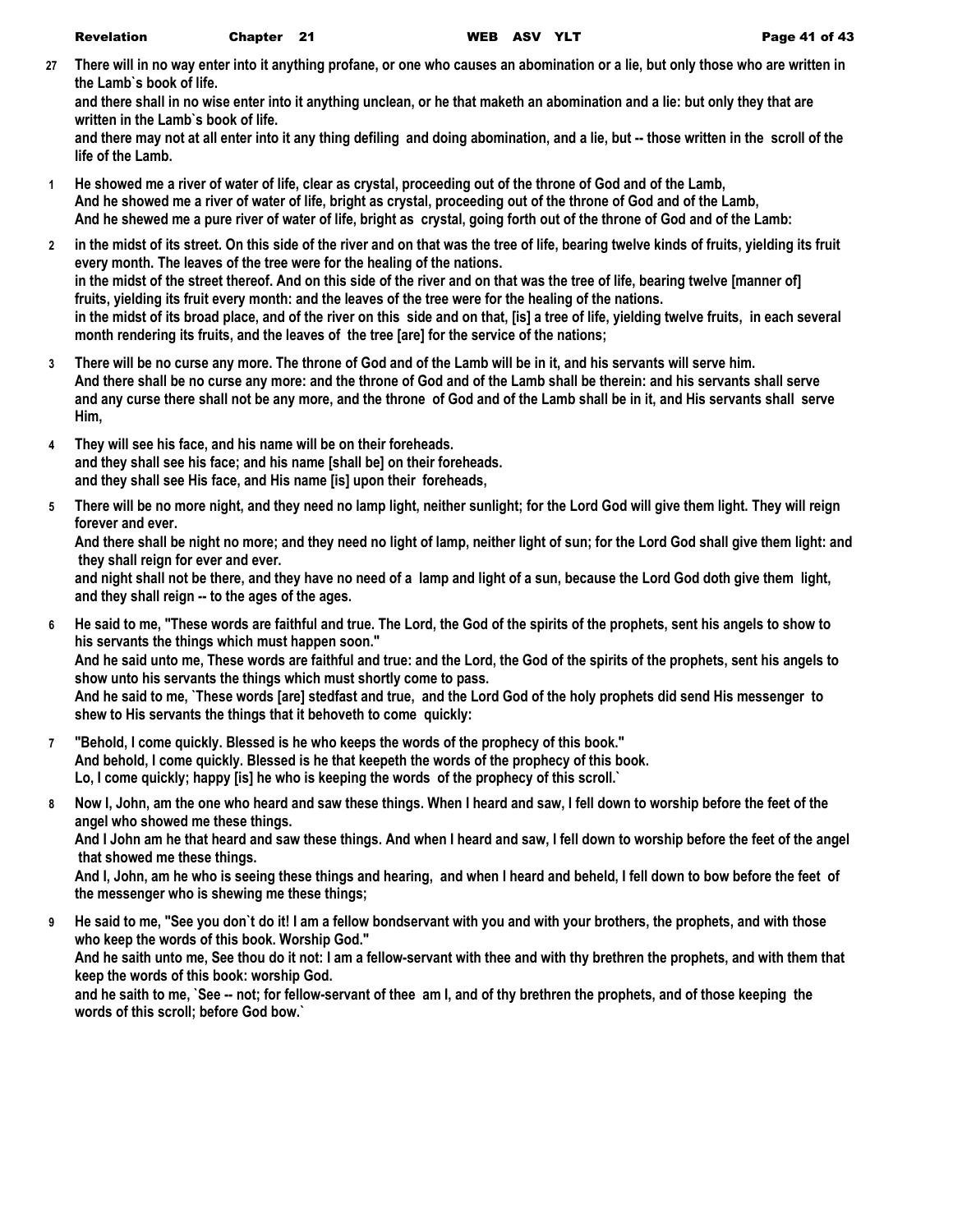- **10 He said to me, "Don`t seal up the words of the prophecy of this book, for the time is at hand. And he saith unto me, Seal not up the words of the prophecy of this book; for the time is at hand. And he saith to me, `Thou mayest not seal the words of the prophecy of this scroll, because the time is nigh;**
- **11 He who acts unjustly, let him act unjustly still. He who is filthy, let him be filthy still. He who is righteous, let him do righteousness still. He who is holy, let him be holy still." He that is unrighteous, let him do unrighteousness still: and he that is filthy, let him be made filthy still: and he that is righteous, let him do righteousness still: and he that is holy, let him be made holy still. he who is unrighteous -- let him be unrighteous still, and he who is filthy -- let him be filthy still, and he who is righteous -- let him be declared righteous still, and he who is sanctified -- let him be sanctified still:**
- **12 "Behold, I come quickly. My reward is with me, to repay to each man according to his work. Behold, I come quickly; and my reward is with me, to render to each man according as his work is. And lo, I come quickly, and my reward [is] with me, to render to each as his work shall be;**
- **13 I am the Alpha and the Omega, the First and the Last, the Beginning and the End. I am the Alpha and the Omega, the first and the last, the beginning and the end. I am the Alpha and the Omega -- the Beginning and End -- the First and the Last.**
- **14 Blessed are those who do his commandments, that they may have the right to the tree of life, and may enter in by the gates into the city.**

**Blessed are they that wash their robes, that they may have the right [to come] to the tree of life, and my enter in by the gates into the city.**

**`Happy are those doing His commands that the authority shall be theirs unto the tree of the life, and by the gates they may enter into the city;**

**15 Outside are the dogs, the sorcerers, the sexually immoral, the murderers, the idolaters, and everyone who loves and practices falsehood.**

**Without are the dogs, and the sorcerers, and the fornicators, and the murderers, and the idolaters, and every one that loveth and maketh a lie.**

**and without [are] the dogs, and the sorcerers, and the whoremongers, and the murderers, and the idolaters, and every one who is loving and is doing a lie.**

**16 I, Jesus, have sent my angel to testify these things to you for the assemblies. I am the root and the offspring of David; the Bright and Morning Star. "**

**I Jesus have sent mine angel to testify unto you these things for the churches. I am the root and the offspring of David, the bright, the morning star.**

**`I, Jesus did send my messenger to testify to you these things concerning the assemblies; I am the root and the offspring of David, the bright and morning star!**

**17 The Spirit and the bride say, "Come!" He who hears, let him say, "Come!" He who is thirsty, let him come. He who desires, let him take the water of life freely.**

**And the Spirit and the bride say, Come. And he that heareth, let him say, Come. And he that is athirst, let him come: he that will, let him take the water of life freely.**

**And the Spirit and the Bride say, Come; and he who is hearing -- let him say, Come; and he who is thirsting -- let him come; and he who is willing -- let him take the water of life freely.**

**18 I testify to every man who hears the words of the prophecy of this book, if anyone adds to them, may God add to him the plagues which are written in this book.**

**I testify unto every man that heareth the words of the prophecy of this book, if any man shall add unto them, God shall add unto him the plagues which are written in this book:**

**`For I testify to every one hearing the words of the prophecy of this scroll, if any one may add unto these, God shall add to him the plagues that have been written in this scroll,**

**19 If anyone takes away from the words of the book of this prophecy, may God take away his part from the tree of life, and out of the holy city, which are written in this book.**

**and if any man shall take away from the words of the book of this prophecy, God shall take away his part from the tree of life, and out of the holy city, which are written in this book.**

**and if any one may take away from the words of the scroll of this prophecy, God shall take away his part from the scroll of the life, and out of the holy city, and the things that have been written in this scroll;`**